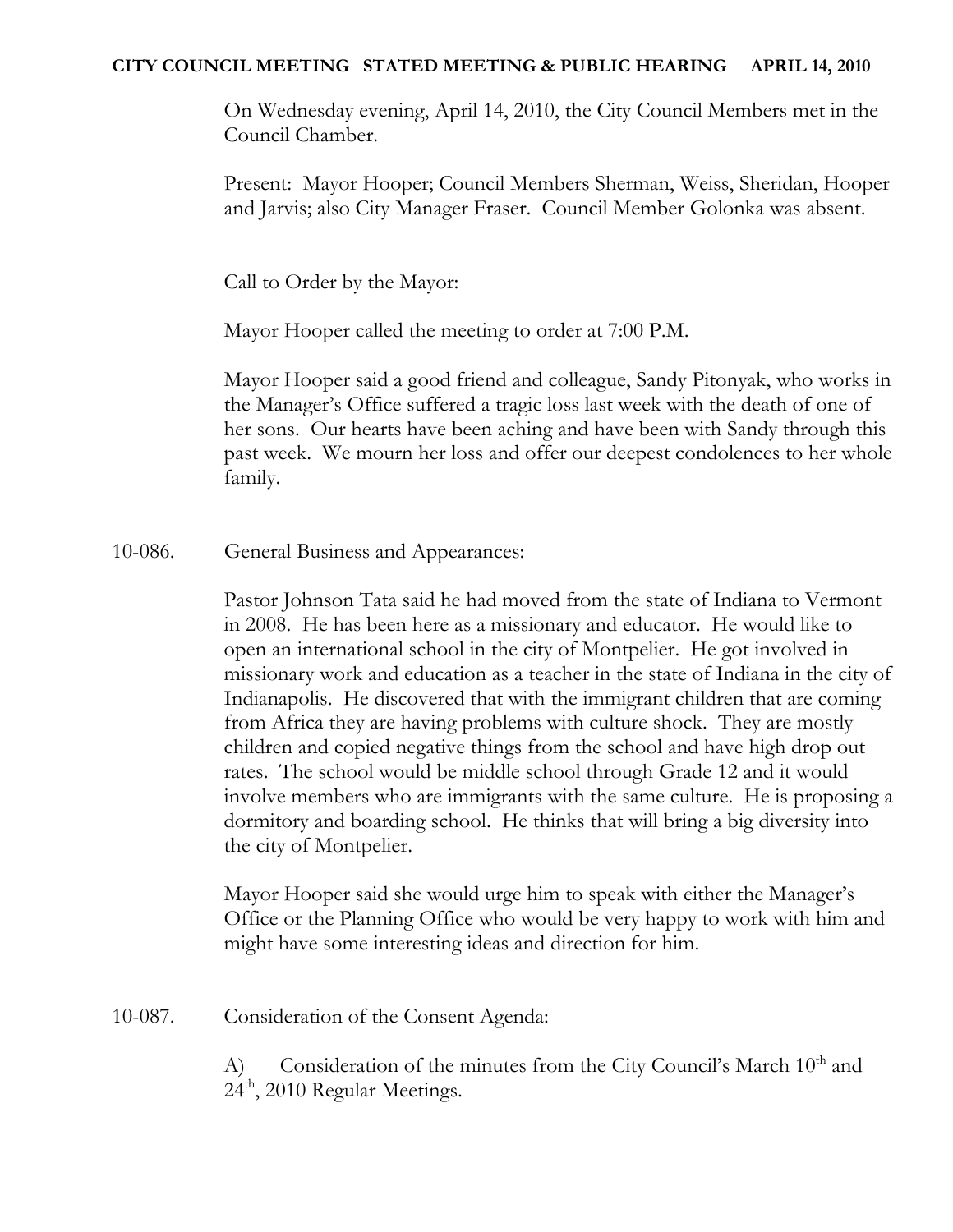B) Summary Budget Report by Department for General Fund and Detailed Budget Status Reports for General Fund, Water Fund, Sewer Fund, Cemetery Fund, Parks Fund, Parking Fund and Senior Center Fund for a eight-month period beginning July 1, 2009, and ending February 28, 2010.

C) Consideration of awarding the FY 10-FY 12 audit services contract to Love, Cody & Co., CPA's proposal and authorizing the City Manager to sign a contract for these services.

D) Consideration of a "Petition & Order For Pole & Wire Locations" submitted by Fair Point Communications seeking permission to replace and relocate a utility pole within the Kent Street highway right-of-way at #25 Kent Street. The purpose of the replacement is to meet service requirements and maintenance needs originating from a customer (owner of 25 Kent Street) via Green Mountain Power. The subject pole to be replaced is currently positioned within the public sidewalk and is in poor condition. The new pole location will be 23' southerly of the existing pole and placed in the lawn about 1' from the back edge of the sidewalk. The Department of Public Works reviewed the petition and supports approval in the interest of removing the pole from the public sidewalk. The adjacent property owner was contacted by Public Works and obtained confirmation of approval of the proposed new pole location.

E) Consideration to accept the proposal submitted by Live View GPS, Inc. of Valencia, California, for thirty (30) GPS vehicle trackers and including the monthly subscription fee for the Public Works Department, and to authorize the City Manager to make the purchase in the amount of \$11,968.50.

F) Consideration of authorizing and approving the submittal of two grant applications for financial assistance from the Vermont Agency of Transportation through the "Town Highway Class 2 Roadway and Town Highway Structures" grant programs.

G) Consideration of becoming the Liquor Control Commission for the purpose of acting on the following:

a. Ratification of the issuance of a Catering Permit to Yebba, Inc.,  $d/b/a$ The Abbey Pub & Restaurant, for a Cocktail Reception held on Thursday, March  $8<sup>th</sup>$ , 2010, from 3:00 to 7:00 P.M. at the State House.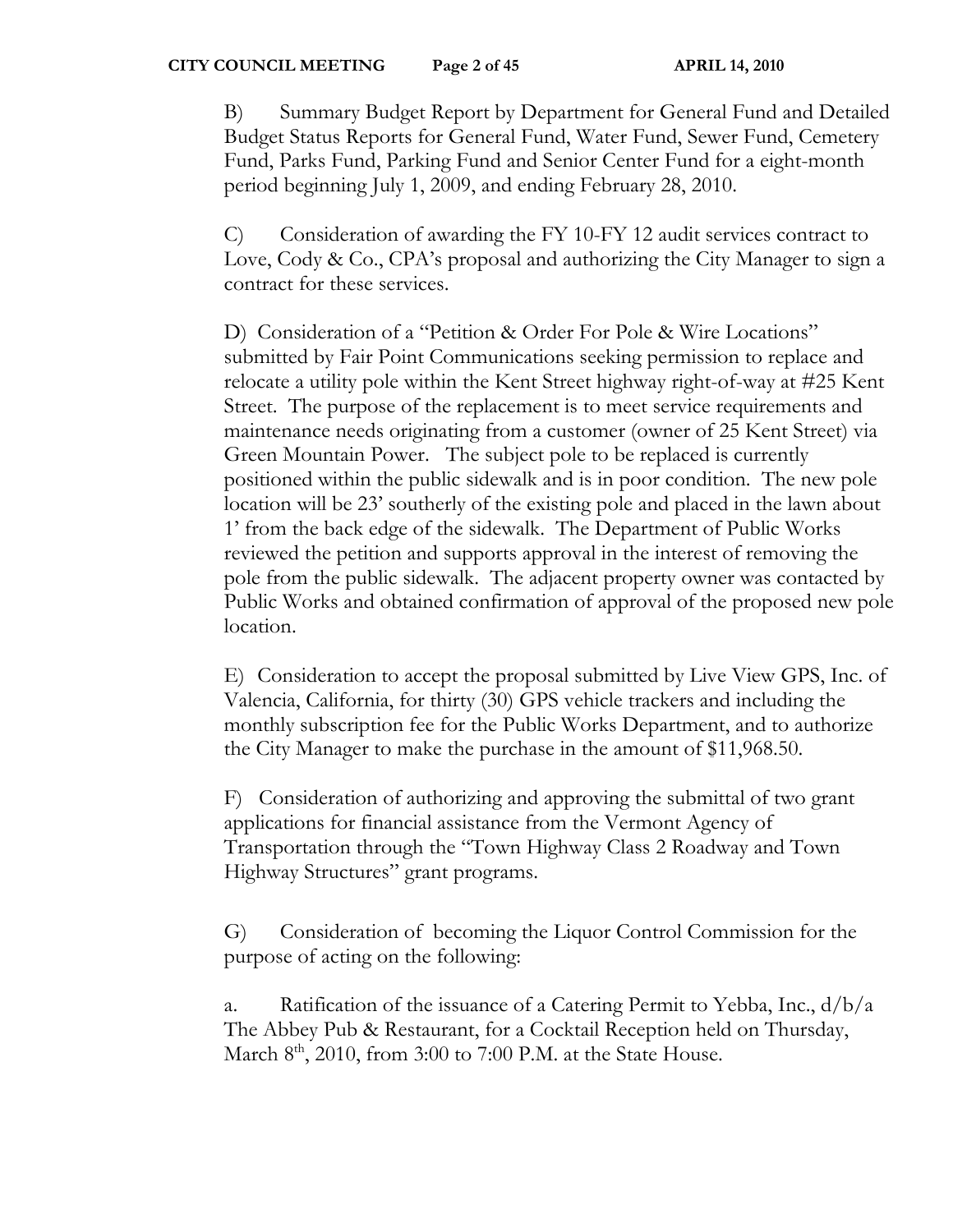b. Application for an Outside Consumption Permit from Royal Dragon, Inc., d/b/a The Royal Orchid Thai Restaurant, in order for them to serve alcohol on their front deck at 38 Elm Street (12' x 14' with seating capacity of 8-10 only).

c. Application for an Outside Consumption Permit from Scott Connor and Wes Hamilton of the Three Penny Tap Room for an event they hope to hold under a tent in the lot between the back of their business and Andrew Brewer's building (on Langdon Street) on Saturday, May  $1<sup>st</sup>$ , from approximately 1:00 to 8:30 P.M. There will be music which will end at 8:30 P.M.; the main entrance for the fenced-in area will be from Langdon Street, leaving the alleyway open for emergency vehicles, etc. The organizers have notified neighboring tenants and business owners, as a courtesy, and they will be in attendance this evening to answer any further questions that City Council Members have. Also, attached to this agenda are comments from the Police Chief, Fire Chief and Public Works Director.

d. Annual renewal of Liquor Licenses. (City Clerk will distribute list of applications at the meeting.)

e. Annual renewal of Tobacco Licenses. (City Clerk will distribute list of applications at the meeting.)

H) Approval of Payroll and Bills.

 General Fund Warrant dated March 24, 2010, in the amount of \$506,871.95 and \$1.000.00

 Payroll Warrant dated April 1, 2010 in the amount of \$107,185.57 and \$26,162.53.

 General Fund Warrant dated April 7, 2010 in the amount of \$476,896.16, \$4,713.06 and \$80.00 and Community Development Agency Funds in the amount of \$50,000.00

Motion was made by Council Member Jarvis, seconded by Council Member Hooper to approve the consent agenda. The vote was 5-0, motion carried unanimously.

10-088. Consideration of appointments to Montpelier's Tree Board.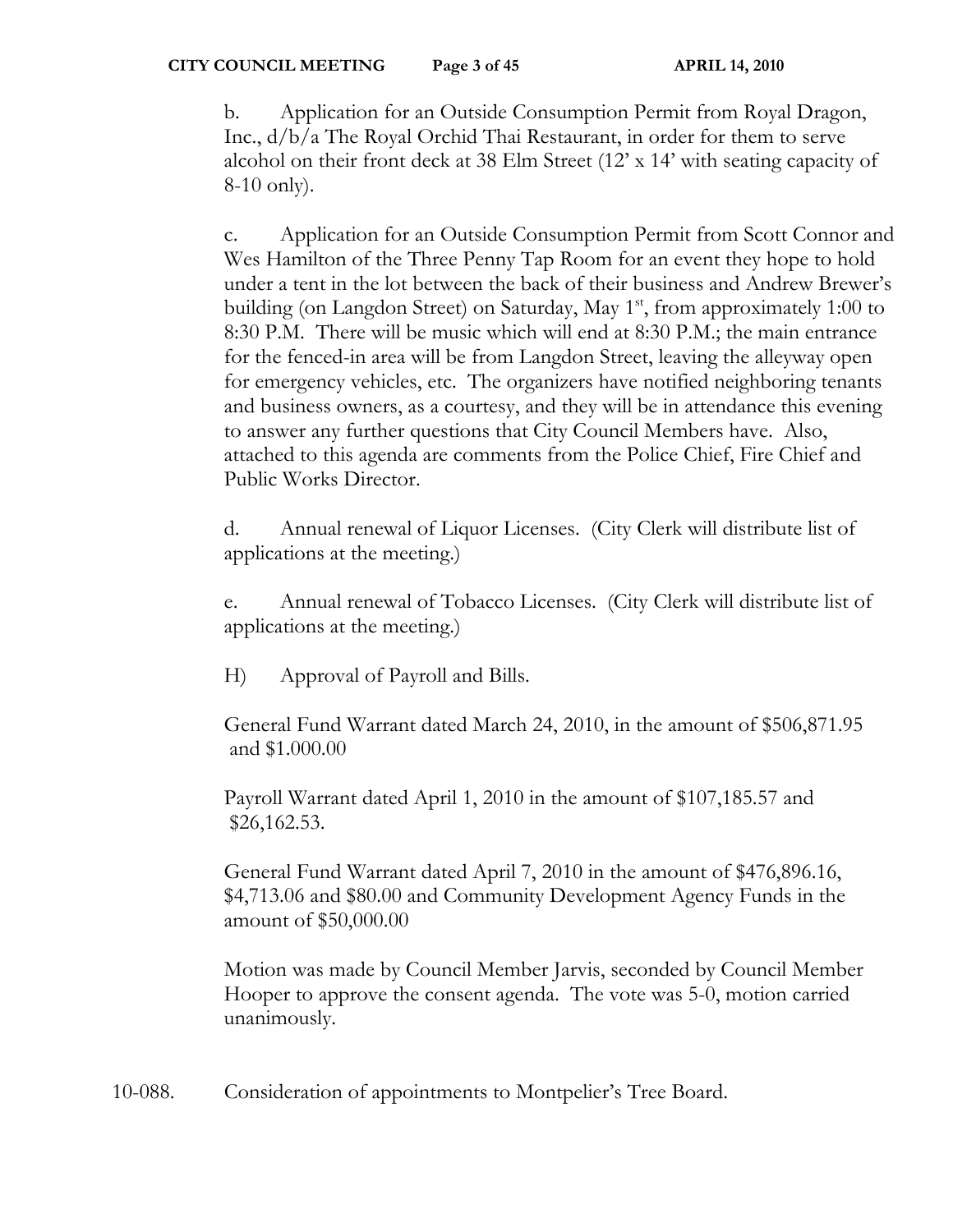a) All terms on this board are 3-year terms; John Snell's and Carole Naquin's both expire this month.

b) Staff advertised and as of the deadline, noon on April  $8<sup>th</sup>$ , had only received e-mails from John and Carole who would both like to be reappointed.

c) Recommendation: Appoint John Snell and Carole Naquin to another 3-year term.

Motion was made by Council member Sheridan, seconded by Council Memer Sherman to reappoint John Snell and Carole Naquin to the Montpelier Tree Board for a three year term. The vote was 5-0, motion carried unanimously.

- 10-089. Discussion of possible ANR Enforcement action regarding Wastewater Treatment Plant with Attorney Steve Stitzel
	- A) In fall of 2008, ultraviolet lights at the WWTP briefly flickered off resulting in some discharge of treated but not finally disinfected wastewater.
	- B) Due to an internal error, this discharge was not immediately reported to the state. A similar error had been made in June of the same year.
	- C) The city has corrected both the operations discharge problem and the internal communications system. No further problems have occurred.
	- D) The State of Vermont Agency of Natural Resources has initiated an enforcement action and proposed fines. The City Manager and Attorney Stitzel have been in negotiation with ANR since spring of 2009 about this matter. The issue has not been resolved.
	- E) Attorney Steve Stitzel will be present to brief the Council on the issue and outline the choices for the Council.
	- F) Recommendation. Review issues with Attorney Stitzel, provide direction.

Attorney Stitzel had provided the City Manager with a 5-page memo summarizing the history and unlawful discharge that occurred back in May of 2008. It involves a very brief interruption in the UV disinfection system at the city's main wastewater treatment facility. This occurred because of a low flow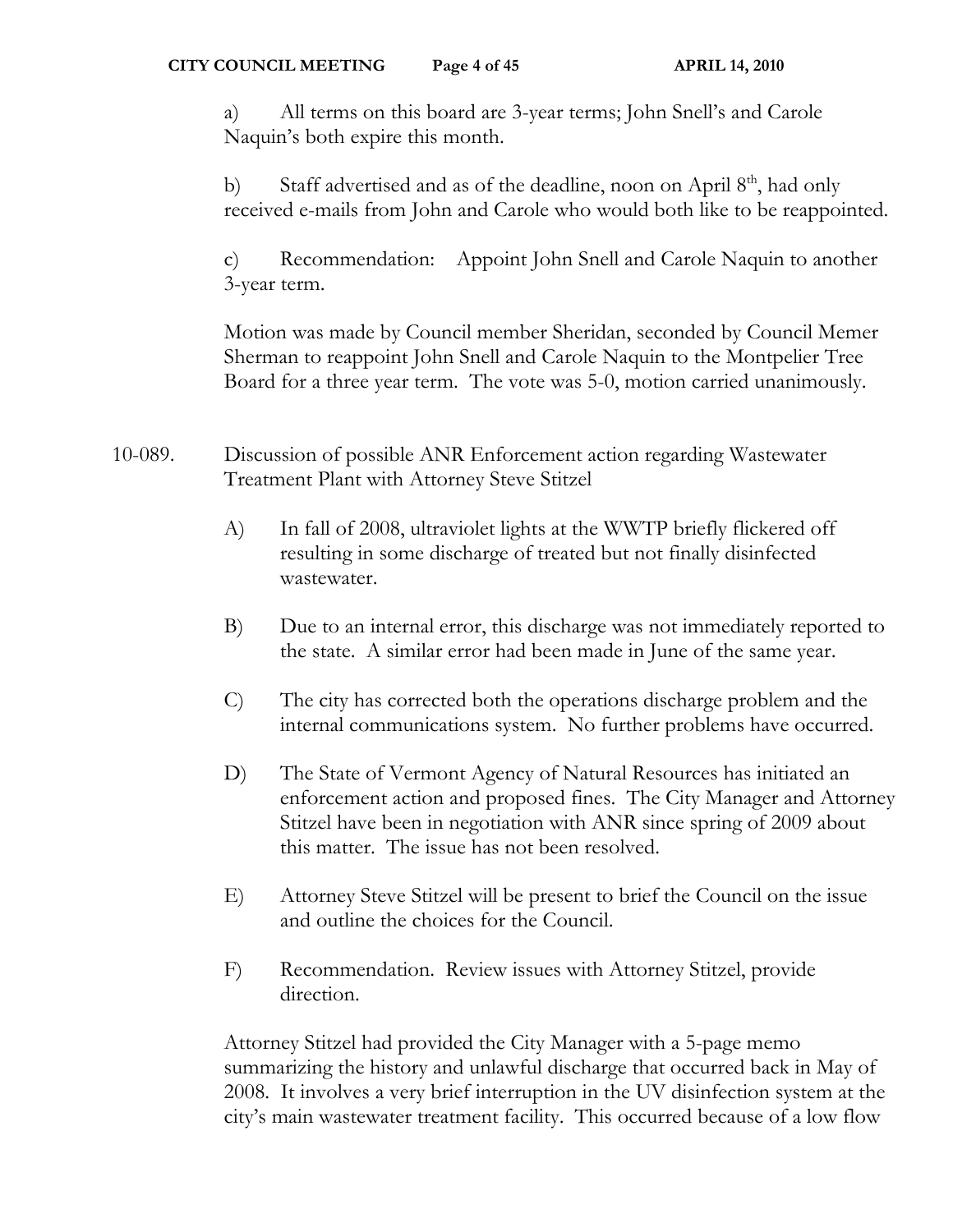condition experienced at the treatment plant. The design and setup of the plant, which is typical of UV systems, provides that in the event there is low flow or no flow in a UV disinfection channel the bulbs are turned off to prevent them from burning out, which is what would happen if they remained illuminated for an extended period of time with no wastewater flowing past them. It is important to understand that these were brief shutoffs of minutes and not hours. The first notice and then reported event occurred in May of 2008. When that occurred the plant operator promptly put into motion steps to prevent this from occurring in the future, to identify exactly what happened and what would be an appropriate course of action to prevent it from occurring again. He is to be commended on his diligence after identifying it and moving forward to prevent it from occurring again. He believes because of the extremely brief duration of the shutoff and the fact that it was a resolvable problem without a great deal of modification at the facility that he simply did not report it within the 24 hours that is required in the discharge permit to the Agency of Natural Resources. Under the city's discharge permit any time there is a discharge of undisinfected wastewater into the Winooski River there is a requirement that a report be lodged with the Agency of Natural Resources. The city acknowledges that was not done. The city acknowledged, and has from the outset, that the discharge did occur. During the summer months modifications were made to the facility. They are discussed in the memo he prepared. The modifications to the best of the city's knowledge have in fact prevented a reoccurrence of the event that did occur in May of 2008 and were the appropriate measures to prevent reoccurrence. The total expenditure by the city for the various improvements made over the summer months, and in the months after, is approximately \$44,000. The improvements that were made to the facility not only addressed this type of low flow situation at the treatment facility but also provided enhancements. This was a low flow event that occurred because the total volume of wastewater going to the treatment plant had dropped way below what had been the design parameters for the treatment plant. Other low flow events occurred as the city performs routine maintenance operations from time to time. What was discovered as a result of this low flow event was that the actual equipment at the plant would not readily accommodate performing some of the necessary routine maintenance materials without again resulting in this low flow event that would trigger a shutoff. What has happened as a result of this one event is that improvements have been put in place that are designed to prevent the reoccurrence of that type event but also enhance the routine operation and maintenance of the facility over time.

Unfortunately, in September of 2008 a second undisinfected discharge occurred again for a very brief period of time. The improvements that were put in place over the summer of 2008 was a coordinated effort between the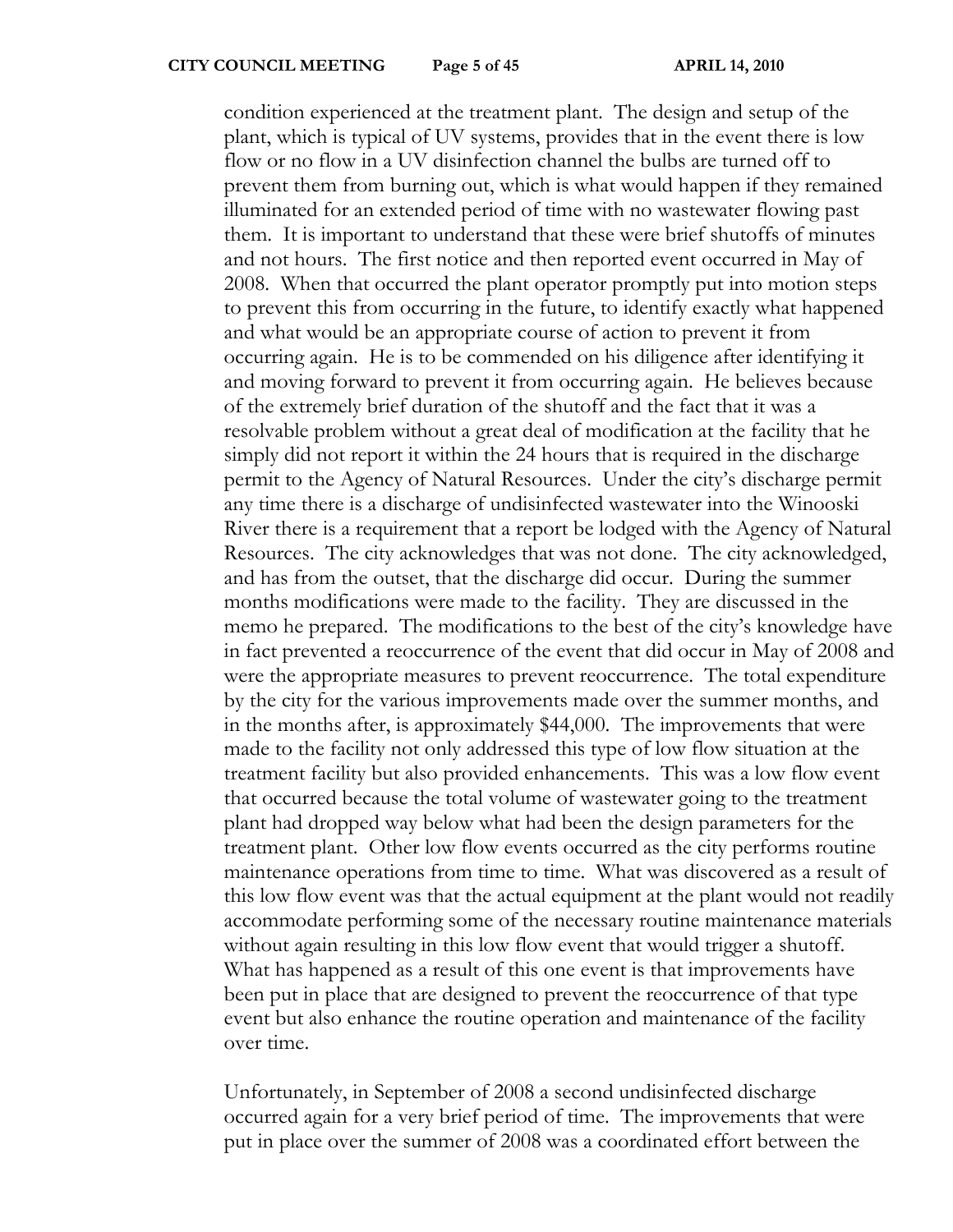plant operators and the manufacturer of the UV lighting equipment and the representatives of the manufacturer were making visits to the facility as this was occurring and made a visit to the facility in September of 2008. The Chief Operator of the facility was not present during the time of the visit and the Calgon representative made a change in some operational parameters which unfortunately did not get communicated to the Chief Operator. The Chief Operator had the facility working in the way that had been determined necessary for the proper operation of the plant and the Calgon representative was not aware of that change, made a modification and again there was a very short term discharge. That discharge was in fact reported to the Agency of Natural Resources, and they believe within the 24 hour period, but it was not a report from the Chief Operator. It did not come through the channels that the discharge permit contemplated.

All told the Agency has informed the city that it is looking for payment of fines of \$23,000 for the discharges that occurred in May and September and the two failures to provide timely reports they have agreed in the interest of attempting to resolve the matter to reduce that fine to \$17,000. The purpose of his memo was to summarize for the Council in more detail some of the more specific facts that come to bear on this particular matter.

The assurance of discontinuance that is identified as the specific item for the consideration by the Council this evening is a document in which the city admits that these violations did occur, that it will do what it can to see that they do not occur in the future, and that it will agree to make payment of the agreed upon penalty amount in a resolution of this matter. Upon payment of that an execution of the assurance of discontinuance the Agency will not further pursue enforcement proceedings against the City of Montpelier. If the city declines to execute the assurance of discontinuance the Agency has indicated it will commence civil proceedings much like a zoning enforcement proceeding by the city against a land use violator in the Vermont Environmental Court. In those proceedings the Agency will be seeking the full amount of fines, not the reduced amount of fines.

In terms of additional specific corrective action by the city the Agency has not indicated in any of our discussions with the Agency that it will be seeking further corrective actions by the city. The purpose of the enforcement proceeding would be to recover payment of the fines for the discharge and reporting violations.

Council Member Jarvis asked if the Agency of Natural Resources would commit to the fact they won't require additional action or requirements.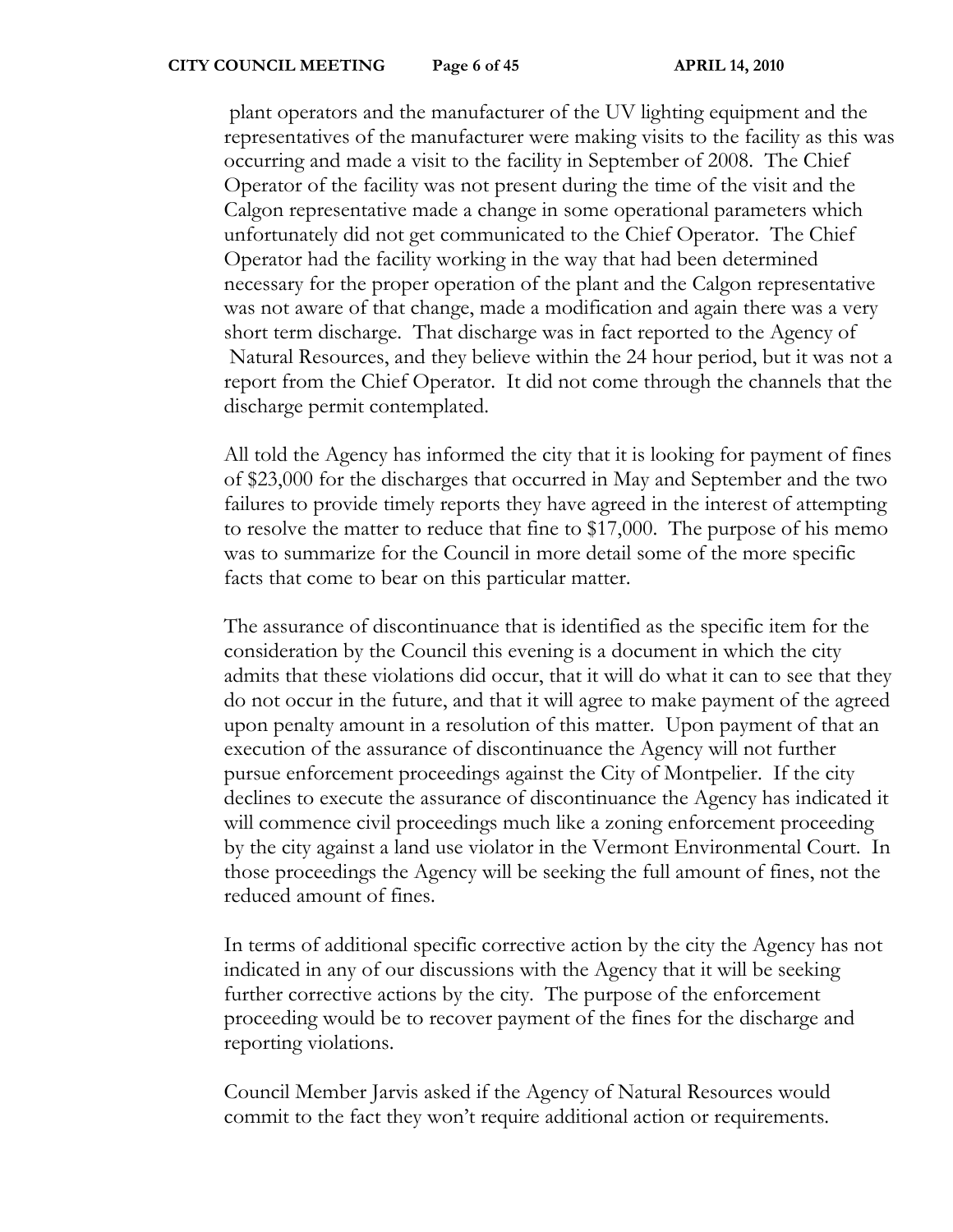Attorney Stitzel said the assurance of discontinuance contains nothing further. He is certain he could get a commitment, but the assurance of discontinuance does not require any further corrective actions by the city.

Council Member Jarvis said it doesn't include a promise by the Agency of Natural Resources that they will not issue any additional requirements.

Attorney Stitzel said for these violations it will constitute full disposition. It does not preclude them if there is a further violation in the future from seeking some other remedial action. He would point out that at this point based on the engineering review of the facility conducted by the city's engineers in cooperation with Calgon there is nothing specific that has been identified as a further enhancement that could be installed within the reasonable design parameters of the facility to address low flow conditions. In one of his letters not provided to the Council but provided to the Agency there was discussion at one point of what is called a recirculating pump. This is an enhancement at the facility that would in fact pump already treated wastewater back into the flow stream solely for the purpose of increasing the volume of flow at the facility to basically increase the flow above the amount that is naturally flowing through the facility based on the volumes being treated at the time. That is an extremely expensive enhancement. It also is something that based on discussions with the manufacturer and our design engineer is nonstandard. It is nothing that the manufacturer has recommended or had installed at its UV disinfection system installations. It is nothing that he is aware of as part of any UV disinfection system that exists elsewhere in the state of Vermont. It apparently was an enhancement that was observed by ANR personnel at a facility in New Hampshire. Upon further investigation it was discovered that it was something installed by the operators of that facility on their own initiative and not as a recommendation of the manufacturer. It is unclear exactly why that was installed at that facility. The Agency has not at this point recommended or requested that the city undertake installation of that enhancement.

Council Member Sherman asked if it was possible that Calgon might bear some of the responsibility for the fines from the state.

Attorney Stitzel said it is certainly a discussion the city can have with Calgon, and he would only be able to leave it at that level at this point. He would rather not comment more specifically on the nature of the exchange that occurred in the September event.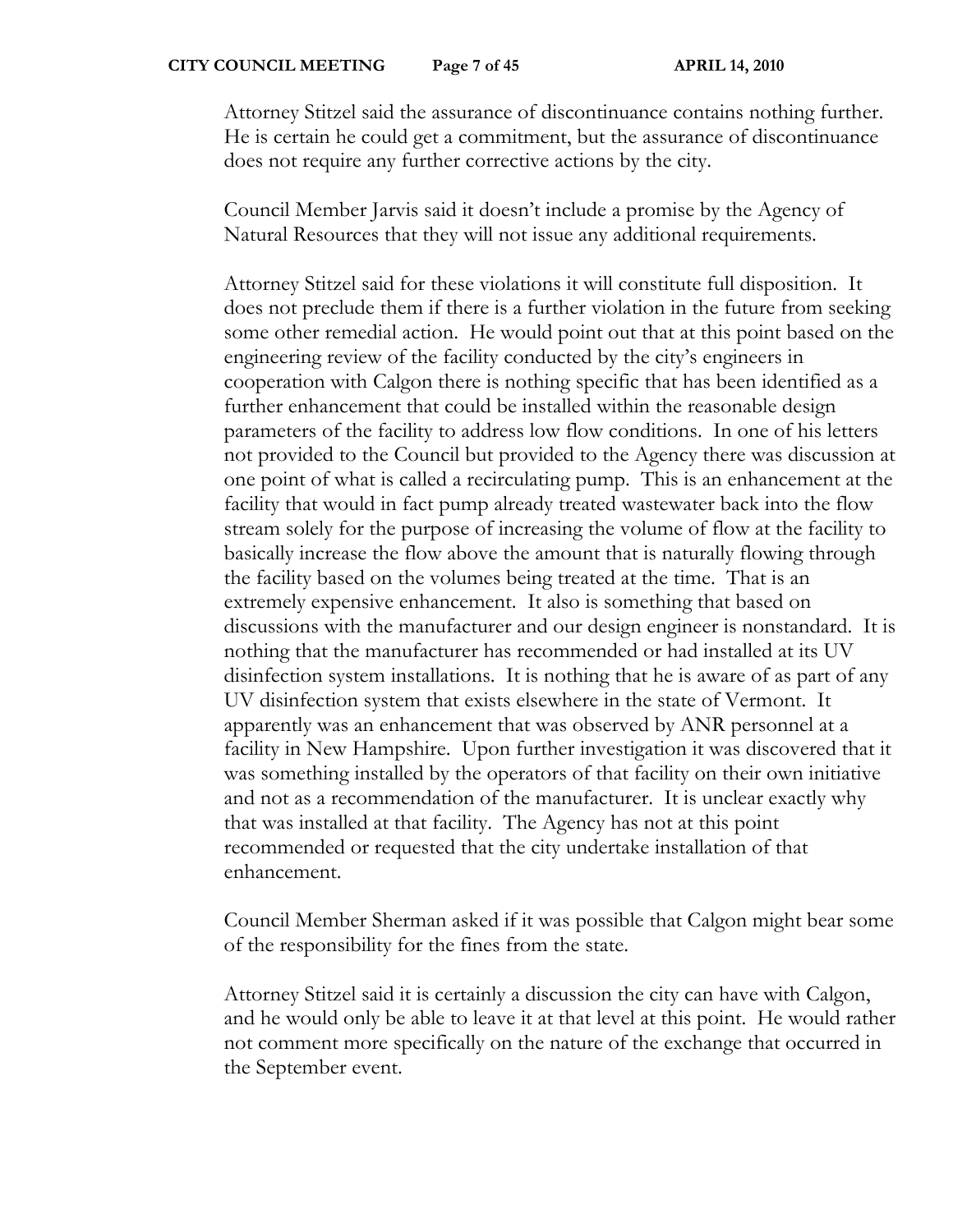Council Member Hooper said it sounds like an unintended consequence of the CSO project that reduced our volume overall and perhaps reduced our bottom end of flowing as well.

Attorney Stitzel said they suggested to the Agency of Natural Resources that one possible cause of the low flow condition that was observed first in 2008 was a result of the CSO project. The original flow estimates for the design of the facility ended in 2004 so they were looking at the volume of the flow through the facility in a two-year period ending in 2004. After 2004, the city was doing further sewer separation to remove certain storm flows through the sewer. During the warmer months of the year the storm flows can in fact elevate volumes of water that is flowing through the sewer. The design low flow was 1.1 million gallons per day and the reported averages in the month of May 2008 were .8 million gallons per day. That is 300,000 gallons per day below what were the original estimated parameters.

The other thing that was observed was that it is not just a question of the volume of flow but the speed with which the volume can fluctuate. There are periods of the day when the flows drop dramatically and quickly so there was not built in sufficient time for an alarm to go off notifying an operator that we have a low flow event and allow an operator to then report to the plant and identify what is exactly occurring and take appropriate action to correct it.

Mayor Hooper said it is arguable that in fact this event happened because the city was complying with other expectations of the Agency.

Attorney Stitzel said just understand the first rule of government – no good deed goes unpunished.

Mayor Hooper said the two events that triggered this action were the failure of the UV light which provides tertiary treatment of the effluent. She would note that in fact the effluent is treated. It is the final disinfection.

Attorney Stitzel said it had been through the entire treatment process. If you were to observe what is there it looks like drinking water, although he wouldn't recommend drinking it. This is the final treatment step before the discharge into the Winooski River. The sole purpose is to reduce bacteriological contaminants in the water, primarily ecoli.

Mayor Hooper said it is a fairly new system to us. Many years ago we weren't doing this sort of treatment at all.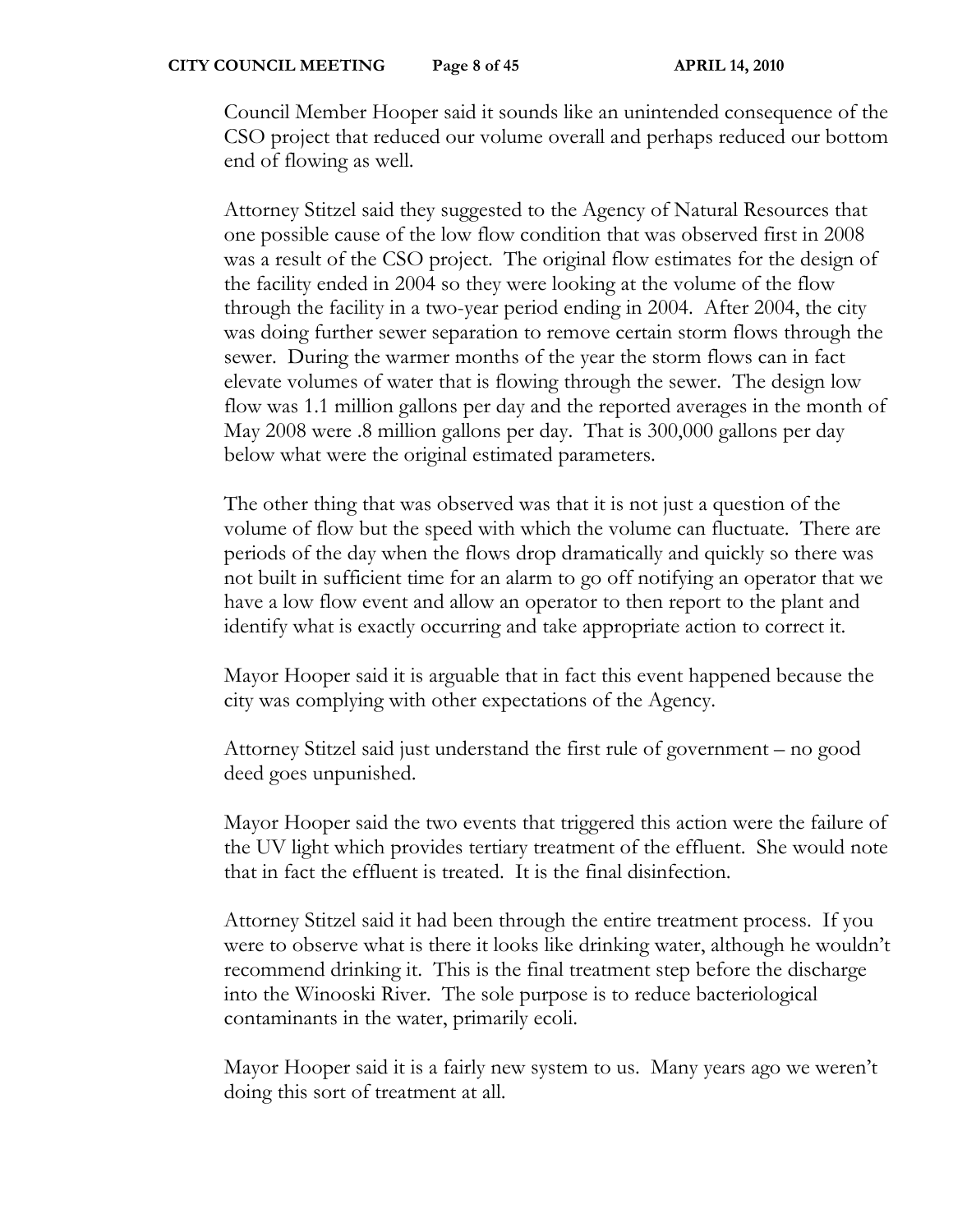Attorney Stitzel said the state has strongly encouraged communities to move away from what have been the chlorination systems as the final disinfectant step in wastewater treatment for health and environmental reasons. UV disinfection has no residual in the effluent when it is finally discharged.

Council Member Weiss said he would like to make a motion that the Council accept the recommendation of Attorney Stitzel and that we accept the resolution in the amount of \$17,000 and other considerations. Council Member Sheridan seconded the motion.

Pastor Johnson said on the academic line he happened to make a dissertation on wastewater treatment in the city of Indianapolis which he explained. His suggestion is there should be a committee to look into this matter, look at the present population in the city and make a projection of 10 years and bring a facility for wastewater treatment that can last a long time.

Attorney Stitzel said there are several specific considerations in terms of the amount that is involved here. We are in open session and typically he would have this discussion in executive session. If the matter goes to court the amount being sought is \$23,000 in total fines. He would represent without being more specific that he does not believe the Agency would recover that amount in enforcement proceedings in the Environmental Court. He believes the Agency would recover a fine of some amount in enforcement proceedings. If they would like a more specific analysis he would prefer to have that discussion in executive session.

Any enforcement proceeding with the Agency of Natural Resources is a matter that the city needs to prepare for properly and will involve, given the factual history of this matter and scientific or technical side of this case, expert witnesses. Therefore, the case becomes more complicated in preparation and more expensive in presentation. They are easily looking at something upwards of \$5,000 and probably approaching \$10,000 to \$12,000 in litigation expense to pursue a competent defense of this enforcement proceeding. He said he would throw that out as a rough estimate for the Council to weigh against the issue of settlement for \$17,250.

A final factor should be considered. Penalties that are recovered from municipalities by the Agency may be applied to fund supplemental environmental projects. Instead of it being at least in the first instance a contribution to the General Fund of the state it is a payment which is escrowed and then may be expended over a year or two by the community itself on other projects within the community that positively impact the same watershed. The community cannot spend the money on constructing improvements at the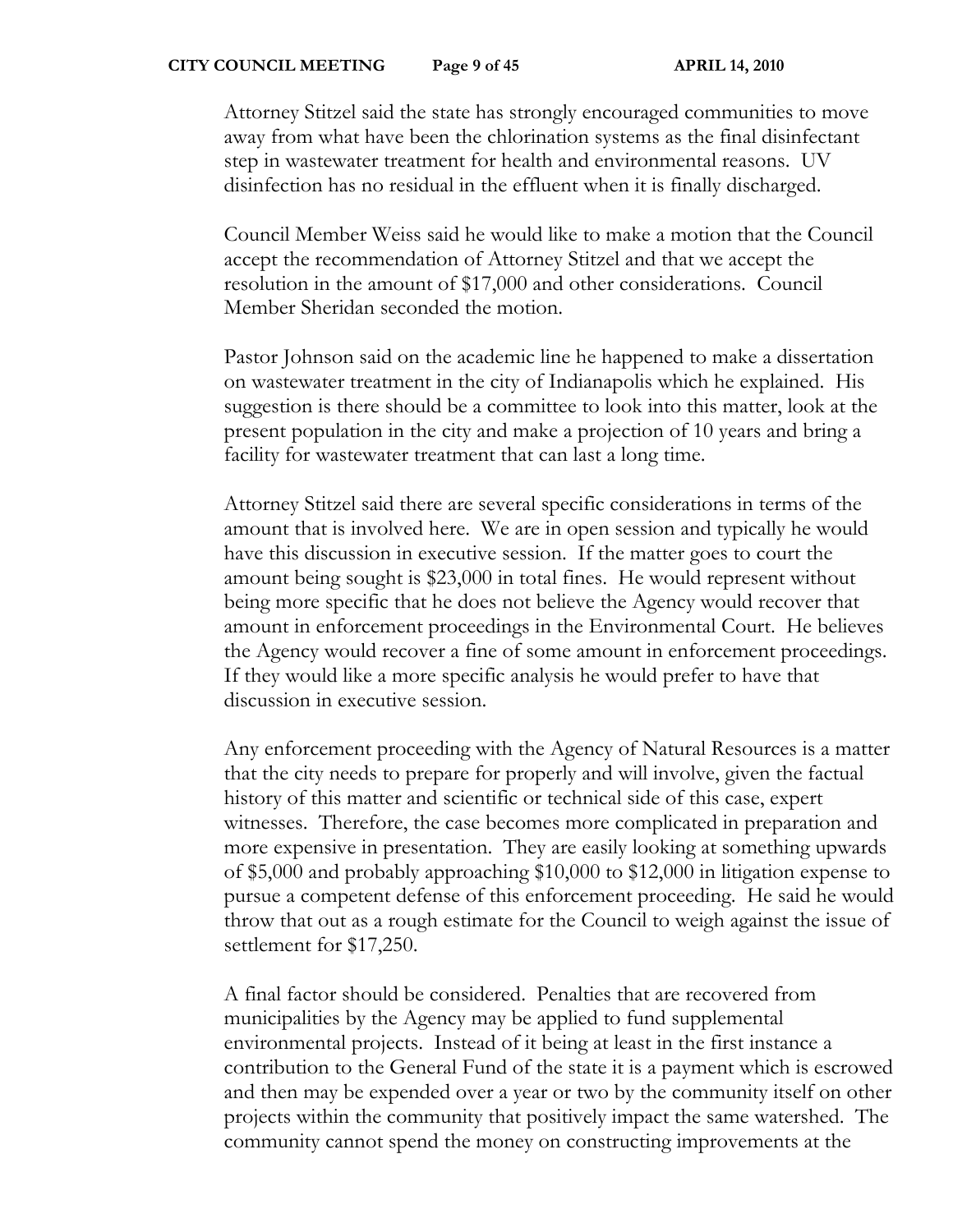wastewater treatment plant. It can, however, and what typically occurs is that the money is paid to some group performing environmental enhancement work within the community, to accomplish some work which is of benefit to the watershed. Such things as stream bank restoration projects have been funded, studies of what might be necessary to do stream bank stabilization or other water quality enhancements in the watershed have been funded with the money that is paid. In considering payment of the amount and a decision whether to litigate or not they should be aware of that as an option. He doesn't know right now whether the city is aware of potential projects of the relevant water shed.

Council Member Hooper said there is a limitation on this for repeat violators. He wonders if these two violations constitute one occurrence or the second one is counted.

Attorney Stitzel said they are aggregating everything. Were this to occur again, then it is a real penalty.

Council Member Sheridan inquired whether a flood project would qualify.

City Manager Fraser said the city would make a recommendation and they would decide if it qualified. We don't know if they would consider a flood project or not.

Mayor Hooper said she was thinking of Friends of the Winooski.

Attorney Stitzel said that is exactly the type of organization that typically receives the funds and becomes the conduit to have certain work performed.

City Manager Fraser said he appreciates Steve Stitzel's guidance in this and his analysis is dead on and we do have to look at the practical considerations and weigh the options that are currently available to the city. One reason this has been delayed in coming to the Council is because they have been talking to the Agency of Natural Resources for an extended period of time. He strenuously objected to this and their whole approach. One, we switched out of the dangerous system of putting chemicals in the system to the UV system. That was an improvement. It was a safety factor and a water quality factor. This all came about because we were making an expensive change. We bore the cost of the project and were doing the right thing by the environment and by the water quality. Secondly, there has been no alleged or documented environmental degradation. Yes, we fully acknowledged that this treated but undisinfected water frequently went into the Winooski with no dead fish, no dead plants and no issues of anybody getting ill. There was no allegation at any time that there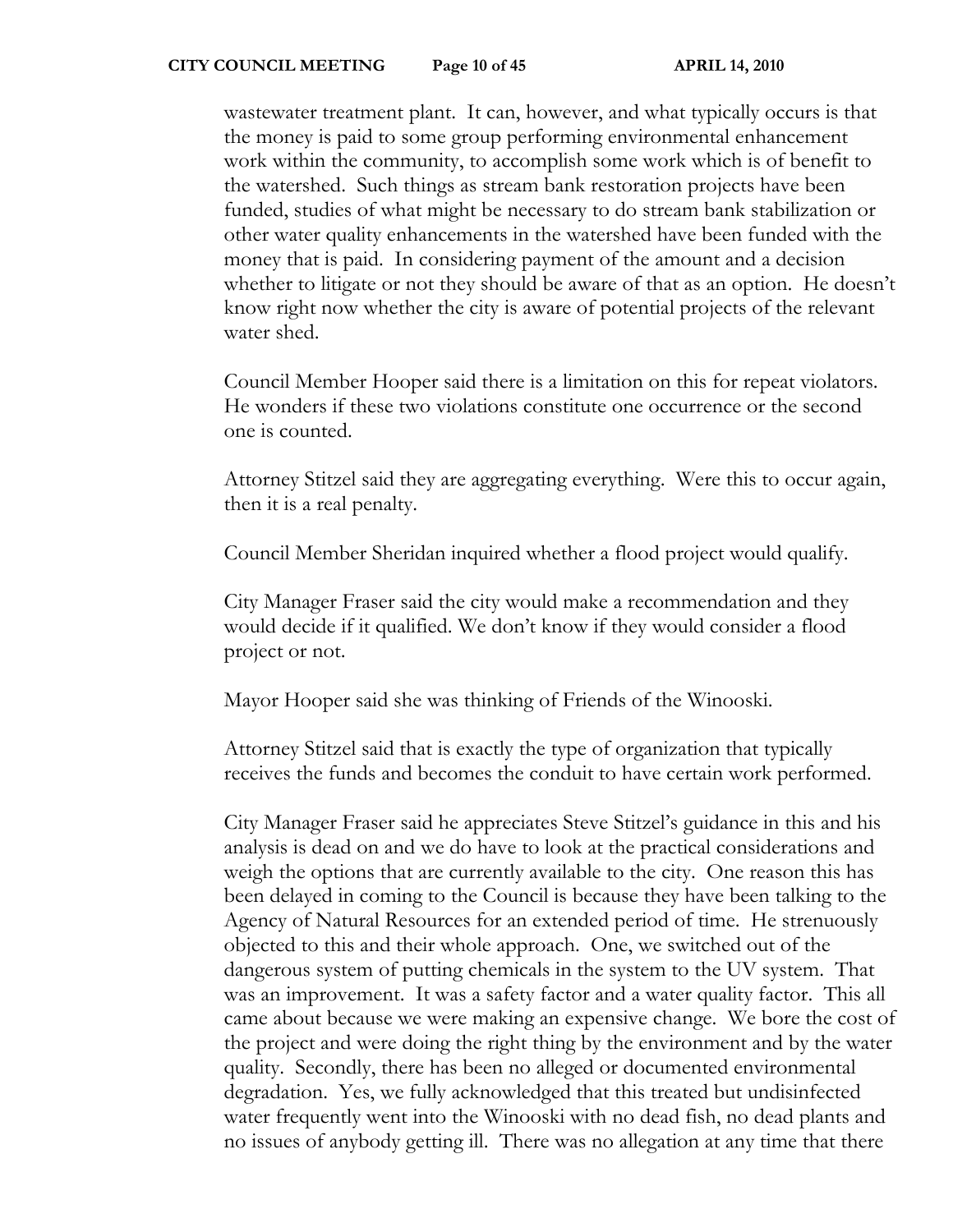was any kind of environmental hazard as a result of this. He knows we are allowed under heavy rain conditions to have our sewers overflow into the river, and that is considered permissible with raw sewage. That happens on rare occasions. We are trying to correct that through the CSO but under the CSO order those events happen with no penalty. Having two short brief instances of treated but undisinfected wastewater going into the river they charged us a \$23,000 penalty. Third, the goal of any enforcement is compliance. We all know from our own activities here with zoning we try to get the people to stop the problem. The city has completely and fully cooperated with the state. We spent \$44,000 to correct the issue and have worked on all of their communications issues. There have been no reoccurrences. We understand the reporting requirements. We took this on. He wrestled to address this issue when we have fully complied. The city has done what they would want for enforcement. We have made all of the improvements. We even proposed additional improvements with a circulating pump which is another improvement that our engineer recommended. The state declined that offer. The city has not contested any of the facts. The city hasn't argued with them. We provided them the information. They were concerned in fact that if there was a fine or any kind of penalty that was being paid by the ratepayers and we asked if they had concerns and they had not followed procedure, and they said no there was not going to be any actions against the operator. They couldn't find anything wrong in that regard. He considers it punitive and he doesn't consider it good government. He is really disappointed in the state on this. He doesn't understand why they are pursuing the case.

City Manager Fraser went on to say we accept this proposal and seek to negotiate a different settlement with them. We have fought very hard at times to keep us at civil discourse. You shouldn't feel that your city officials weren't on the ball or they were negligent. We have done everything that could be expected of us in this situation.

Mayor Hooper said the motion is that we pay the proposed settlement.

Attorney Stitzel told Council Member Weiss that in terms of the wording of his motion which was to accept his recommendation he did not include in his material a specific recommendation for that. He would be prepared to make a recommendation to the Council, but that he would ask for an opportunity for an executive session because whatever the Council decides in this case is what he will need to pursue on behalf of the city. Having publicly disclosed a particular disposition he believes that might prejudice the city's ability to pursue whatever course of action it pursues.

Council Member Jarvis questioned how that would work logistically.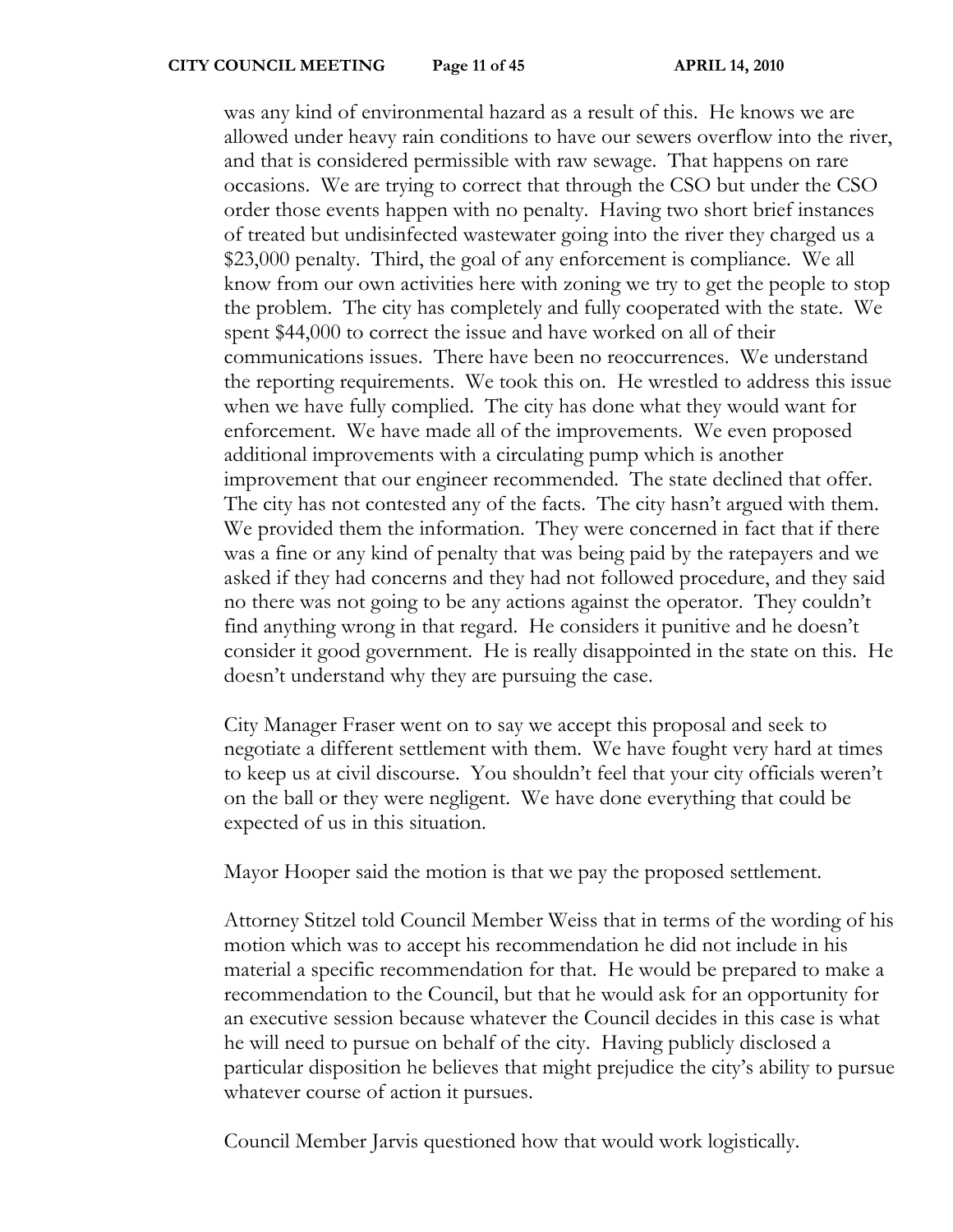Council Member Jarvis moved that the Council go into executive session at 7:47 P.M., in accordance with Title 1 V.S.A.Sec. 313(a)(6) that a premature general public knowledge would clearly place the municipality at a substantial disadvantage in our negotiations with the state and that City Manager Fraser and Attorney Stitzel be included in the executive session. Council Member Hooper seconded the motion. The vote was 5-0, motion carried unanimously.

Present: Mayor Hooper; Council Members Hooper, Jarvis, Sherman, Weiss and Sheridan; also City Manager Fraser and Attorney Stitzel.

After motion duly made by Council Member Jarvis, seconded by Council Member Sherman, the council came out of executive session at 8:02 P.M. in accordance with Title 1 V.S.A., Sec. 313 (a)(6) that a premature general public knowledge would clearly place the municipality at a substantial disadvantage in our negotiations with the state. The vote was 5-0, motion carried unanimously.

Motion was made by Council Member Sherman, seconded by Council Member Jarvis to table this agenda item. The vote was 5-0, motion carried unanimously.

- 10-090. First public hearing to consider proposed amendments to the City's Vendor Ordinance.
	- A) City Council first began discussing these proposed amendments at their March 10<sup>th</sup> meeting; they'd received a memo from **Montpelier Alive** Executive Director Suzanne Eikenberry, outlining some changes they'd like to see incorporated before the 2010 summer vending season.
	- B) This subject was revisited at the Council's March 24<sup>th</sup> meeting. At that time, Council instructed staff to invite a group of interested vendors and business owners to meet and discuss their concerns and suggestions; the City Manager held this meeting on April  $7<sup>th</sup>$  and will outline what resulted from that discussion.
	- C) Recommendation: Conduct the first public hearing; possible further direction to staff; set the date of the second public hearing for April  $28<sup>th</sup>$ , with or without further amendments.

Mayor Hooper said the next item is the conducting of the first public hearing to consider amendments to the vendor ordinance. Mayor Hooper opened the public hearing at 8:05 P.M.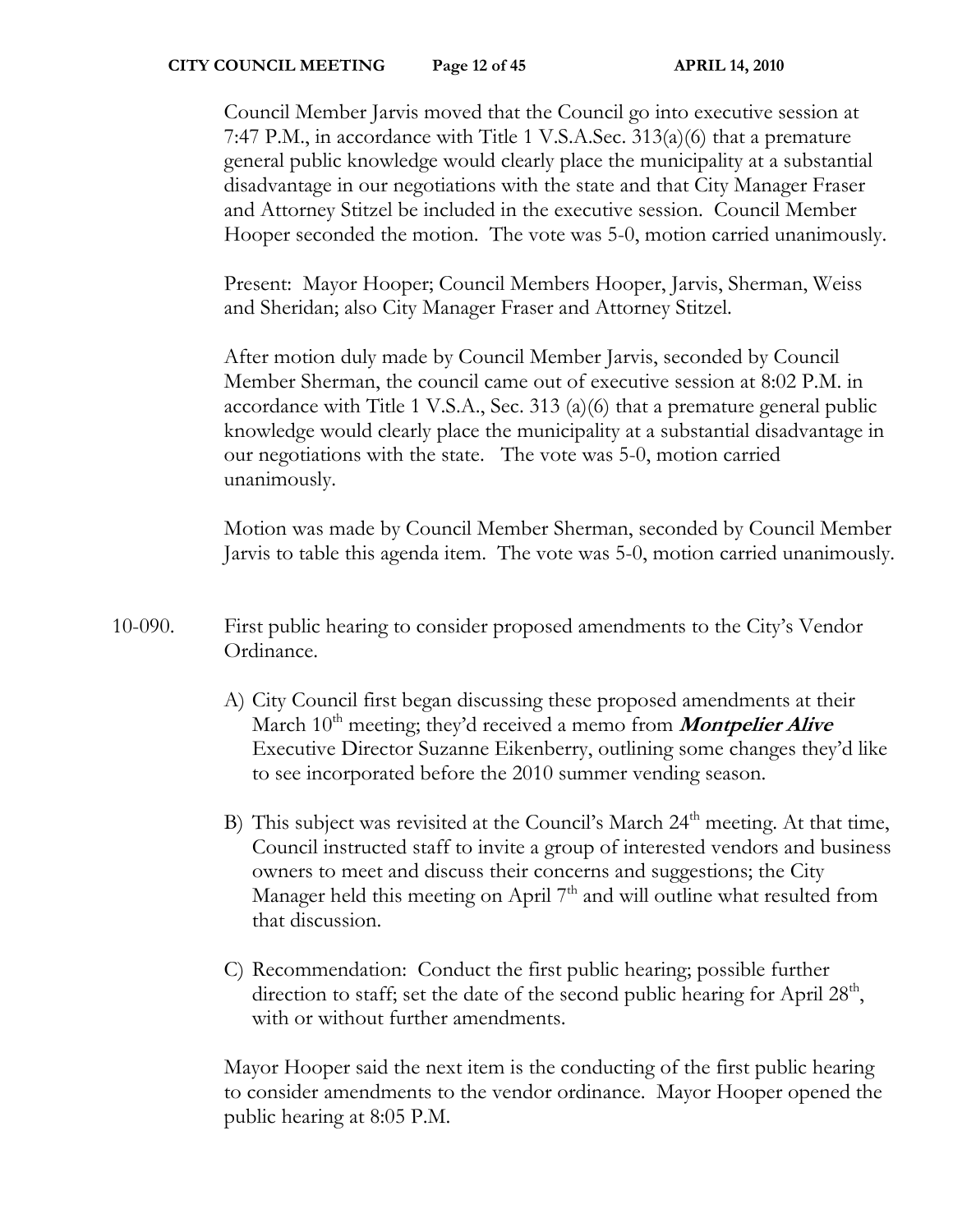City Manager Fraser noted that there is a draft on their desk which is the same draft they talked about at the last meeting except on the very last page is the proposed redraft of the enforcement section which is administrative enforcement. There have been a couple of informal discussions about this and once staff finds out the Council's direction they will reword everything.

Mayor Hooper said she would like to begin with City Council Members.

Council Member Weiss said he doesn't support the concept of the Council getting involved in private commercial business and let the vendors and restaurant people compete as anybody else would. However, if we are going to have an ordinance, then in terms of the process his strong recommendation is sometime in January of each year we have an RFP, which is a Request for Proposal, and anybody who wants to be a vendor applies and decisions are made based upon the quality of the RFPs and you make your first choice and second choice. He is not happy with the whole concept. If we are going to have an ordinance, then let's do it very businesslike and set it up as a Request for Proposal and everybody submit at the same time to meet the deadline and a committee will make the decisions.

City Manager Fraser said the goal of an ordinance from the city's perspective has never been to select or regulate which vendors or which services or goods are being sold. It is strictly to deal with the fact that they are on city property. It is regulating the use of city space and how that will be apportioned in a way that provides safe traffic and access for the public. He doesn't think it has ever been the Council's consideration to attempt to dictate which businesses. The ordinance did talk about the proximity of like businesses.

Council Member Sherman said given the criteria that the City Manager needs to follow in creating the list of designated locations we are going to have a limited number of licenses and it would be on a first come first serve basis. Applications will have a start date and there are 20 people for 12 spaces. How do we manage that?

City Manager Fraser replied that is currently what happens now. There haven't been that many applications so there hasn't been a problem, but in practical reality even if we don't designate spaces there are only so many spaces that meet the dimensional requirements in the ordinance now. There are approximately 8 or 9 that have been identified as designated spaces. If there were 20 vendors now, the first 9 that got there any given morning would be the 9 out there for the day. Conceivably, if 20 people paid for a vending license they would be racing each other for spots in the morning with no additional assigned spaces. The suggestion is that once people are assigned their slots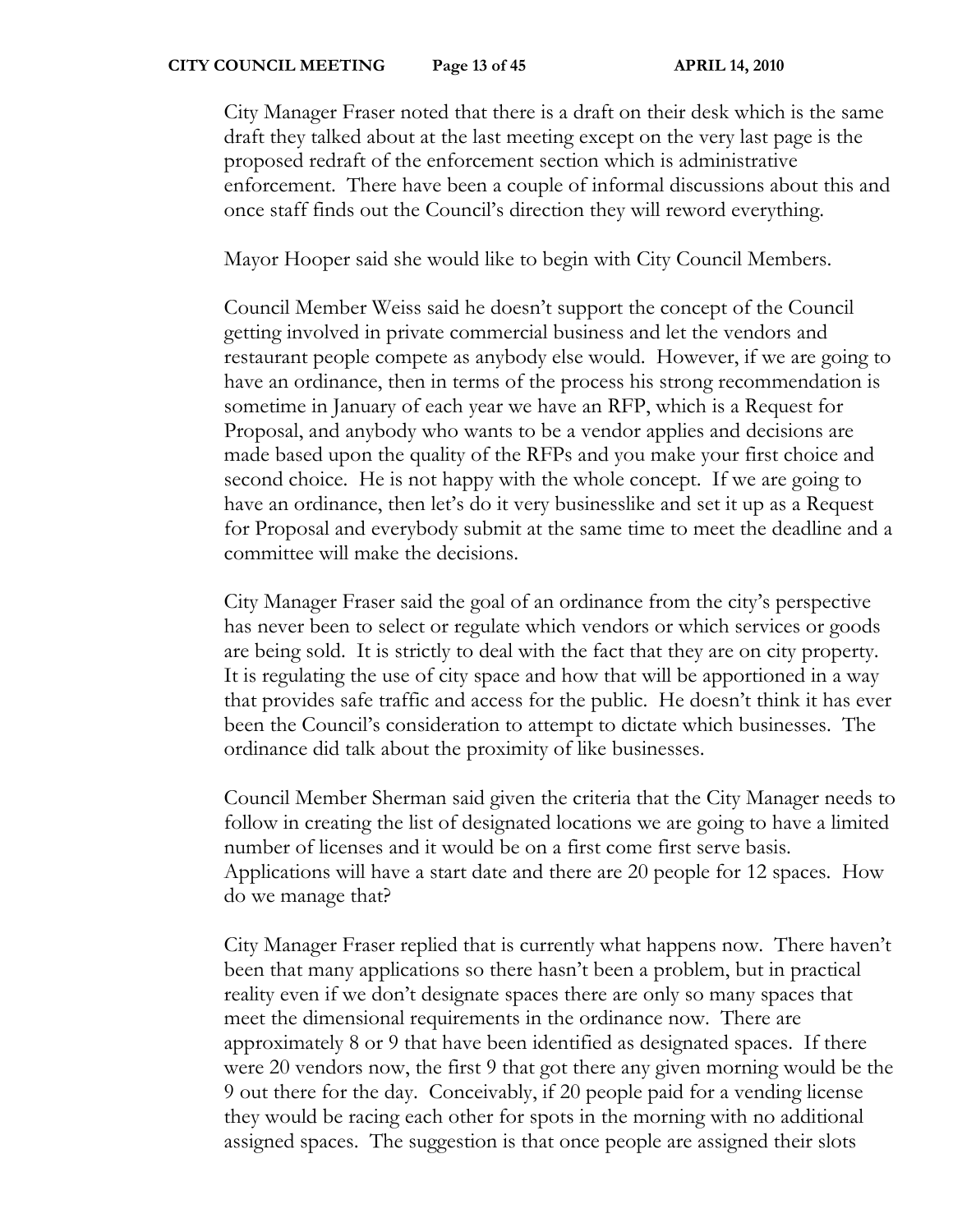people would be on a waiting list and as a spot opened up they could accept the spot they are offered or not. People would move up the waiting list.

Council Member Sherman said they wouldn't issue more licenses than there are spaces.

City Manager Fraser said in the designated downtown but people could also try to find spaces that meet the criteria in other locations. The ordinance says they can only be in designated spaces. It says the City Manager will assign the spaces so he was explaining how they would do that as an administrative matter. It would be irresponsible to sell a license to somebody who didn't have a space.

Mayor Hooper said there are 10 spaces and 10 vendors, are we tying vendor #1 to space #1?

City Manager Fraser replied that has been the proposal from the beginning.

Council Member Sheridan reminded members that some of the spaces are non-food spaces.

City Manager Fraser said if the ordinance passes in this form we would have to write up a policy and establish clear guidelines for vendors to follow.

Council Member Sheridan said there has been talk about the value of spaces. Is that a consideration by the Council still?

City Manager Fraser said he provided members a summary of the conversation they had. The thought at that point that because it is April already that to think about how to price spaces differently might be unwieldy this time around and perhaps we should just go with assigned spaces and reevaluate it in the fall. The recommendations of the working group are that folks who had been there last year in a certain location would be given a priority to return to their location. When people completed their form they would request their first, second and third choices. If there were a tie breaker the tie breaker first would be somebody who had been there before and the second tie breaker would be who had applied first. Let's say there is a scenario where there are 9 spaces and 15 vendors. In his view 10 through 15 applicants would be put in the order they had been received and when a spot opened they would go to #10 and say spot #5 is open and they might not want spot #5 or might not be eligible because it is a food space or non-food space. They can also be outside of the designated downtown if they meet the criteria.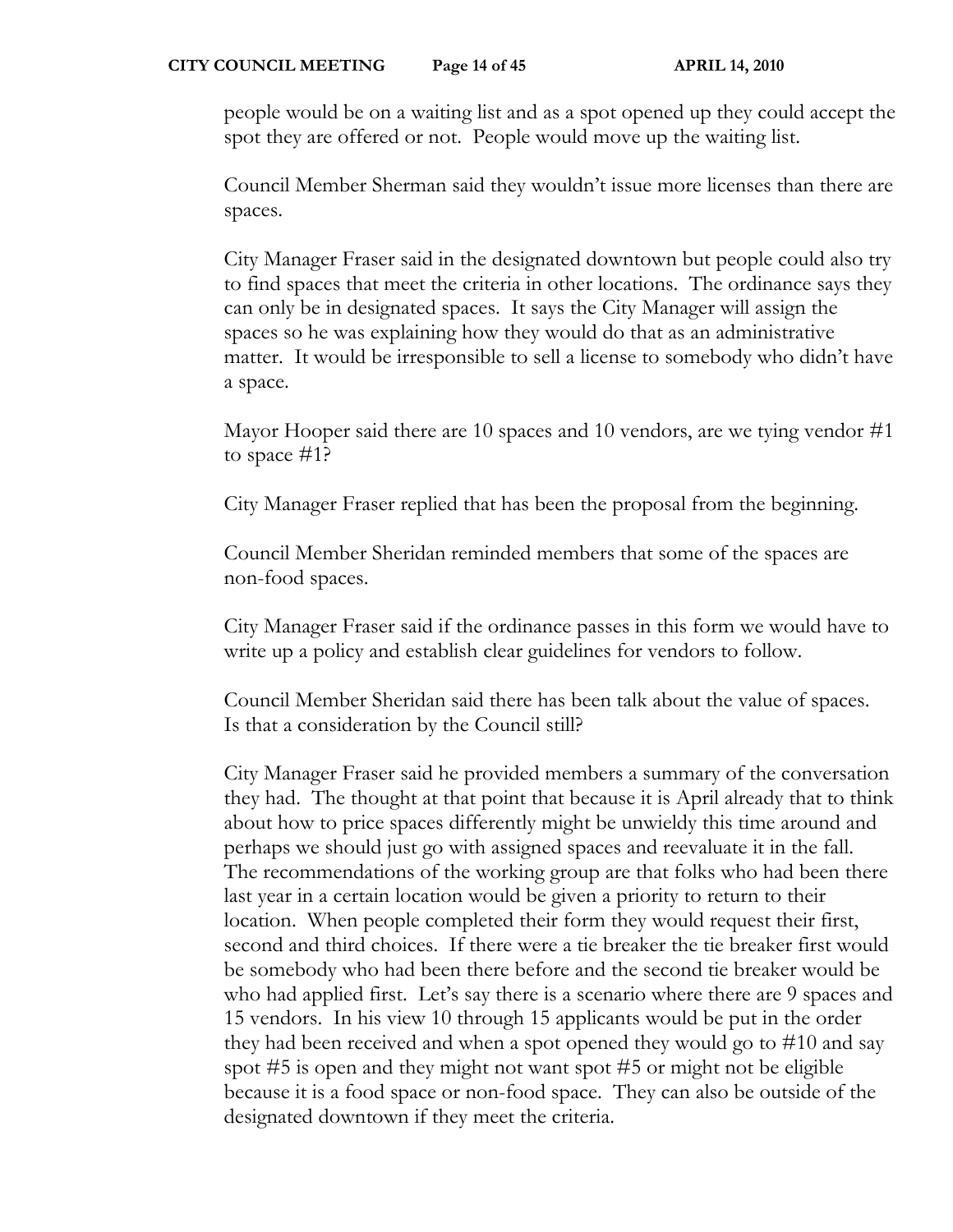Mayor Hooper said what they are doing right now is trying to explore the broad policy parameters.

Council Member Hooper said he agrees with Council Member Weiss about not trying to micro-manage how business is done. He thinks an RFP process is unwieldy right now. In looking at restrictions on vendors, in section 1406 almost all of the wording about maintaining public access to the public rightof-way except for sections 4 and 5 about competition, the 50 foot rule and tables and seating for customer use rule, he accepts that section 4 is well accepted.

City Manager Fraser said that is the current regulation right now.

Council Member Hooper said he would suggest they not implement section 5 allowing tables for customer use so long as it meets the space requirements for public access. He would strike 5 and allow tables and chairs as long as it meets the requirement for access.

Council Member Sherman said she isn't in favor of that. She thinks the access to city sidewalks is important. Even if you have the table and chairs next to the cart people need the space to get up and around. It adds traffic congestion to the sidewalks. If a lot of vendors decided to use table and chairs it would make a major impact on the sidewalks.

Council Member Jarvis said she too would not be in favor of striking that provision but for a different reason. She thinks it is more of an equity issue. There are a lot of restaurants in town that would like to have tables and chairs and are not allowed to under our current regulations. Those businesses pay property taxes and are here during the lean months of the year when we need them. It is really important that we try to be equitable to everyone who is trying to do business in Montpelier.

City Manager Fraser said with regard to current restaurants that are not allowed to have tables and chairs the city regulates them on the sidewalks in the same way we regulate carts who have sufficient space. Restaurants that don't have indoor seating aren't regulated by a city regulation but a state health rule states that if you don't have a restroom for their customers you cannot have any tables inside or out.

Council Member Jarvis said under state rules a vendor can have a table and chairs and doesn't need to have a restroom.

City Manager Fraser said tables are an open question.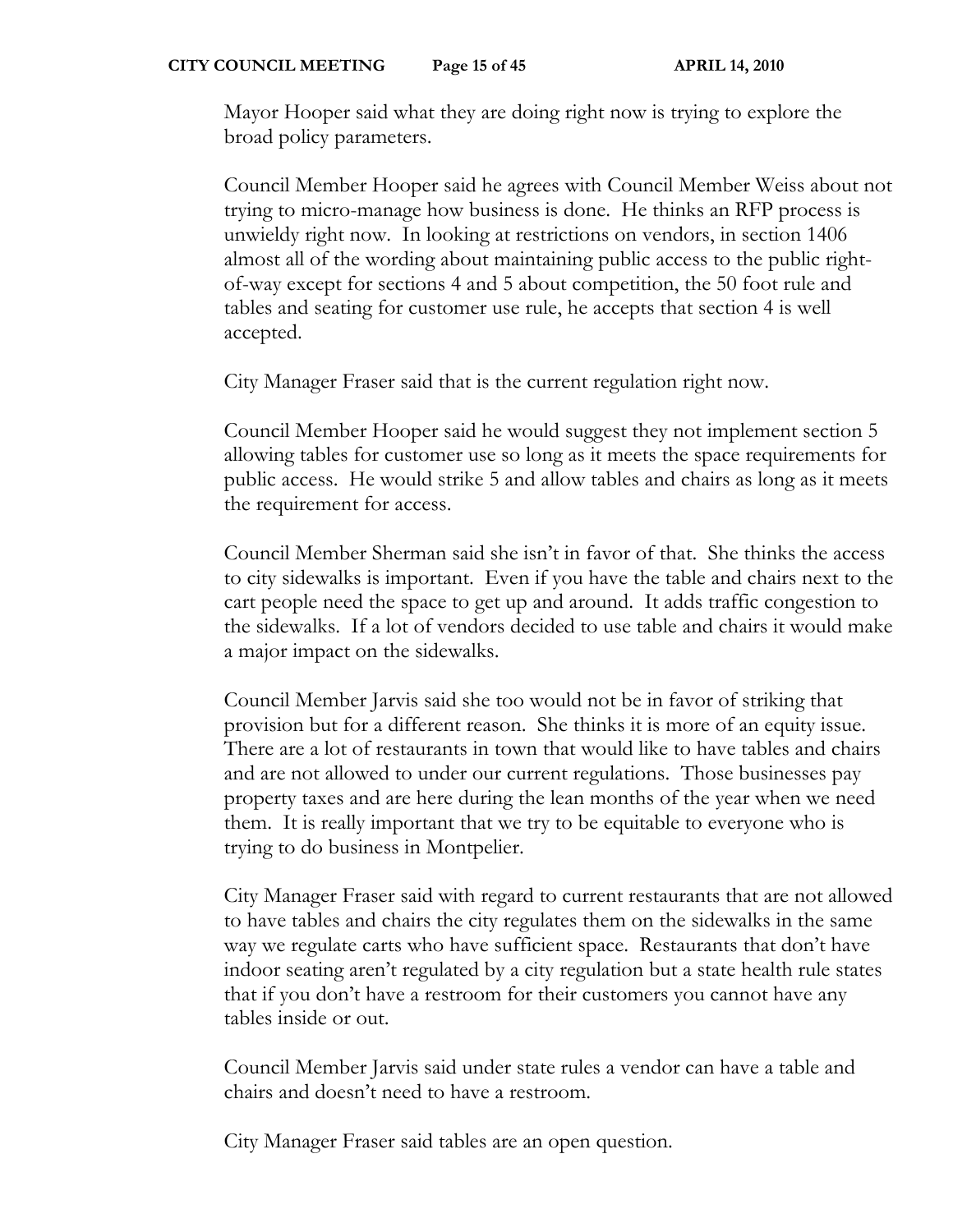Mayor Hooper said they are generally in agreement with the notion of having designated spaces. She has a concern about trash. Our existing ordinance states that all trash and debris accumulating within 50 feet shall be collected by the vendor and deposited in a trash container. She doesn't think they need to pick up other peoples' trash but she would expect them to carry away their trash and not place it in the city's trash barrels. That is a policy issue she would request that vendors cart away their own trash. She would like to hear from the public about policy issues.

Timothy Azarian, a food vendor, said he started last year with his wife. They are both passionate cooks and wanted to do this for a long time. They tried it in Thailand but the streets were too crowded to make it work. They wanted to do a Thai food cart in Montpelier. They like having a nice street atmosphere where you can walk outside and get food on the street and then enjoy the food by sitting down at a table and chair. In a lot of countries there are cafes. In Thailand they are just little plastic tables and chairs that people bring out just for the lunch hour and then take them away. They were excited when they read in the Vermont Health Department rules they were allowed up to 16 seats. He wanted to address two of the main issues brought up by Council Members Sherman and Jarvis, and this was also something brought up by Suzanne from Montpelier Alive. The two main issues against tables and chairs is an equity issue and it isn't fair to other restaurants in town because some of those restaurants do not have a public restroom and are not allowed to have a table and chair out on the street. It is a very small percentage of restaurants in town that do not have a restroom. He knows of two, Mr. Mike's and Pinky's. In terms of equity, there is a huge list of benefits that restaurants have over vendors. A few would be that they are opened all year long. They get their breakfast, lunch and dinner crowd if they so choose. Vendors only have a crowd during the lunch hour. It's not worth it to stay there all day hour after hour because there is no traffic. In the evening people are probably going to want to sit down and go to a restaurant. There are just a couple of hours out of the day they are really going to have vending traffic downtown. This issue to him is applying to only a small percentage of the restaurants that for some reason the state made a determination that if they don't have a public restroom they can't have a table and chair out front. To summarize his point about equity he doesn't think it is fair to pick out one thing and say it is an equity issue when the vendors can come up with a long list of disadvantages they have compared to having an established restaurant in town. It is a much smaller business for them.

The other issue is the space issue. He brought some photographs to show the Council. The photo was the space in front of the courthouse. There is 8 feet of sidewalk to the left and the little brick areas are close to 4 feet, so roughly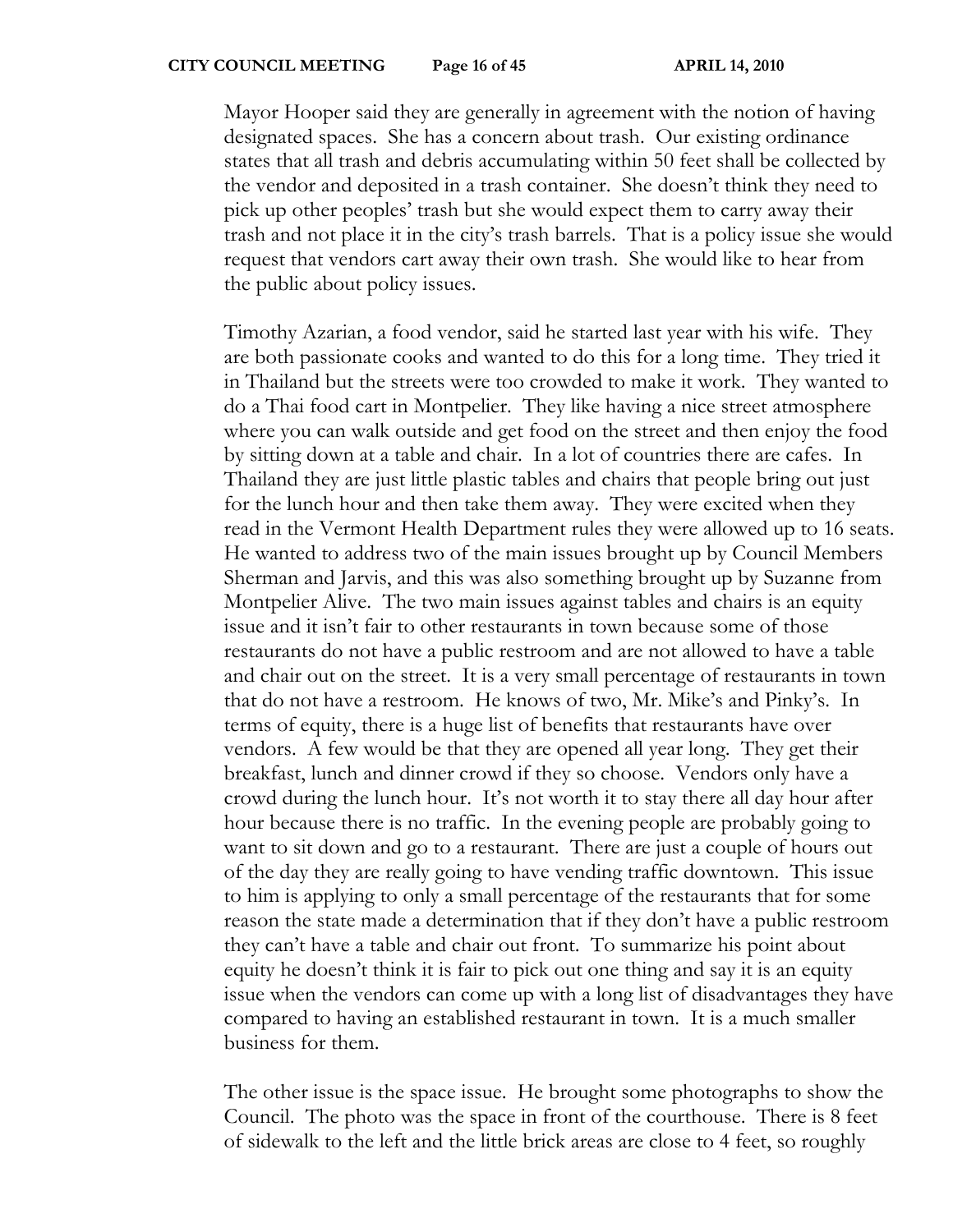there is 20 feet from curb to curb. He doesn't see a space issue there, especially considering the tables will be there for approximately 2 to 3 hours a day for a few days a week and then packed up and brought home. At lunch hour they will bring out some temporary seating and then take it back. On the second page is Rhapsody. They have tables and chairs out and you will see only the sidewalk space. He doesn't know if people have complained about this, but if tables and chairs can fit in this space without people complaining he would say their space certainly meets the requirements of not blocking the sidewalk.

He sees possibly an issue with some other vendor spots. They might not have enough room to have tables and chairs; some do. All of the spaces have different advantages over other ones. They aren't all equal so this just doesn't bump one over the equity line for other vendors. No other vendors have advocated for this issue. They don't seem to be interested in tables and chairs but more interested in more quick food and to go items. He doesn't see the city being overrun with tables and chairs. Right now there are a lot of restaurants in town that could have tables and chairs out front that do not.

He said he wanted to talk about the benefits that tables and chairs bring to Montpelier. The number one reason is the atmosphere. A very important reason is the environmental reason. When they have tables and chairs for people to sit down they provide them with the plates and bowls and they can sit down at a table. You can't stand up on the street with a plate and bowl, and if you offer a plate and bowl it is nice to offer people a place to sit down. They aren't talking about a whole park full of tables and chairs but two small tables and chairs. They sit down for 15 minutes, and then they are on their way. This cuts down on a lot of environmental waste they would have with to go containers. It also creates a very nice social atmosphere for Montpelier for people to sit outside on a summer day for a few minutes at lunch time. Complements came constantly to them about their tables and chairs. They were encouraged because it was so successful. It makes the town more colorful and more welcoming when you have people out on the street instead of taking their sandwiches and food back to their offices. It adds an atmosphere of engaging and liveliness to the town. He thinks it is important. He doesn't think the issue that the town will be overrun with tables and chairs. He doesn't think it is an issue now that needs to be severely restricted. The State Health Department made these rules and regulations and they aren't asking the city for any special privilege. They are just asking the city to preserve this rule that is in the state books. He has no problem if they want to restrict it or modify it. He thinks it is a little severe to eliminate them completely for the reasons that have been mentioned. Competition is good for Montpelier. He thinks people will ultimately go to the restaurant for what they want that day. Some people will want Thai food and some will want sandwiches.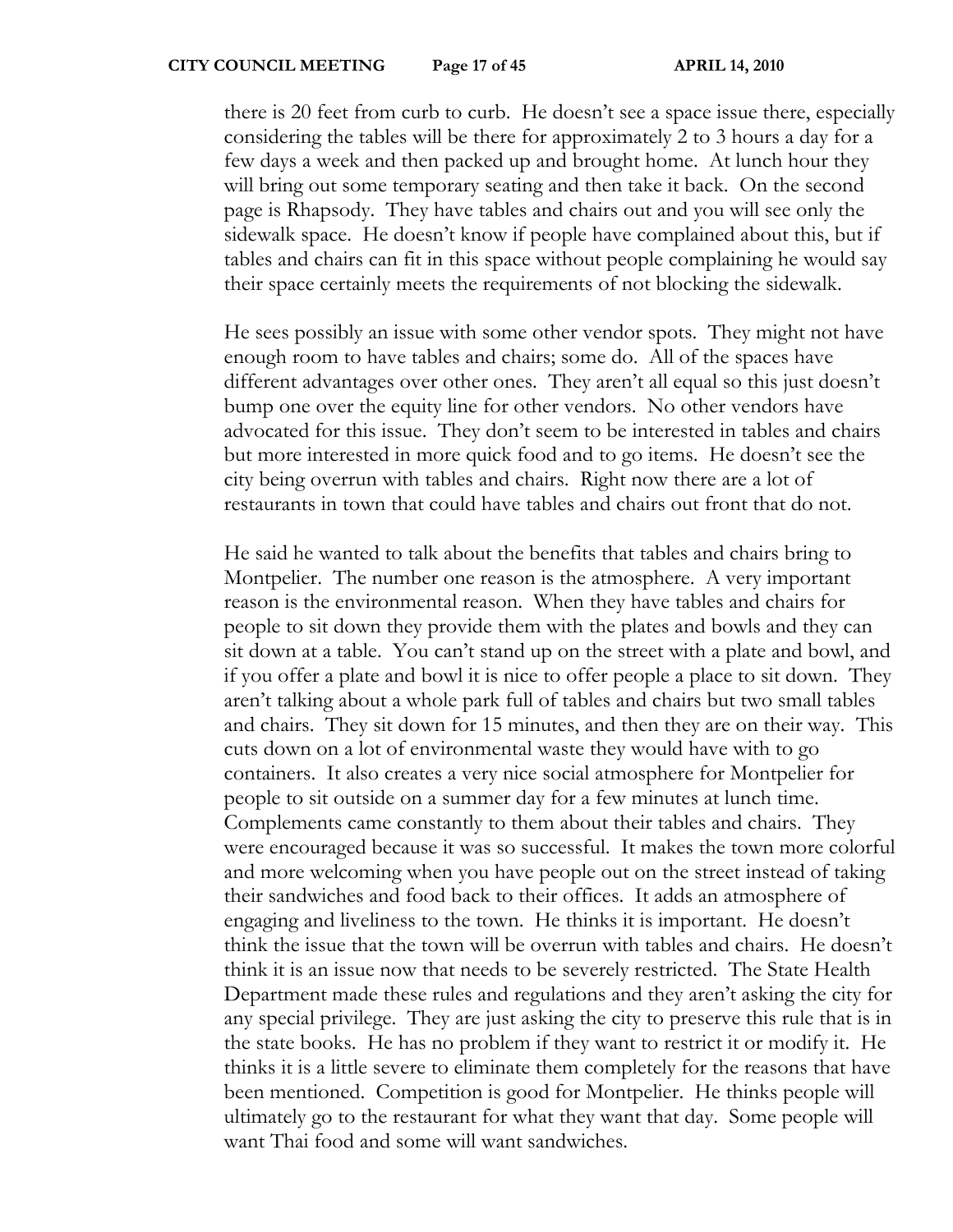In case the City Council or other people are worried that the city will be overrun with tables and chairs, first limit the number of tables and chairs so people can't take advantage of that rule and set up a mini restaurant downtown. They should limit the space to no more than half the sidewalk, or 4 feet or less, which is the same as a cart. The privilege should be linked to environmental

reasons. If you are a vendor and want to provide your customers with real plates and bowls, then you would be allowed to have tables and chairs. He thinks there won't be an explosion of tables and chairs because many people are not interested in the extra amount of work it takes to make it happen.

Council Member Sheridan said he is intrigued by his last comment. He might be interested in tables if people want to reduce the carbon footprint of trash. We have talked about having a sustainable city with reducing our carbon.

Elizabeth Dodge, a resident of Montpelier, said when she goes downtown and goes to a vendor she doesn't expect to do anything except to eat off a paper plate. She doesn't expect to sit down. That's not the purpose of it.

Terri Allen said she was a customer at the Thai food stand last summer, and it was such a pleasure. She works at home and can't afford to go a restaurant for lunch, but she could go downtown and meet people in the street and have a really pleasant meal, and she could sit. She is too old to stand up eating. It's all right if it is a hot dog, but if you want good healthy food it is the kind of food you want to sit down and enjoy. The town should be accommodating to both elderly populations and young populations. She spoke about the people who can't afford to go to a restaurant every day but who wants to have a social life in Montpelier. It is a very lovely way to have a social life. The atmosphere around the cart was great. Every time she would go she would see people she hadn't seen for years. She really encourages this because the atmosphere it brought to Montpelier.

Mary Alice Bisbee, a fairly new resident in Montpelier, who moved here from Waitsfield and the Valley where they have all kinds of vendors. She would love to have a place to sit down because she has a very bad leg and as an elder in this community it would be nice. She likes the idea of getting rid of trash and having real plates.

Paul McCloud said he has been a vendor here for the last five years in the same spot. He never really saw too many other vendors. Some would come and then they would leave. As the economy got worse you saw more vendors. He asked if it was their position that the vendor who has had his spot, and renewed it every year, gets to keep the same spot?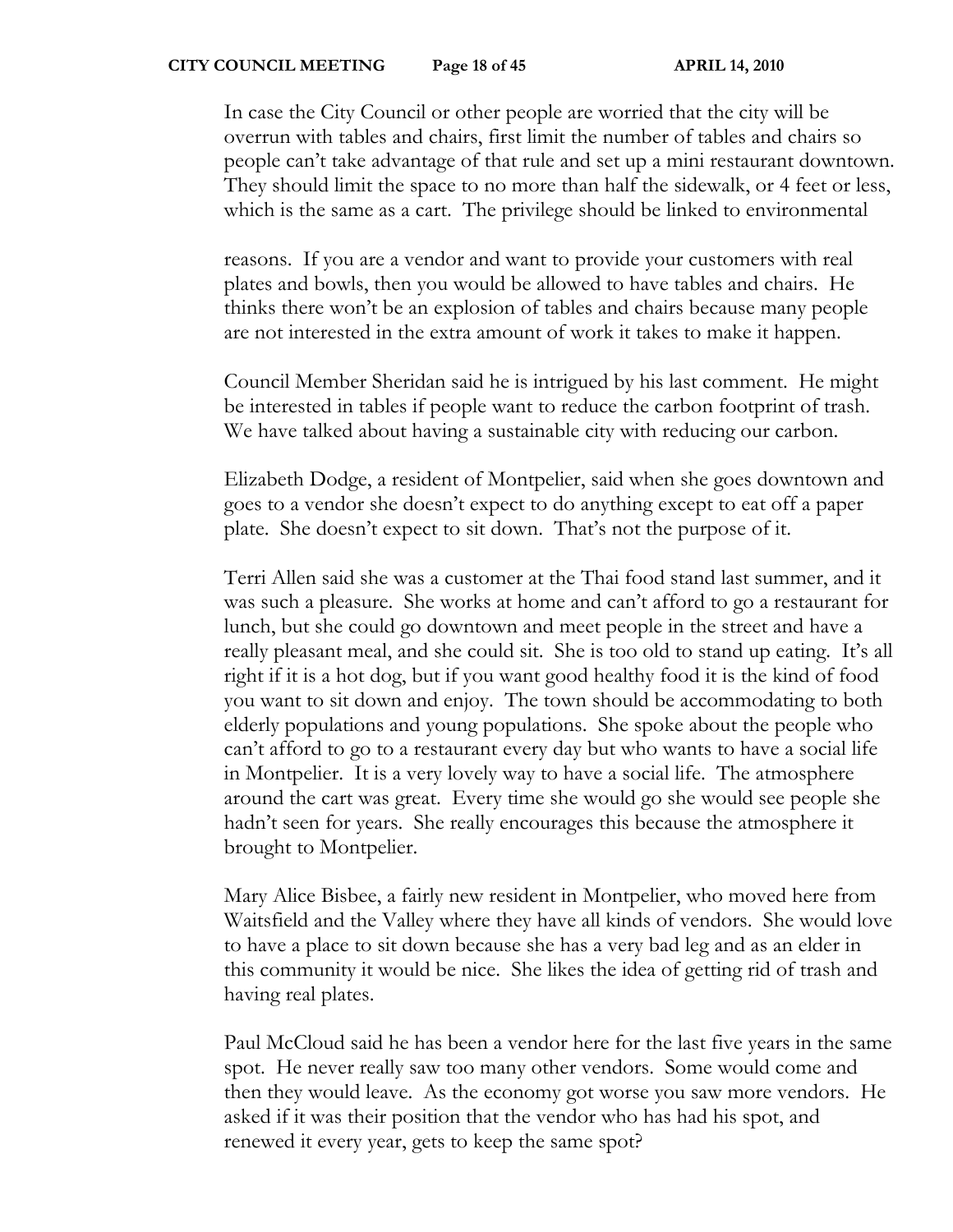Council Member Hooper said that's not part of the ordinance. That is a policy that would go along with the ordinance. The city really didn't have a problem with the regulations until last year because there weren't that many vendors. Will there be enforcement on the 50 foot limit this year, and by whom?

City Manager Fraser said that is one of the things being taken out. Instead of having the 50 foot rule between carts there will be designated spaces, and some of those spaces might be within 50 feet of each other. They just wouldn't be within 50 feet of a like business. That piece of the ordinance would be changed.

Mr. McCloud said possibly when they do redraft the ordinance the number of vendors that will be allowed in the city of Montpelier will be limited.

City Manager Fraser said it is by default. The ordinance basically took the existing criteria and found spaces that meet that criteria so really they aren't restricting any spaces that aren't already legal, but there are only so many now that exist. We just haven't had enough vendors to fill all of the spaces, but there are a finite number of spaces. Whether you designate them or not they need to meet the requirement. What the ordinance proposes to do is simply designate the spaces and someone gets a license for that space so there is no question that your space is yours and not somebody else's. Hopefully, they won't have to go measure the 50 feet between everybody because if they are in this space it will be a legal space. There might only be 10 spaces. It also allows for someone to find a new space that meets all of the dimensional requirements the Council can approve it as an additional space. At some point they will run out of spaces, but that is no different than what exists now.

Mayor Hooper replied that it is for the designated downtown. Outside of that core area a different set of standards applies.

Chris said he is a full time student currently. However, during the summer he works full time in the city of Montpelier and he takes advantage of a lot of the street vendors. He has been to the Thai vendor and hopes he will be seeing them this summer. It is important that all of the vendors have a fair chance and post when the deadline is so everyone has a fair chance of getting their application in on time. He also thinks it is fair to limit the amount of vendor spaces there are in the city so there isn't a vendor every 50 feet. He thinks seating might be nice because as it is right now he gets his food and goes back to his employment. But if there was seating he would take advantage of it, especially if there was reusable dinner ware because he thinks saving the environment is important.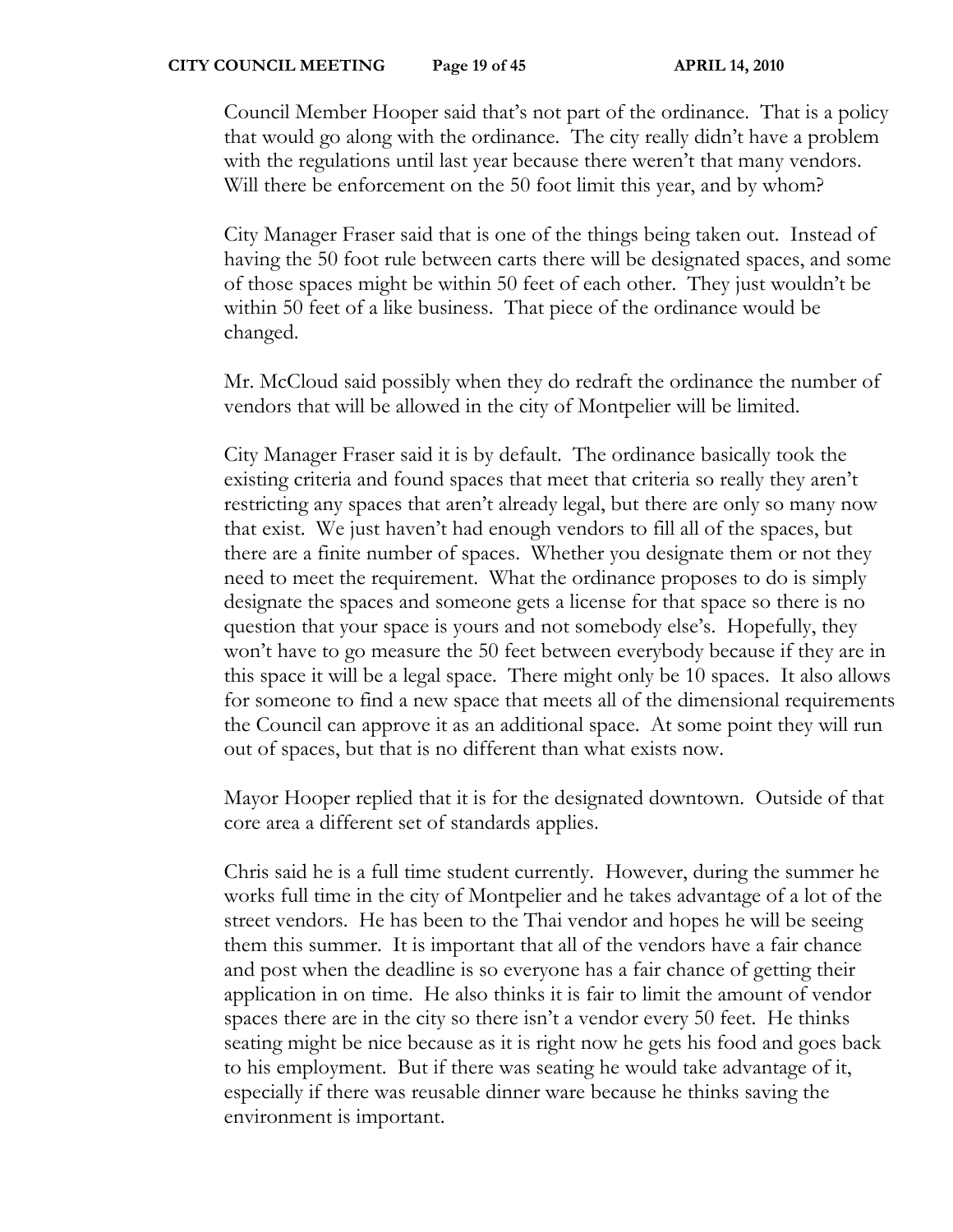#### **CITY COUNCIL MEETING** Page 20 of 45 APRIL 14, 2010

George Estes said he has been a vendor here locally for years. On the designated spots and the church where he and Paul have been, that is church designated space. They own that property. How is the city controlling what they do with that property? If they let him in there and he still has to get a city permit, but if they designate a spot and for some reason they don't want someone pre-existing who has been there and they want somebody new, is that one of the designated spots?

City Manager Fraser said it is the church's property so the city would have to work with them. They obviously have some say as to who is on their property and the city would have to defer to them on that.

Elysha from Rhapsody said she believes in fair competition. Having vendors on the street with tables and chairs is not fair because they as a restaurant had to build two bathrooms to have 50 chairs. They have a high rent in town and have to be in the buildings in the winter and they need to have the business from the summer. Their sales were down 30 percent last summer because of the vendors. She isn't against vendors at all. She wants to have a fair competition. There are so many restaurants in town with sit down spaces. There is so much competition within restaurants and to have vendors on top of this it is tough. She is not in favor of tables and chairs for vendors. They are the Greyhound Bus Station for the city and they receive many phone calls. They spend hours and make \$20 a day from Greyhound in ticket sales because most people buy their tickets online. It is bad pay for what they do because they receive 20 or 30 phone calls a day. They did the Greyhound because they hoped the people would come to their restaurant and they would get some business out of them. If the city puts two food carts in front of City Hall it will be very bad for them. Her proposal is that the vendors in front of City Hall can be non-food vendors and it will be considered as within 50 feet from Rhapsody because they do the Greyhound business.

Carol Marold said she and her husband own Uncle Mike's. With her was Erica Humphreys who works full-time at Uncle Mike's. Mrs. Marold said she finds herself in a position where she agrees with the vendors and actually would like tables when she is out dining. However, they are not able to have tables out on the sidewalk so they have tried to get benches. They hold a commercial caterer's license which is exactly what the vendors have and the stipulation is they can't have seating because they are open more than six months of the year. It doesn't seem fair that just because she is open all year she can't have seating. She advocates for seating, too, if she could have it. She wonders if there is a possibility she could have benches.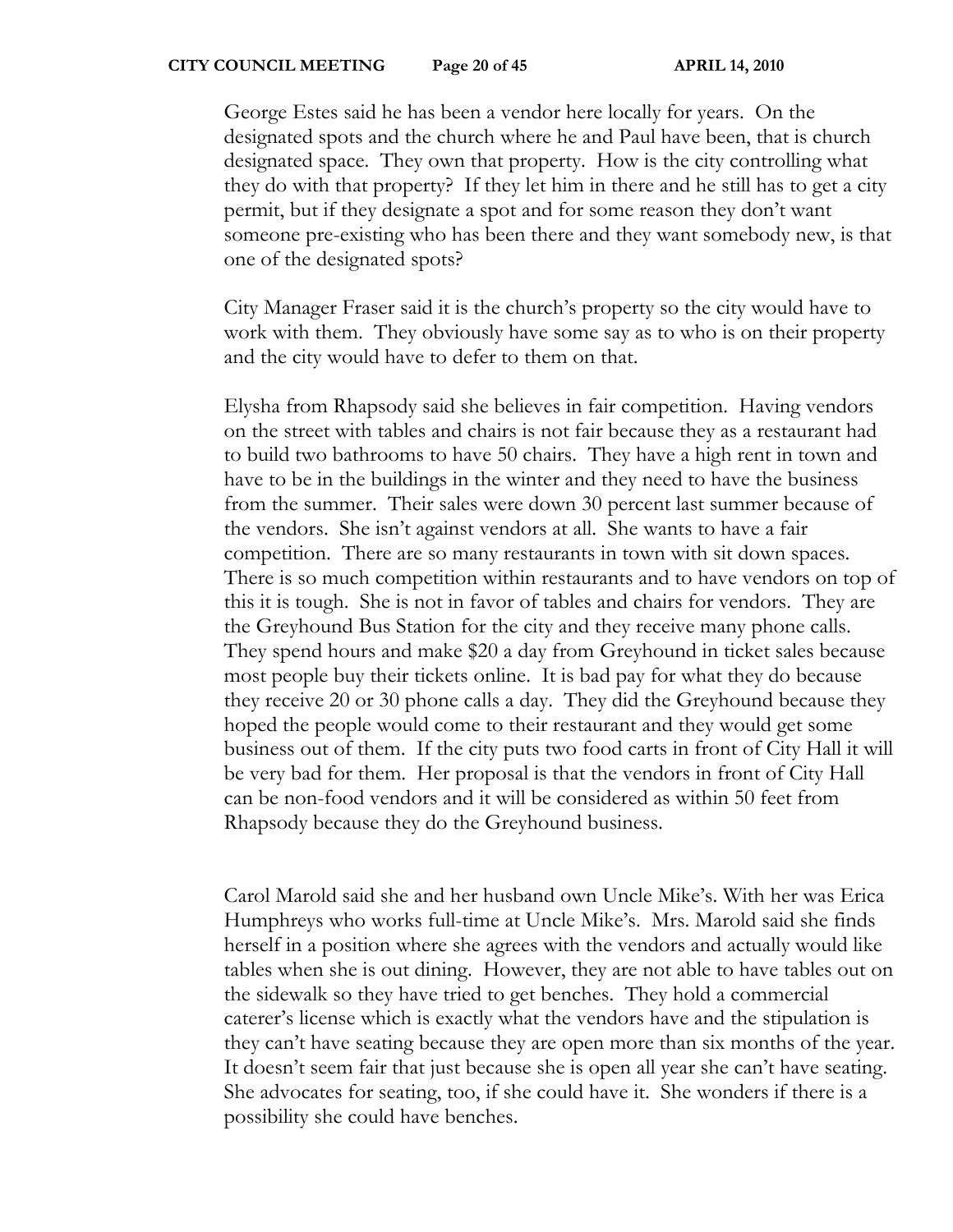Erica Humphreys said if they become an entity within themselves it becomes unfair to the point where they are allowed to grow and have tables and chairs while they are here all year through the lean months fighting for essentially what is the same business. While they might all sell different things they are fighting for the same customers. If they are allowed to grow their businesses and bring in things to attract new customers, they can't. Even though they are open year round and even if they had a bench it would be useless in the winter. When summer comes around it really is a time to make up for the lack of business they all experience in the winter. She lives in Montpelier; she works in Montpelier. Carol works and lives in Montpelier. When business is down her hours go down. This is her only job, and if there are no hours for her she can't live in the city she loves. It has a spiral effect with less people coming in, less money coming in and less hours coming in.

Mrs. Marold said they had significant decreases last year. Some of it was the recession, but their numbers which had been very straight all of a sudden it was a dip. She also asked the Council to look at the state guidelines for using recyclable dishes. She doesn't know that is allowed. They have very strict guidelines on how you do dishes and how they are washed and stored.

Mayor Hooper said with her question about the benches she would direct her to Montpelier Alive which has helped with the placement of benches on the street. At Uncle Mike's location it is so narrow there isn't enough room for people to pass safely. She could certainly talk with Montpelier Alive about the possibility of benches.

Mrs. Marold asked if they could get benches would they be allowed in front of their store.

City Manager Fraser replied if there was enough space.

Council Member Sheridan said of course there is enough space because there is a bench in front of his building which is no different than what is there. If she wants to buy a bench and donate it to Suzanne and say that is where it goes it would be okay.

Mayor Hooper said unless there are new thoughts she would like to begin to draw the public hearing to a close.

Chip Hart said he really appreciates the effort that is going into this. The public officials he has dealt with in connection with this issue, Suzanne and Montpelier Alive have made a great effort and done some very good work. His interactions with the City Manager and the Chief of Police have been terrific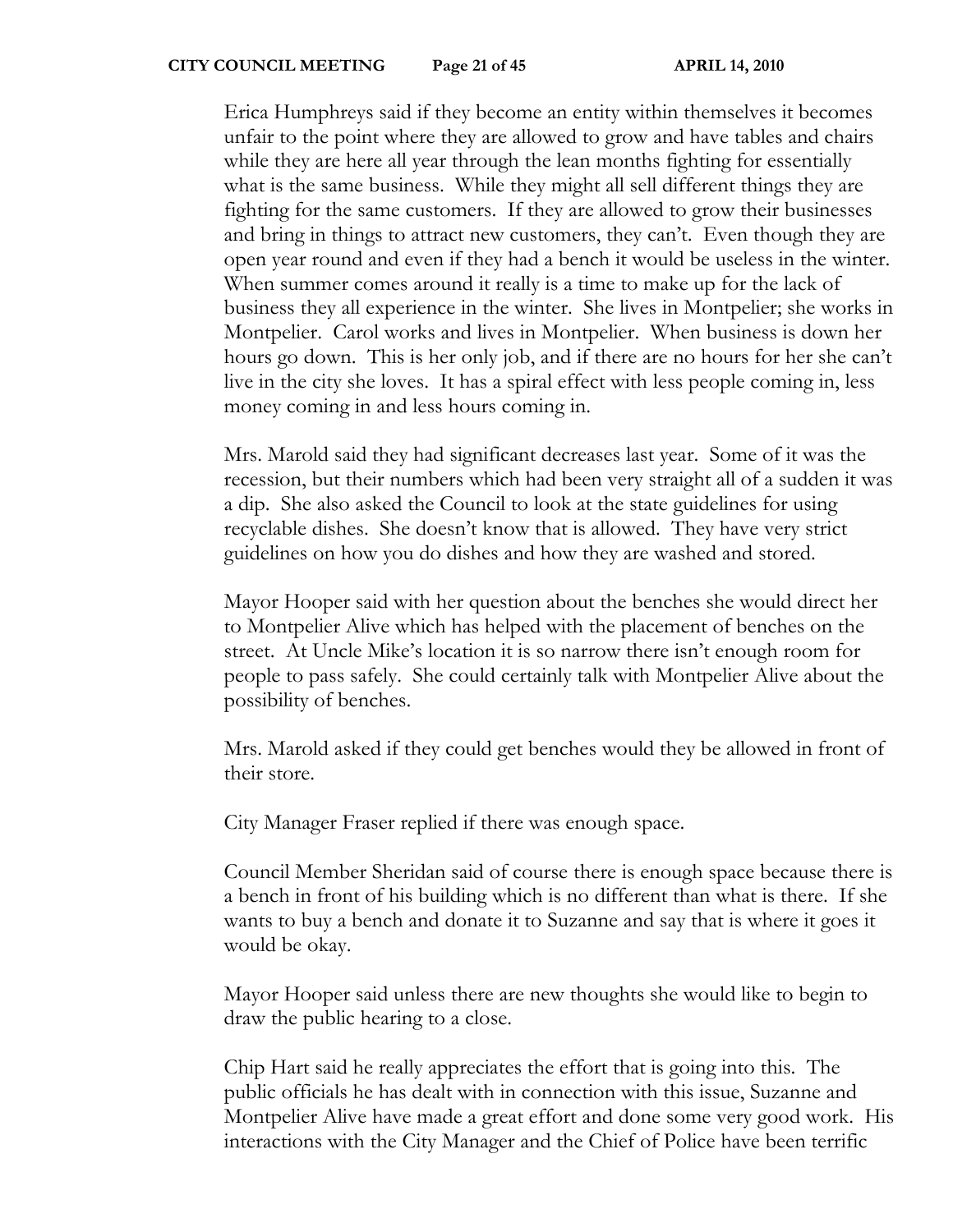and the meeting last week was an excellent meeting where they had reached consensus. The significant issue was the tables issue for the one vendor and possibly the discussion of the Greyhound business in front of City Hall.

George Estes said in a 4 foot area if you have a cart that is 4 feet, and you have a designated 4 foot space. There is a person that stands approximately 18 to 24 inches back from the cart. If there is somebody in a wheelchair they cannot go by. By state code and by state law you need a 5 foot right-of-way. There has to be a 5 foot radius. When you are saying a 4 foot setback on the sidewalk you are crowding it.

Mayor Hooper closed the public hearing at 8:57 P.M. and brought the discussion back to Council Members. She has a lot of editorial changes she will give to the City Manager.

Council Member Sheridan said it seems like the main contention is the tables at this point. He doesn't see anything else in the ordinance that anybody has a problem with.

Council Member Jarvis said she would point out that there are actually a lot of places to sit downtown. She spoke of the area graciously offered to the public in Christ Church park which is right across the street from where the pictures were taken. There is City Hall Park. Back to the issue of equity, she doesn't dispute that vendors bring vibrancy to the downtown. She absolutely agrees. It is wonderful to have the vendors. She certainly buys food from them when she can, especially when it is a beautiful day and she wants to be outside. She very often picks up a sandwich and eats in Christ Church Park when she can. Downtown businesses spend a lot of money to promote downtown and to keep downtown vibrant. Those who own property do have property taxes and those who pay rent do as well. The businesses that belong to the Montpelier Business Association and contribute to Montpelier Alive support things like the flower barrels that go out to keep downtown beautiful. There is a lot of money spent by the businesses that are permanently located in the downtown and the vendors don't make those kinds of contributions. They take advantage of them because they are in this great downtown that has been made right by the folks who are committed to staying here. She really takes issue with what Tim is saying about how inside businesses have advantages over vendors. If you are in a place permanently you do get business throughout the year. As you heard from Rhapsody times are tough for downtown businesses. Rents are very expensive in the downtown. Keeping the downtown vibrant and keeping the businesses that are here, helping them and supporting them to keep them in the downtown is one of the most important things they as a Council can do. Why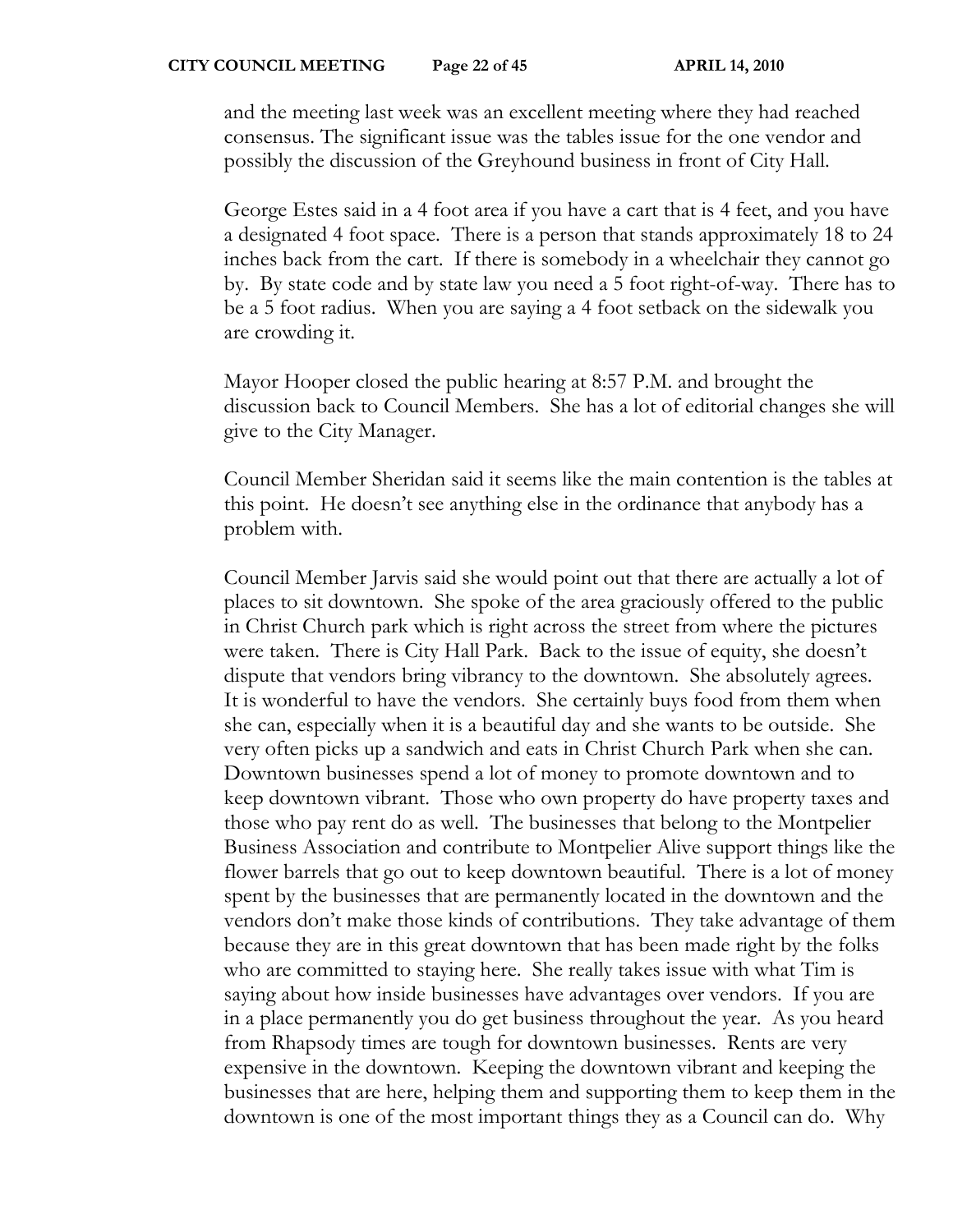does two tables seem like a big deal? She really thinks it is important for the Council to take a stand and promote our local businesses.

Council Member Sheridan said he agreed with Council Member Jarvis. Although he liked Tim Azarian's argument about the biodegradable dishes and the environment.

Council Member Sherman said she agrees with Council Member Jarvis.

Mayor Hooper said she has not been bothered by the notion of tables and chairs. She thinks it is a self limiting opportunity. She would suggest that in other places where they talk about what the vendor's stand can and cannot do, which is section 1406, we also need to talk about some of the associated activity to make sure that the vendors and their associated activities are not spreading over into the sidewalk and pathways impeding traffic. She thinks that is what their real interest is here, is assuring the clear pathways and folks can walk unimpeded. There are very few places in the designated downtown that lend themselves to something beyond the cart and the individual standing there selling items from the cart. There are one or two spots where that may work and she thinks it adds an enormous amount of difference to our community. She thinks it would be terribly unfortunate if we had 10 or 15 hot dog carts lined up down the street. What has been pretty fabulous is the interesting mix of businesses that has happened as a result of people seeing the business opportunities. If we go down that path, then maybe we should say we should only have two carry out sandwich shops and three sit down stores of this nature, and then we would be going where we don't want to go which is regulating the flow of commerce. She isn't uncomfortable with it because she thinks it is self limiting. She would be very sad to see what she thinks is just a wonderful lively addition and she doesn't think it is going to blossom so we will have picnic benches lining the road. That would be her argument on the tables and chairs. We should be very clear about the designation of the space and people can't slop over. If they do slop over they lose their license to do that. We are going to be tough on the enforcement about this to make sure it works. At some point we are going to set this for the next hearing, but let's get a straw poll for the staff as to what to do with the tables and chairs. Who wants to allow tables? Council Member Hooper is in but no one else wants them.

Council Member Sherman said there was also a comment about the distance between Rhapsody and City Hall and how many places would be in the designated space at the plaza given the role that Rhapsody plays beyond the restaurant with the bus station. She thinks that is an important consideration.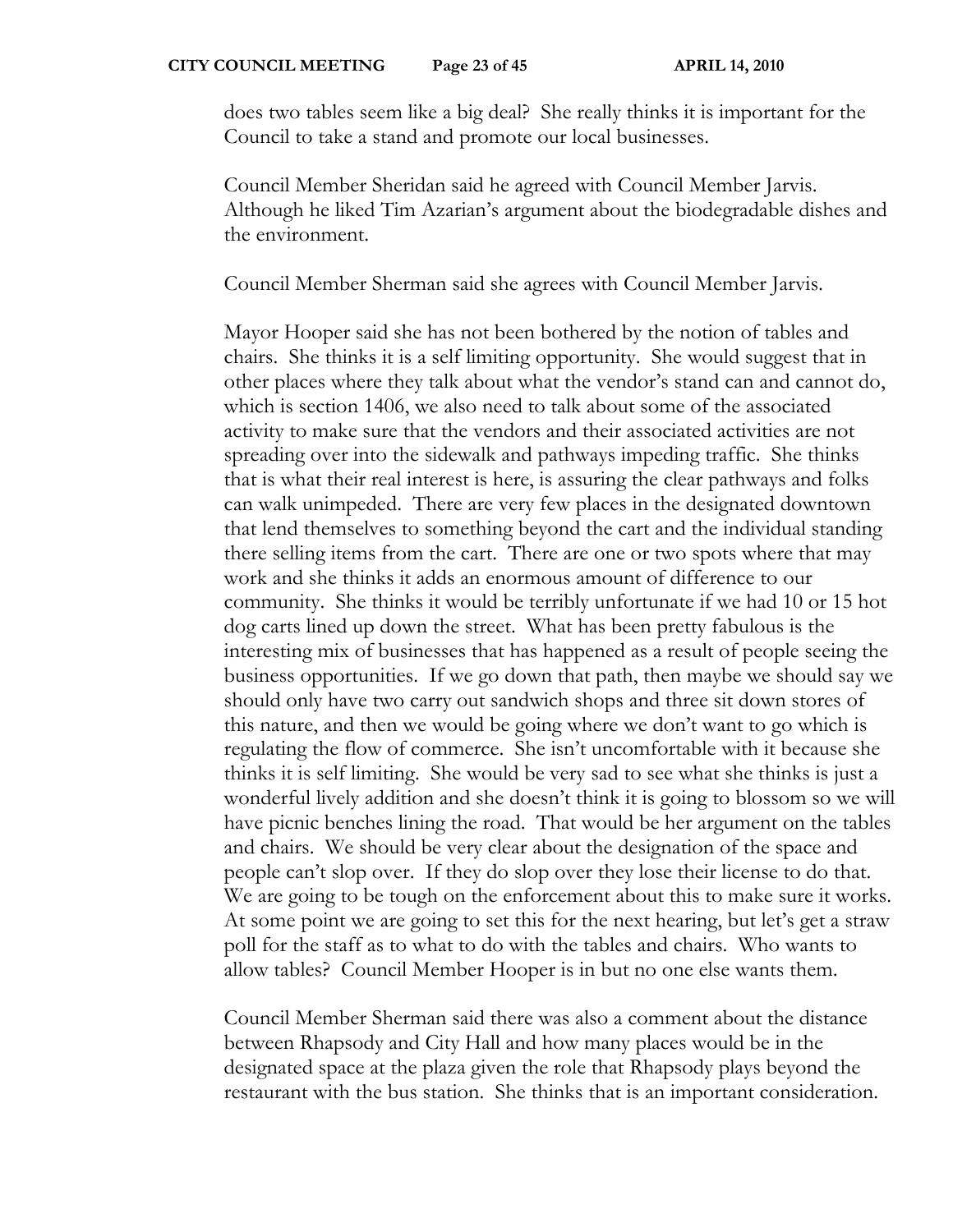Council Member Sheridan asked if she was saying they should have the bus spot as part of their restaurant.

Council Member Sherman replied no.

Council Member Sheridan said that is what she asked for.

Council Member Sherman said there should be some accommodation that is a special arrangement.

Council Member Sheridan asked if she was saying no food vendors in the City Hall Plaza.

Council Member Sherman said she doesn't want to see two.

Mayor Hooper said with all due respect to what has been testified to they are so grateful that Rhapsody chose to take the Greyhound bus on but that is something she agreed to do. The city did not require you to do it or expect that be done, and if it isn't working out for her then she shouldn't do it. She doesn't think the city becomes beholden to a business owner because of that service they are providing to all of us. She doesn't see an obligation on the city's part to any property owner that chooses to engage in that way. She was excited about the notion of carts being allowed in the City Hall Plaza because it really lacks something. It needs some liveliness and excitement and needs to be drawing people in. That is one of the reasons why she likes the Greyhound Bus stop because we have people beginning to recognize that it is a good place to go and sit and enjoy. That is one of the ideal places to allow two vendors carts. It is one of the larger more open areas and it would be unfortunate to limit a use there. She likes the notion of having the activity on City Hall Plaza.

Council Member Sheridan said there are three nods on this.

Council Member Jarvis said she agrees but just feels because the Greyhound bus is definitely a service provided by Rhapsody. It isn't just an issue of how much she is being paid by Greyhound because it is a service she is providing for the city as well.

Mayor Hooper said with the nods around the table there are more yes's to allowing two spots in City Hall Plaza. No one objected to her notion of vendors taking away trash. Are there any other substantive changes Members would like to propose?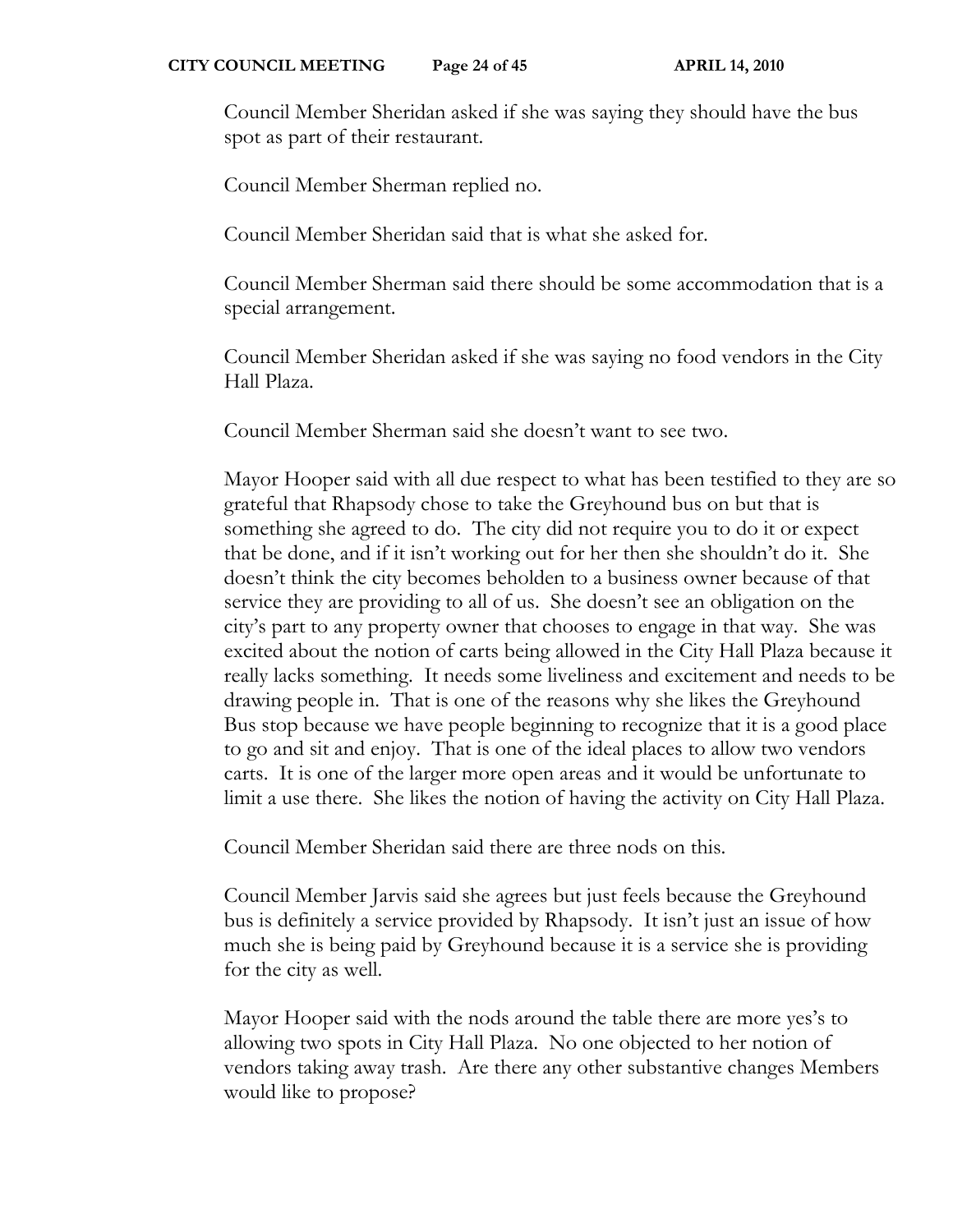### **CITY COUNCIL MEETING** Page 25 of 45 APRIL 14, 2010

Council Member Weiss said he has a question within the ordinance itself. If you look at the definitions in Section 9 a stand shall mean any news stand. If you look at Section 9, 14-10, which is at the end of the document, it says the provisions of this ordinance shall not apply to a vendor who sells or offers for sale in person or by its employees or agents newspapers. Do we have a conflict?

Council Member Hooper said there is, absolutely.

Council Member Weiss said if there is a conflict, as we get into the various readings of this ordinance we need to change it.

Council Member Sheridan said they should strike those exceptions.

City Manager Fraser asked if section b refers to when somebody puts their dresses and garments out on the sidewalk for sale.

Motion was made by Council Member Sheridan, seconded by Council Member Weiss to approve first reading with the changes proposed and set the second public hearing for April 28<sup>th</sup>. Council Meeting. The vote was 5-0, motion carried unanimously.

A question was asked when the ordinance would become effective.

City Manager Fraser responded that the ordinance when approved after second reading becomes effective six days after publication in the local newspaper.

- 10-091. Update from 58 Barre Street Working Group and consideration of proposed development plan.
	- A. The City Council directed a working group which included the Montpelier Housing Authority, Central Vermont Community Land

Trust and the City Planning & Development Department to prepare a land plan for the renovation and use of 58 Barre Street.

- B. The group has developed a plan which is outlined in a proposed development option.
- C. The group will review their work to date and summarize the proposal.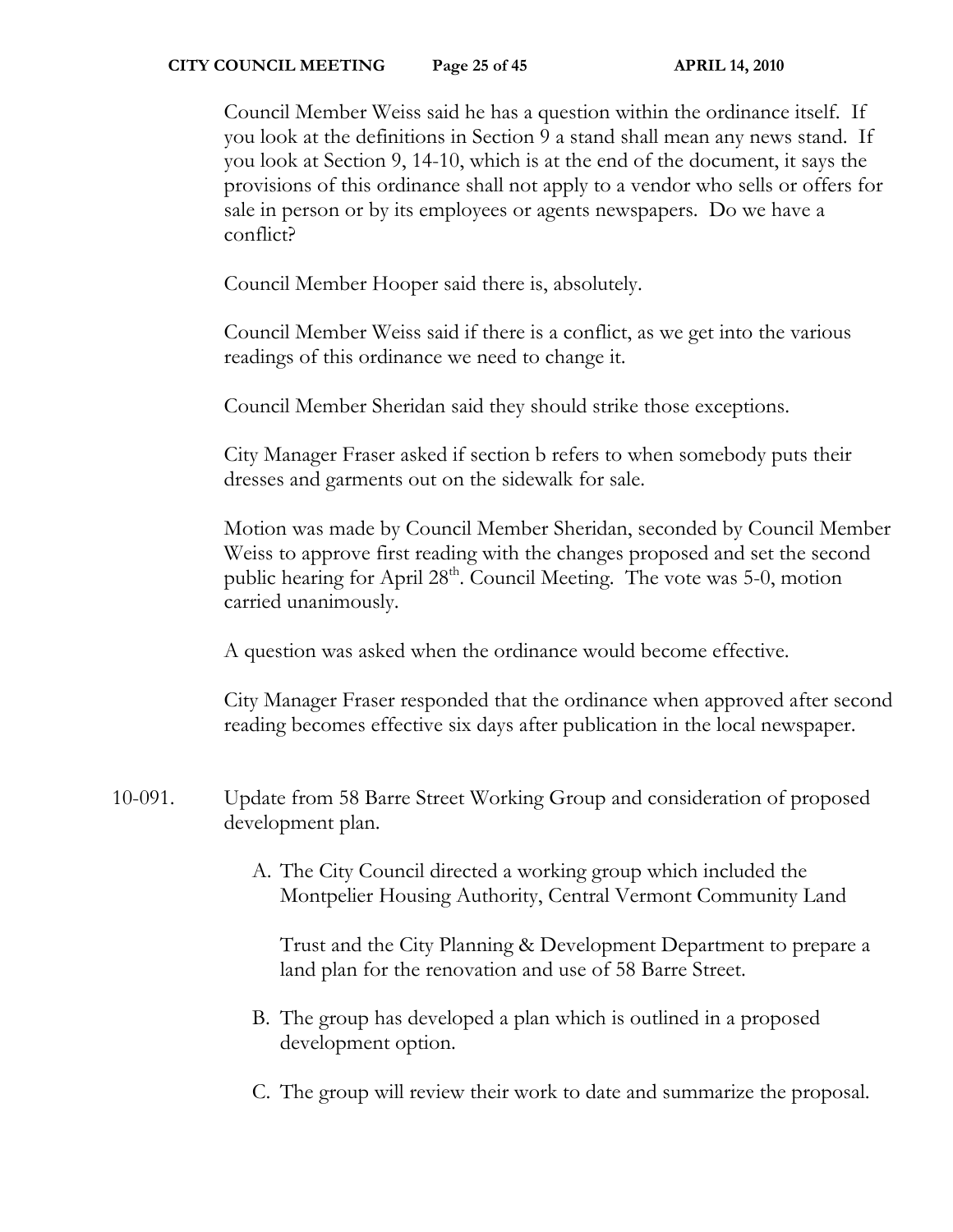D. Recommendation. Approve the proposed option agreement between the City of Montpelier and the Capital City Housing Foundation, Inc.

Jeff Kantor and Garth Genge were present to update the City Council on the proposed development plan.

Garth Genge, Community Development Specialist said they have a proposal to present to the Council. The Montpelier Housing Authority has agreed to partner with the city on the development of the project doing the housing portion. They met with the committee last week and they reviewed all of the information. It would basically be a condominium development with the housing being one portion and the Montpelier Senior Center being owned by the city and occupied by the Senior Center. There is a pro forma that shows projected funding sources and costs. There are different options for funding. These are some of the most promising and there will be more continued development as it goes along. There is an Option Agreement that would need to be signed and they are asking the Council to consider that tonight. Once that agreement is signed they would be able to go forward with the housing portion applications they need to have for legal control of the site. In the Option on 13-A where it talks about coming forward with a feasibility study the city is actually doing the feasibility study with all of the funding they have received from different sources for grants. This proposal is what is coming from the Montpelier Housing Authority. They are having new construction estimates done once the preliminary plans by Gossens Bachman are developed. When they get the construction numbers if they come in with a very large variance then they would come back to the Council. If they come within the expected range, then they are expecting that this is the proposal that would be accepted by the Council. This is the proposal they are putting forward as being the best option for the building.

The donation of the space to the housing portion would be one way to make it financially feasible to do the project. That is a big portion of being competitive for all of the different grant applications. They have a list of different places we would be applying for and none are fixed in the sense that if one doesn't work there aren't alternatives. When he worked with CVCLT they had one project with 17 funding sources. These things develop over time. There are going to be various progressions of this in terms of the funding sources. On a regular basis they would meet with the committee that has been formed just to get an update and they would bring anything they felt was a major variation from this proposal to the Council.

One of the other real variables is the insurance payment. The number they put in there was the highest number he felt it could come to. What they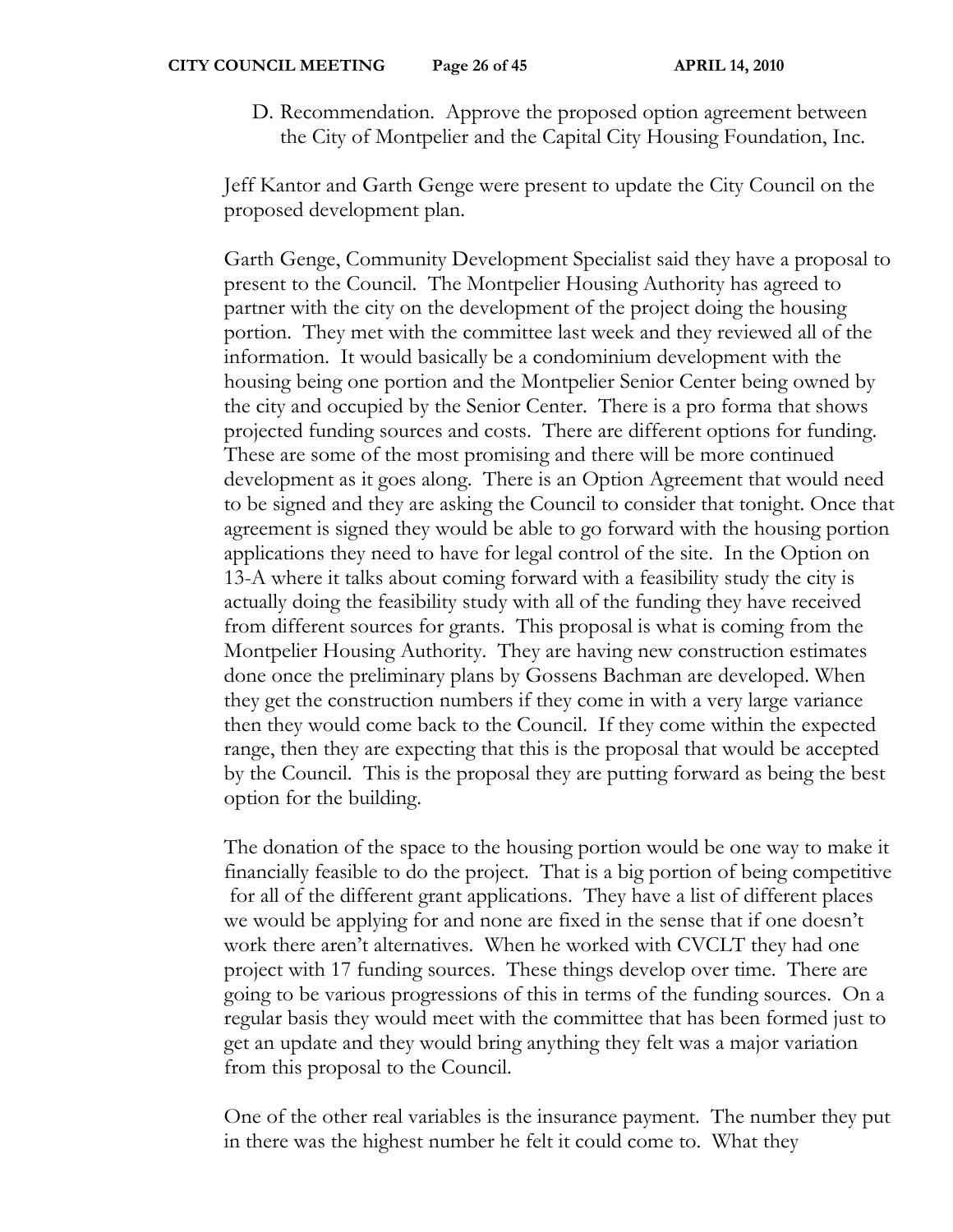understand is they would come to whatever the real cost would be to fix the building. He is asking Gossens Bachman to do a separate estimate of what the impact of the fire would be and what the cost would be. The Vermont League of Cities and Towns is developing their own. Some of these numbers can vary fairly dramatically, but they would come to the committee with anything they felt would jeopardize the prospects of it being successful.

Council Member Weiss asked if there would be additional feasibility studies, and if so who will pay for them.

Community Development Specialist Genge said they are still in the process of the one they are doing now. They haven't gone through all of the pieces. They haven't gone to the Recreation Center piece which is again developing the Montpelier Senior Center facility's needs is part of the proposal that is still up in the air. We have to really define what they are going to need now, what we can do at 58 Barre Street, what their future possibilities might be. That is going to be a fairly drawn out proposal, but they are budgeting on a conservative basis so they can cover the immediate expenses. They may not be able to meet all of the needs for the Senior Center now and going into the future in that location, but we can put them back in there with a much better facility than they had before and the potential with a good plan over the long term for them to have more options.

Jeff Kantor said on the housing side the city has already done a majority of the work that they will need for the feasibility of the housing portion. There is a small amount of work done, but the additional \$10,000 they are applying to VHCB for will cover those needs.

Council Member Weiss said his second question deals with what they call a draft. Is the \$3 million one pocket and then the Senior Center at \$1.8 million another pocket of money?

Community Development Specialist Genge replied that was correct.

Council Member Weiss said the total would be in the \$5 million range.

Community Development Specialist Genge said the insurance is probably as high as it could go, and could end up being much less. The numbers are very conservative. They would rather come back later and say they are going to 5 or 10 percent less than to say it is going to be 15 to 20 percent more.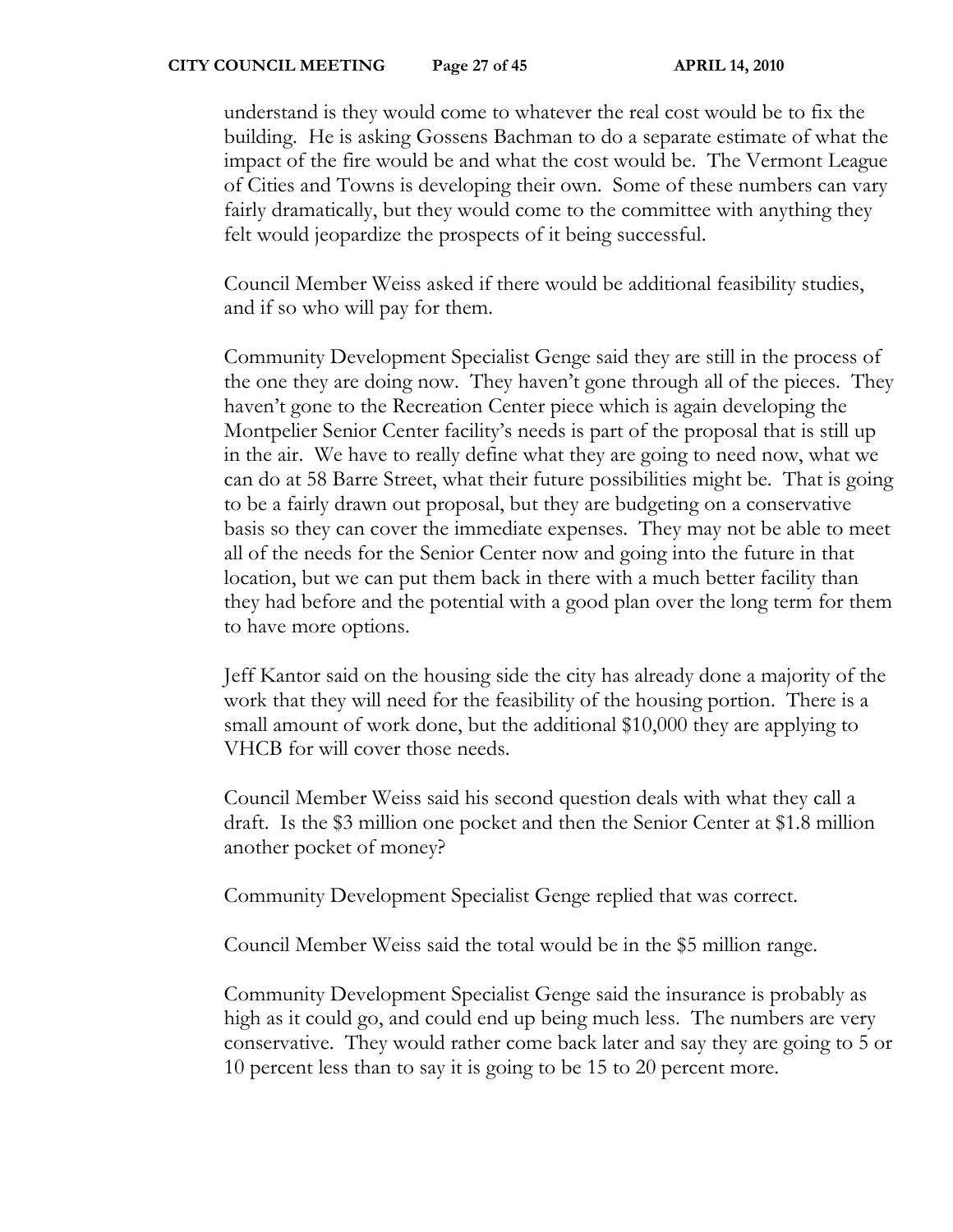Council Member Weiss said on the Senior Center side when he looks at the bottom called sources the total there equals the total of the expenditures. Therefore, there will be a capital campaign of \$290,000.

Community Development Specialist Genge said that is the capital campaign/city contribution and that is a fairly open option. They will be pursuing other sources. There is grant money from different places they will be pursuing. There will be a gap between what the cost from the insurance and what the other funding sources are. Right now they are estimating that at about \$290,000 and the capital campaign/city contribution is just a title. They are hoping to close it even more with other sources.

Council Member Weiss said of the total of roughly \$5 million, how much of it has to be available before the housing people can start on their side?

Community Development Specialist Genge said all of the funders request that other sources of funds be committed before they commit their funds so you really have to show you have all of the money you need to proceed. They are agreeing to develop this with the housing portion so the city has the responsibility of meeting its side of the development also. Sources can change and applications can be rejected and sometimes come back with less money. The best guess is that it would be June 2011 before they would be breaking ground on the project.

Council Member Weiss asked if the housing portion would pay rent to the city.

Community Development Specialist Genge said it would be a condominium so each space would pay their share of the expenses to the condominium association.

Council Member Jarvis said the city is not going to own it. That is what the Option Agreement is, to give the housing portion to this entity.

Mr. Kantor said they would own their portion and pay taxes and water and sewer fees to the city.

Community Development Specialist Genge said the city would own the other section. They haven't come up with the best solution for the ownership of the playground. There might be a third component that is a separate piece for the playground.

Mayor Hooper asked if they had done an analysis of the Senior Center's ability to carry the costs of their share of the building.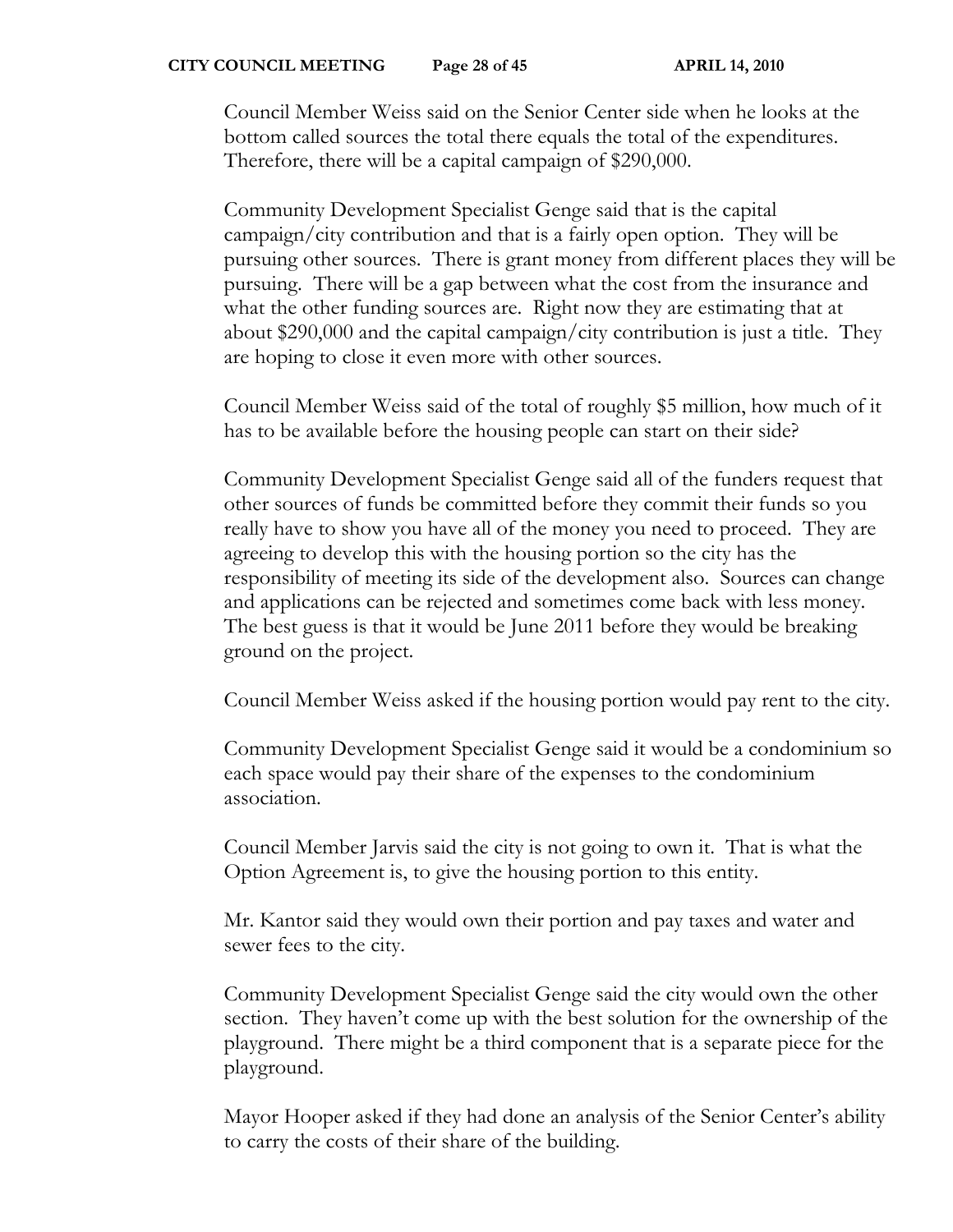Community Development Specialist Genge said they are working on having a development of the Senior Center future with not just the activity center but the other components in the senior community and how to partner with the different components. What the facility needs will be and what their expenses will be will be part of the ongoing costs.

Mr. Kantor said through the renovation their operating costs should go down just because the energy use is a huge factor. All of the energy needs will be addressed.

Community Development Specialist Genge said they are talking about having a very cost effective location for them. They think this is probably one of the best solutions in terms of putting them in a place that is as cost effective as anything that could be provided.

Council Member Jarvis said whatever ends up being the city's contribution would that be a bond vote?

Community Development Specialist Genge replied that could be a possibility. It will be easier once they settle with the insurance company and have some hard figures so they will know what the gap is and the size of it will determine whether it is worth a bond vote or not.

Council Member Jarvis said the timing is important because if they were to have a bond vote it would have to be in November of this year in order to have funding in place for July of 2011.

Community Development Specialist Genge said he was thinking the timeline would be March if they were to have a bond vote. His idea would be that the capital campaign would end in December and find out what the gap would be by then. They would be pursuing other options during that time so they might find some funding sources that could close it out without a bond vote.

Mayor Hooper said she would hope that a bond vote is not a default assumption and that every effort is made to raise the funds some other way.

Motion was made by Council Member Sheridan, seconded by Council Member Jarvis to approve the proposed Option Agreement between the City of Montpelier and the Capital City Housing Foundation, Inc. The vote was 5-0, motion carried unanimously.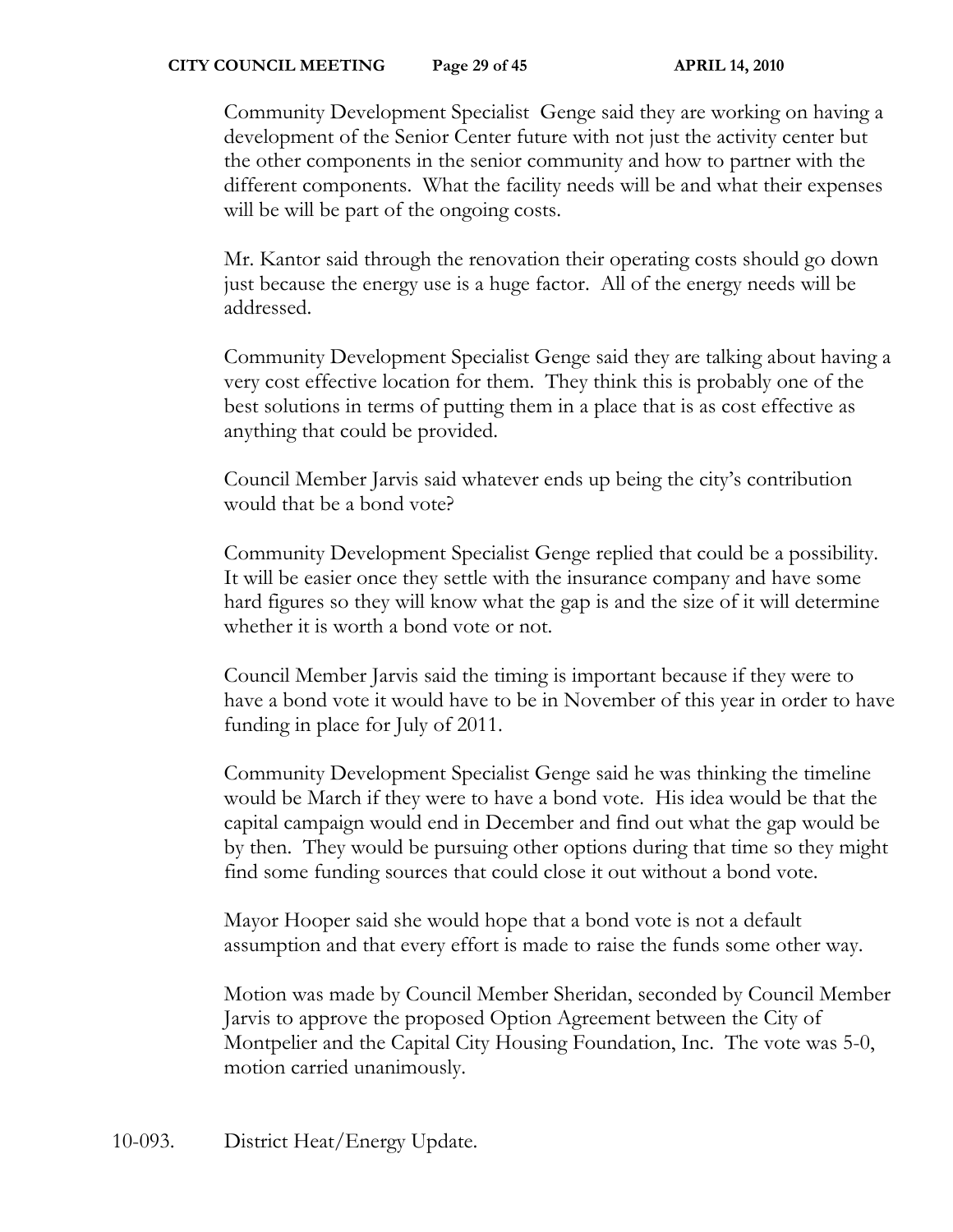- A. Planning Director Gwendolyn Hallsmith will provide an update on the District Heat/Energy Project.
- B. Council Members have been provided with a feasibility study and work summary.
- C. Recommendation. Discussion and direction to staff as necessary.

Planning & Development Director Gwen Hallsmith said joining her tonight is David Maribelli from Veolia Energy, the consultant on the project, and Dick Saudek from Cheney, Brock and Saudek who is the lawyer for the city on this project. She is going to give a quick overview of the project as a whole. The city has been considering district energy for over 10 years now. They had hoped a long time ago to hook up with the state plant when the state expanded their plant and had a bond vote back in 2003 for \$250,000 to run the pipe from City Hall to the new plant. The new plant hasn't materialized yet and doesn't seem likely given the high capital cost of the facility and the other competing demands for state capital money. Two years ago after the Energy Town Meeting we reconvened the District Energy Committee and had been looking at developing our own plant independent of the state and looked quite awhile at those options. Last spring we re-voted the bond that had originally been voted for running the pipe from City Hall to the new plant to allow us to use that bond for the feasibility study, design and permitting of a new facility. The funding for the study the Council will be looking at now came from both the city bond and from a grant we received from the Clean Energy Development Fund from the State of Vermont. They are moving forward very seriously considering the idea of building a district energy plant. This was helped enormously in January when the US Department of Energy awarded the city an \$8 million grant to pursue these plans for the plant. They have conducted the feasibility study around the parameters of that grant.

When the grant opportunity came up it occurred to any number of us that it would be a more competitive application and if instead of continuing to pursue our own facility the city teamed up with the State of Vermont and proposed a local/state private partnership to build the facility and the State of Vermont agreed to go in with the city to apply for the grant and continue our explorations. We have a feasibility study for the city working with our private partner and the state to essentially reconstruct the state energy plant on its current site which is off Taylor Street behind the Department of Motor Vehicles building. The main focus of this stage of the exploration is if it is economically and technically feasible and to examine some of the risks we expose ourselves to and look into all of the different facets of the partnership that we are developing with the state and private entities.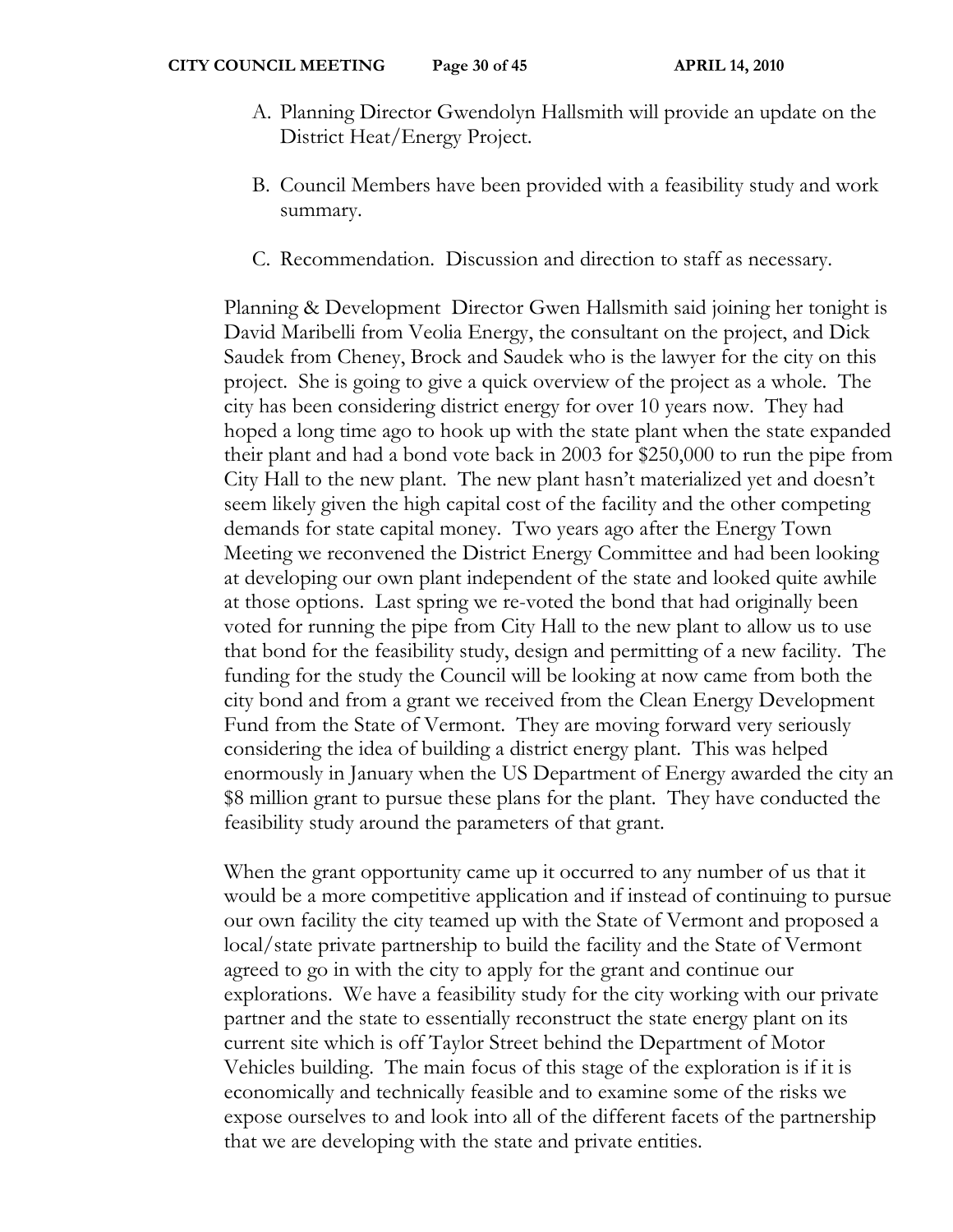#### **CITY COUNCIL MEETING Page 31 of 45 APRIL 14, 2010**

The summary of what they found is that it is economically and technically feasible. There are still some open questions they have raised about the study. With that introduction she would like to turn it over to David to walk the Council through it briefly and she will explain where she thinks they need to go from here.

David Mirabelli said the existing state plant currently provides steam to 550,000 square feet. That facility is actually below the floodplain. It is beyond its life expectancy. It was built in 1946 and is in need of replacement. What they are looking at here would do two things. One would replace that plant with a new plant that would be bio mass fired and they would also be able to expand and run distribution piping into the city to make it a full energy district for the whole city of Montpelier. What they are talking about is an 11,500 square foot facility that would have both bio mass in terms of the primary fuel and oil backup in the event that there was an issue with the fuel supply. They are talking about roughly a little over two miles of piping that would stretch out and tie in with the existing city facilities, schools, City Hall complex, the Fire Department complex as a start in terms of Phase 1. They would also go in the west direction over to the high school.

Council Member Hooper asked if they would replace the existing steam piping as well.

Mr. Mirabelli replied no. It would be bio mass fired with a power element which would mean they could make power with the steam, and then the exhaust off the turbine would be put into the pipes and sent over to the state's buildings for the steam system. Simultaneously you would be taking some of the steam and turning it into hot water and sending it out to the system for the city.

Mr. Mirabelli said Gwen was referring to the revenue portion. The crux of the matter is that essentially the state would become a customer of the city. The city potentially would own the plant and the state would become a customer. There would have to be a bond vote in order to raise the funding. Depending on the configuration of the plant they are looking at between \$250,000 and \$400,000 per year of net revenue to the city. Some of the things that affect the building of the system is the fact that it is in a floodplain. As a result of the EPA presenting a new flood zone and new floodway the existing building is actually sheered. The new floodway actually cuts a portion of the existing facility into a section, so that would affect where they would put the footprint of this particular plant. The first phase would be to build the backup boiler system, the oil system. Once that is constructed then the existing plant would be demolished and the new bio mass system would be put up. Essentially, you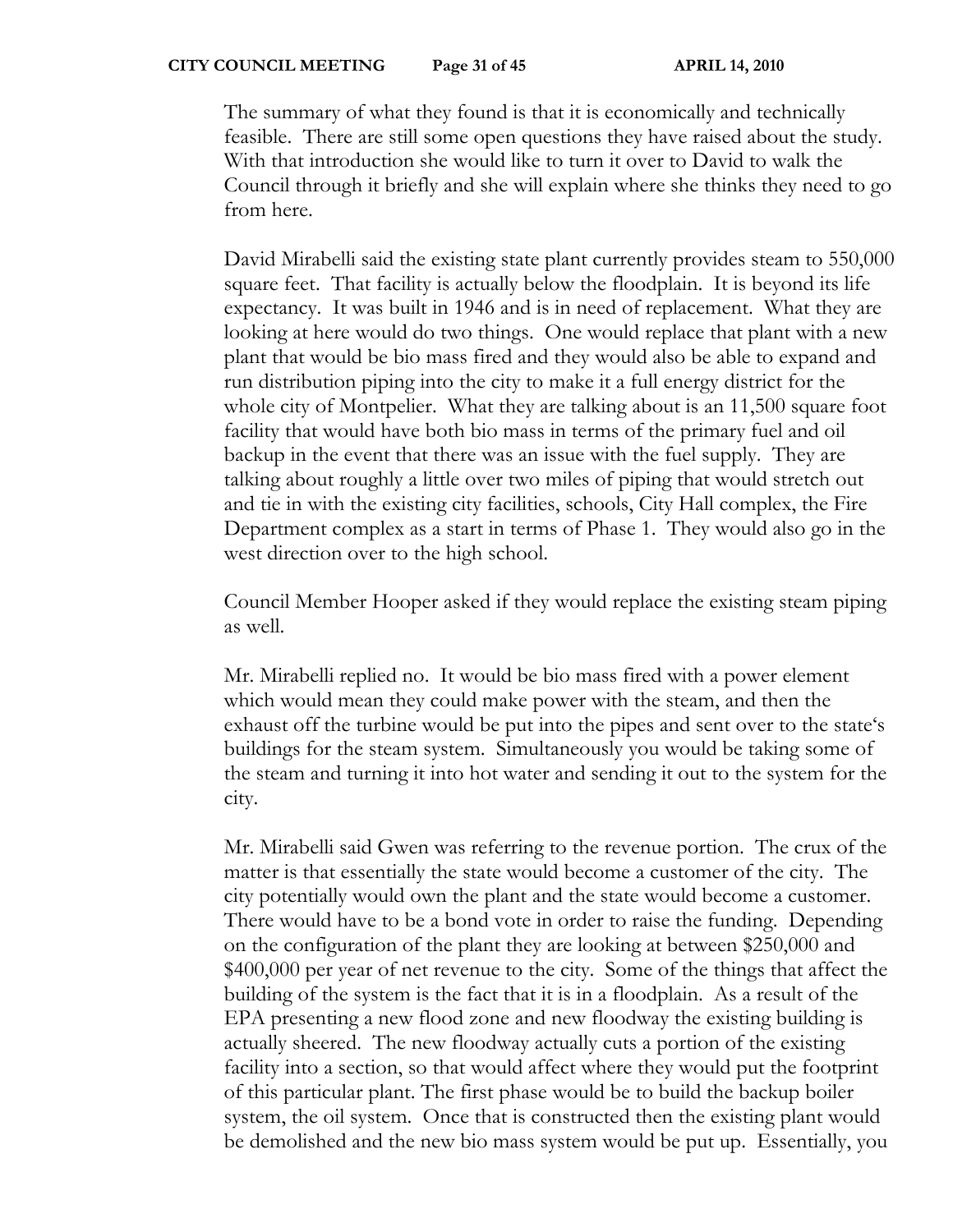would be building the new oil backup system during the summer, putting it online and then the following spring you would be building the new facility and having it ready for the following heating system.

Planning & Development Director Hallsmith said there are some next steps we need to take and ultimately the end point of the process. The steps she is recommending they take next are three.

First, we need a project manager. This is a full-time job. DOE calls her every day. There is an enormous amount of paperwork to keep managing just because of the grant alone. The report is in and has been accepted with no errors. We have the money for a project manager out of the grant that will help us move this forward with the speed with which we are expected to do it. The reason DOE calls her every day is because they are eager to get this money out of the door.

The other piece of the project that people aren't as aware of is that in addition to building the plant, partially to make the grant more competitive and partially because we as a city want to be more energy efficient and have more renewable energy deployed they included the project description to DOE the fact that we would be establishing a clean energy assessment district, which is a new type of energy district that was enabled by state legislation last year. It enables people to borrow money from the city and make improvements on their buildings, either energy efficiency improvements or renewable energy improvements, and pay those improvements back over the life of the improvements. Essentially, it would be like the water and sewer district we have but only for energy. The people who would pay for the district are the people who make the improvements so not everybody in the city would have a new energy bill if they don't have any improvements. If you want to insulate your attic, add a solar panel or put in a pellet stove, some of the things they would issue as qualified renewable energy efficiency strategies you could get the money and it would be paid back like a property tax over 20 years or over the life of the improvement. That means you wouldn't be responsible necessarily for paying it off before you sold your house because it would go with the house just like the water and sewer bills do, and it would also enable people to have more favorable loans or systems in place for making those improvements. That is another piece of the project that needs to be worked on and it will be another piece of whatever funding they raise to complete the project.

The second recommendation is they appoint a standing committee to oversee the project. So far they have had the District Energy Committee that grew out of the Energy Town Meeting they had back in 2007 and that has worked very well. We have an excellent group of people who are interested in this project in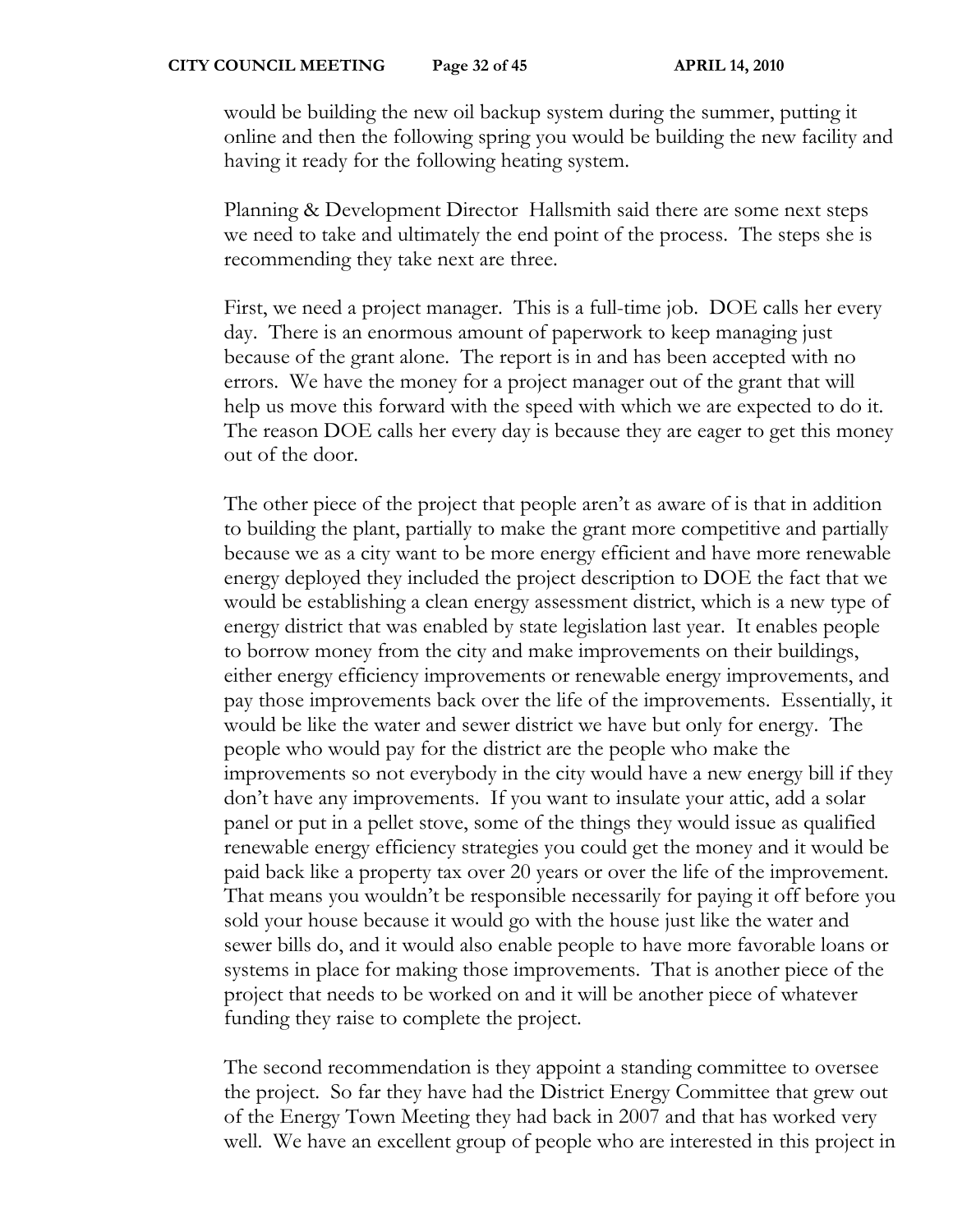the community, but as it gets closer to reality we need people who are going to make a commitment to sitting on this committee and coming up with recommendations for moving forward. So far they have been very good at being an advisory board and she has taken their advice and brought it to the Council, but she really thinks that the time has come to solidify that group.

The third recommendation is that we issue an RFP for the environmental assessment that needs to be commenced relatively quickly. The environmental assessment is required by the federal government before you spend federal funds, and they have been using Epsilon Associates which have been affiliated with Veolia to do the feasibility study but Epsilon is not that familiar with Vermont law and Vermont environmental regulations. She has talked to DOE and they are willing to let us issue an RFP for a contractor that is more familiar with the regulatory hurdles we have in Vermont for this type of facility because even though it may add a little time now it will save us time when we get to Act 250 and Act 248 and all of the other environmental regulations we need to follow. We want this plant to be a model facility.

Those are the three recommendations at this point. There are still some questions they want to explore in the final report for the feasibility study to pin down a few of the issues a little more closely. Once that is done they will come back to the Council with further recommendations.

City Manager Fraser said he thinks the main thing is to let the Council know what they are doing and see if there are any concerns with going ahead. It is all part of the grant and part of the plan.

Council Member Jarvis said Gwen said there were three recommendations, but where does the clean energy assessment district come in?

Planning & Development Director Hallsmith said that is something else the project manager will have to work on. There is a committee, a project manager and an environmental assessment.

Council Member Jarvis asked what is the pot of money that the homeowners will be drawing upon to make these improvements?

Planning & Development Director Hallsmith said in order to do the plant as we have described it the city needs to issue a bond vote in November for a fairly substantial amount of money. It is likely to be around \$20 million. It is a revenue bond as opposed to a general obligation bond, and that is the important part of looking at the feasibility study now because we won't be asking the taxpayers to pay that money back. The money to pay it back will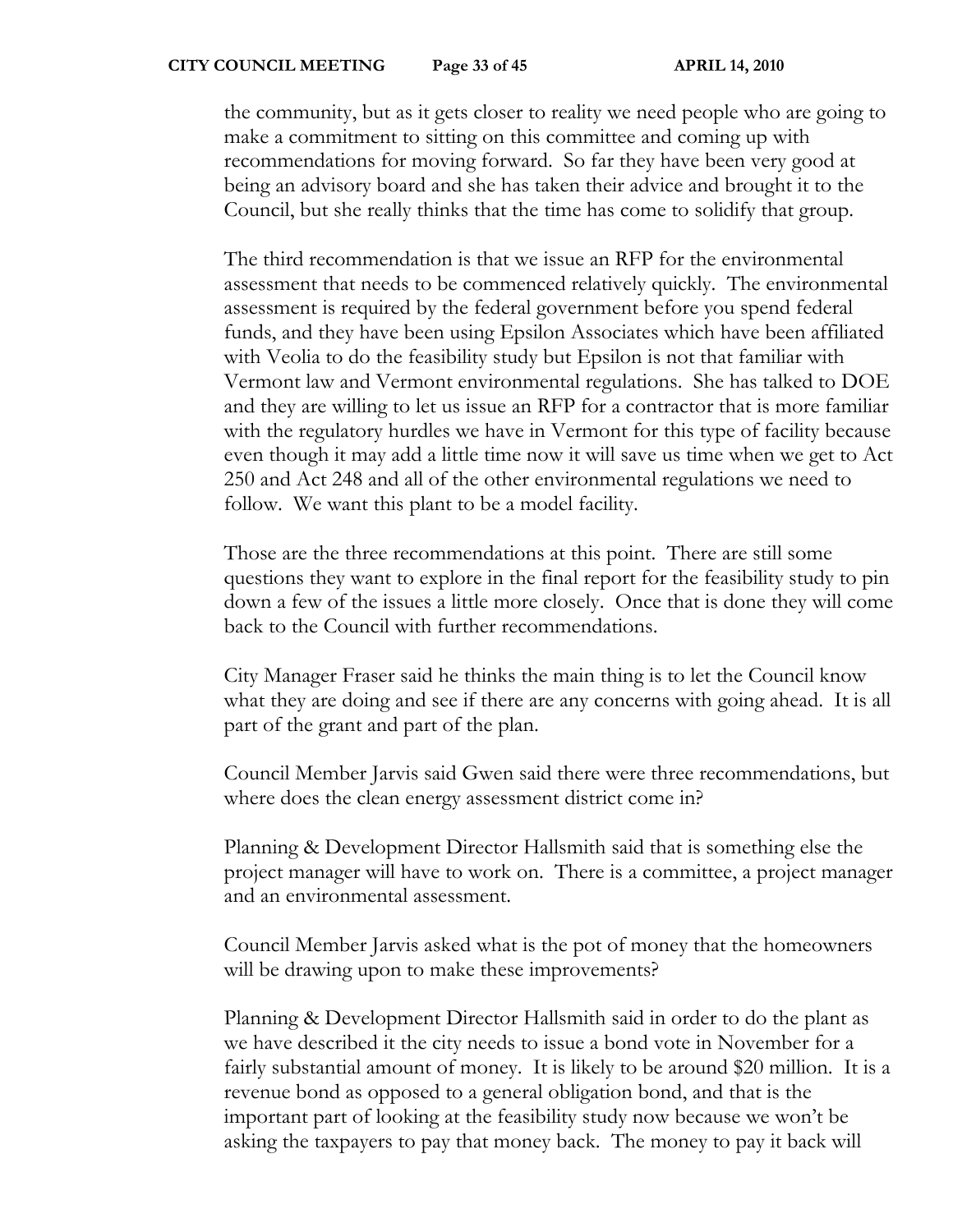come from the revenues from the plant. When we vote for that bond we are also going to need to vote for the money to put into that pot of money that citizens would take from to make those energy improvements. We are going to need to vote to establish the Clean Energy Assessment District itself because that does require a vote of all of the citizens that would be affected by it, and we are probably going to need to have a minor charter amendment to allow us to sell energy in the same way that we sell water and sewer services. The charter enables us to set up water and sewer districts but doesn't really talk about energy. The enabling legislation at the state enables us to do that, but that is a question we have to figure out.

Council Member Jarvis said the voters have to vote to put money in that pot. From where? From the general fund?

Planning & Development Director Hallsmith said it would be part of the bond.

Mayor Hooper said the large portion of the bond, which will be for the plant, will be paid back from the revenues from the plant. The small portion for the Clean Energy Assessment District would be paid back by citizens who make improvements.

Council Member Weiss said one of the things she told them this afternoon is that if all of this goes through as planned that in within 11 ½ years that bond will be paid in full. The return on the investment is good.

Planning & Development Director Hallsmith said the figures are included in the report.

Mayor Hooper said there are a number of communities around us who have also been looking at creating clean energy assessment districts, and there has

been some discussion that we should all throw in together to consolidate the administrative costs. She thinks that means that everybody would like Montpelier to administer this for them. There are neighboring communities who would like to consider and be part of a clean energy assessment district.

Planning & Development Director Hallsmith said she understands Senator Sanders has managed to come up with about \$100,000 from the federal government to draw up all of the paperwork that is needed for these districts. Burlington has already voted it and they are moving forward.

Mayor Hooper said she thinks everybody is interested in this issue statewide. What they were trying to do is to look for Burlington to establish the model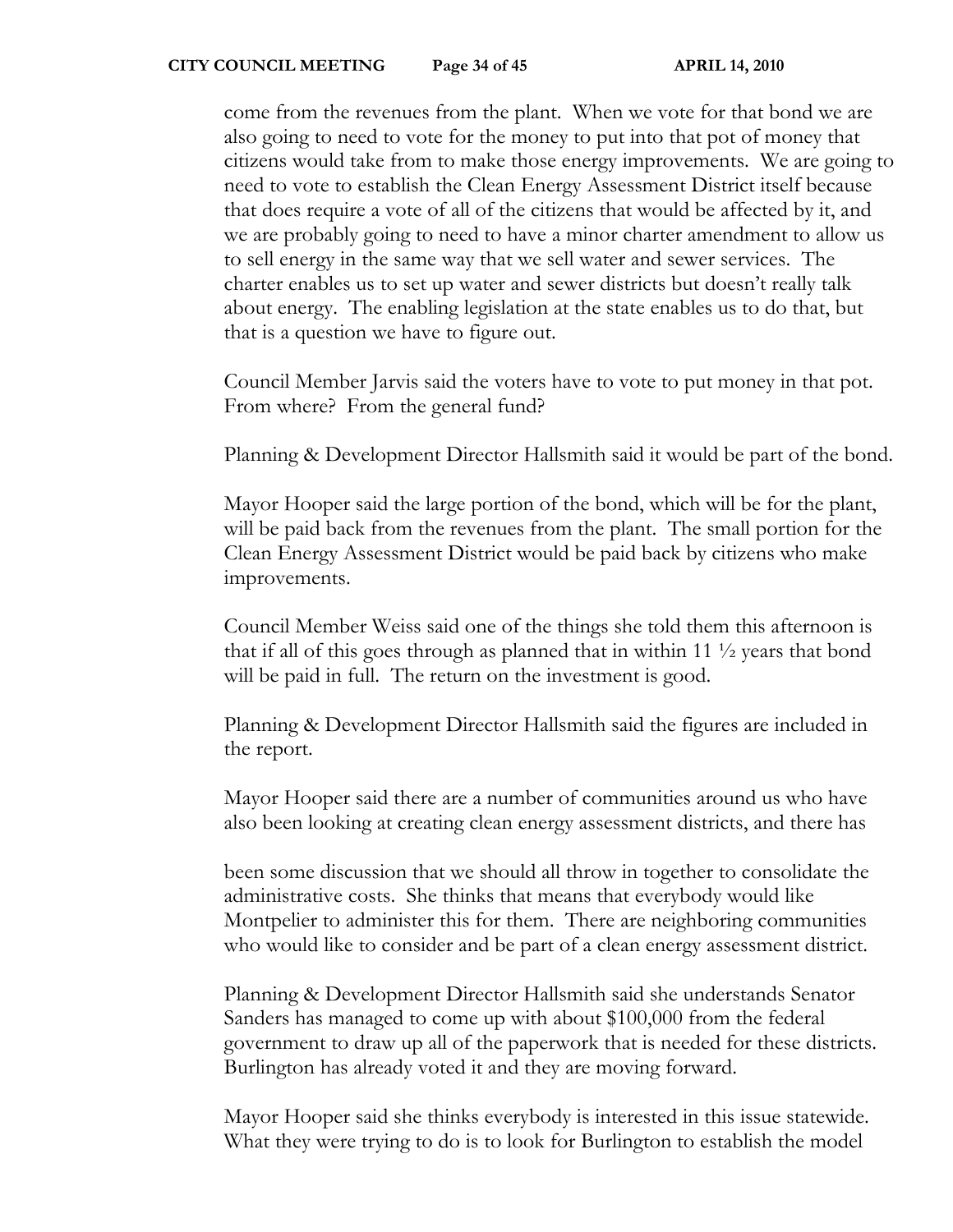and then we would be able to take the boiler plate from them to use in the process for establishing Montpelier's.

Planning & Development Director Hallsmith said in the grant they identified the Vermont Energy Investment Corporation as the entity they would work with to establish the district. That is also a possibility. Nancy Wasserman is working on it with Burlington.

Mayor Hooper asked Council Members if they were comfortable with them hiring a project manager, setting up the advisory group and issuing the RFP for the environmental assessment. Members of the council were in consensus to move ahead.

10-092. Carr Lot/Transit Center Update.

The Carr Lot was designated as a floodway by the FEMA process last fall. The city has appealed that designation on the Carr Lot, and they don't yet know what the results of that appeal will be. She has been assuming the worst and trying to figure out what their options might be if the appeal is denied. We don't really have enough money in the budget for another environmental assessment because the way these federal budgets work you spent that money on the existing site. If we move to a completely new virgin site where we would be developing land we would need to do another environmental assessment that we don't have the money for. There really are two options. One is to put the transit center in an existing building because by doing that we could get by with what they call a categorical exclusion from the FEMA process. Or we could put the transit center with another facility that needs to have an environmental assessment done. It turns out that is what is happening with the energy plant so she has been exploring the regulatory feasibility of combining the energy plant with the transit center so we could add a waiting

room, bus ticket sales, visitor center and a bathroom on to one side of the building. The energy plant is a way of creating a kind of interesting visitor center in the community and a bus stop.

She has had conversations with the DOE and the FTA with both on the phone and have approval from both DOE and FTA that the environmental assessment they are doing on the energy plant could actually serve FTA purposes. It could actually be a model for the rest of the federal government. She was told that nobody had ever asked this question before. They have been very cooperative and very helpful. At least from a regulatory feasibility side we could go ahead and try to combine them. For now it is actually keeping the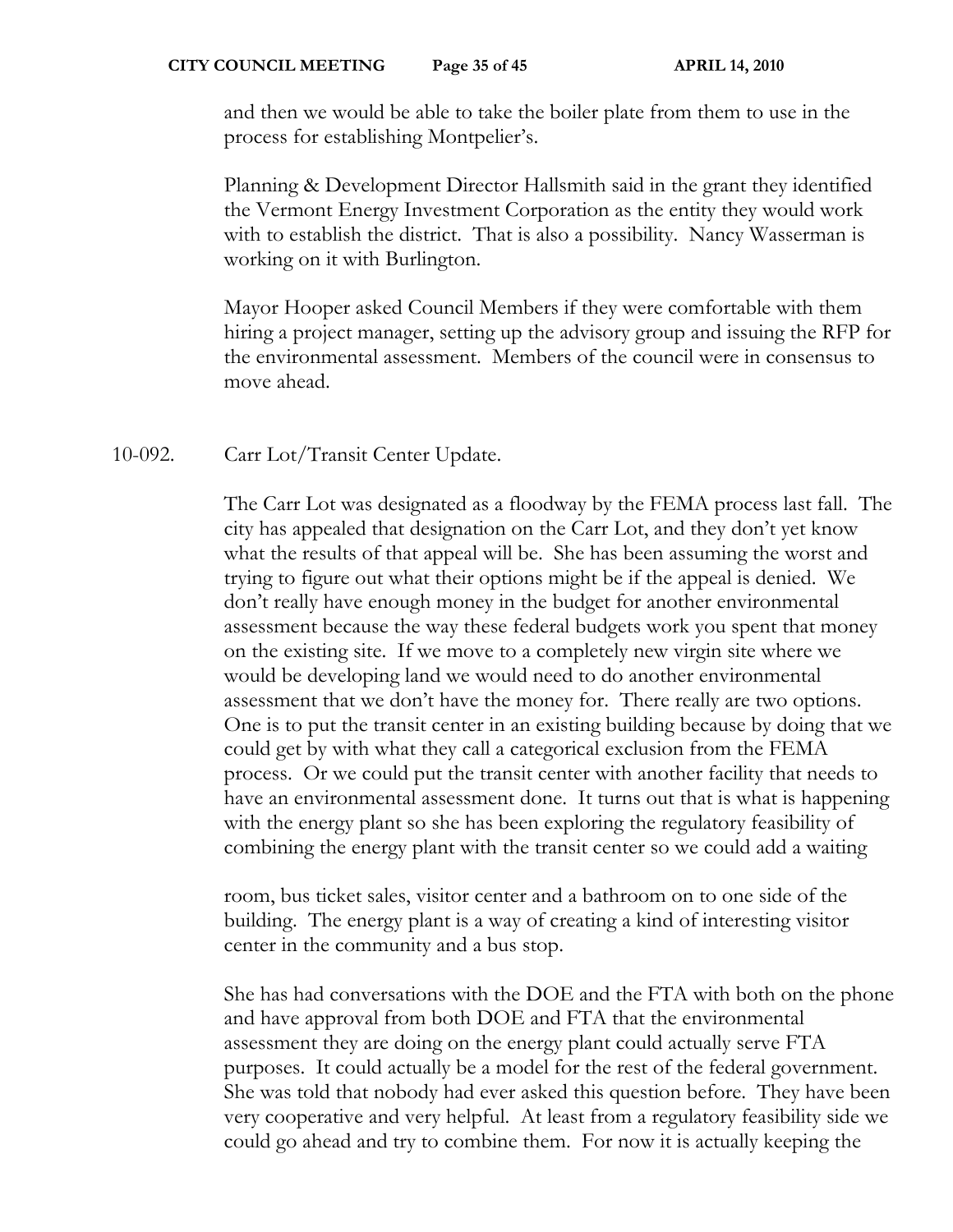FTA project alive. They have been threatening to pull that funding because of the floodway issue. With the Council's approval she will continue to pursue that. What we would need to do next is to do a technical feasibility study with some design work to see what it would look like and see how many more parking spaces from the state we will eat up.

Council Member Sherman asked what the state's view of this was.

Planning & Development Director Hallsmith said all they have done is mention it in a meeting with Jerry Myers at this point. We do have language in the capital bill now to help him move forward with us on the energy plant. That might be another avenue, to add the transit center to the capital bill.

City Manager Fraser said they have been involved in the transit center all along. They didn't say no. They don't want to give up their own parking, but in this case it is already going to displace parking and we may need to use some of the Carr Lot to relocate some of the parking.

Planning & Development Director Hallsmith said conceivably if we ever obtain the Carr Lot we could still use the federal highway money that we have in the project to make the improvements we had planned there. It is just going to be a lot easier if we are not trying to build a building in the floodway so she thinks it is worth pursuing. She doesn't think they would go to any kind of extended process to obtain the land to do a parking lot and a bike path, but there are some other things in the works that might make that possible.

Mayor Hooper said when they received the different pots of money for the transit center, bike path, etc.; one of the things they had to do was an analysis of replacement parking. Now we aren't losing any so we don't have to worry about it. There was a whole thing about where you sited the building and how far people would walk. It was many years ago. There was this careful analysis when we were looking for where they could put the center. They looked at a variety of different places and part of that was how far people would be willing to go.

City Manager Fraser said in the original feasibility analysis there were a lot of downtown locations in terms of providing bus services. A lot of them were ruled out because the state initially said no state properties so they all got knocked down.

Planning & Development Director Hallsmith said typically the transportation analysis is part of the environmental assessment so we need to look at those questions. Where will people be coming from to use the facility? How will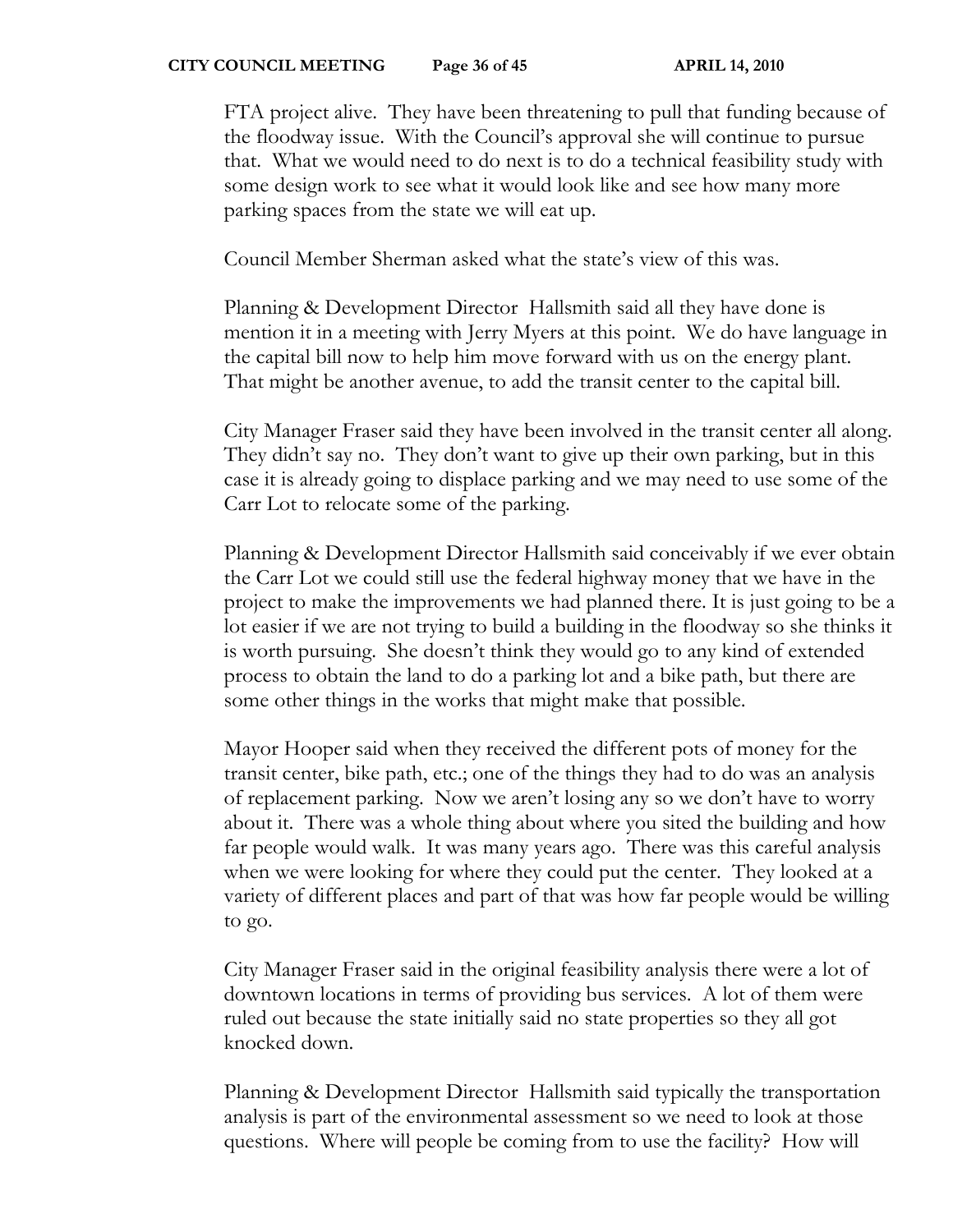they get there? Where will they park? What will the traffic impacts be? All of that is part of the assessment they have to do.

## 10-094. Consideration of an application for a Municipal Planning Grant

- A. The Planning Commission unanimously approved the following motion: "to apply for a planning grant to do a study of our boundaries, the growth center boundaries, the potential TIF District boundaries and our current zoning boundaries with an eye toward correcting any mistakes in the growth center boundaries, identifying potential areas for a TIF District and answering the question of whether we want to continue with Euclidian [boundary based] zoning or move into a new form."
- B. Recommendation. Approve the application as requested by the Planning Commission.

There are now copies of the Draft Master Plan. Many of the recommendations in the Master Plan look toward changing our zoning and changing the way the zoning works because the kind of zoning we have right now, which is boundary based zoning with high density residential, medium density residential, a design control district, lines on the map, is based on an era where there was real concern about the mix of industrial, residential and commercial uses. That was the  $20<sup>th</sup>$  century. The  $21<sup>st</sup>$  century is an era where increasingly people are working from their homes and having small businesses in their homes that are part of the creative economy, a part of our engineering and architectural services that the city offers. When homes turn into work places there is also more need for more distributive services, such as restaurants on the corner or more shops in the area than would be in the form of zoning we have now. It is her opinion and one of the recommendations in the plan that we look to a couple new kinds of zoning – form based codes and performance zoning. Both of those are not so reliant on the prescriptive boundary based zoning of the past, although boundaries may come into play. Certainly, the growth center designation will be important and a historic area would be important. We are getting away from the suburban/industrial era and moving into the 21<sup>st</sup> century. We need help doing that. We need help looking at why our boundaries are where they are now. Some of them are based on the 850 foot contour line because once upon a time that was how far the water could get in the community without needing to be pumped. Those days are gone. There have been water towers that have been built above that line and it doesn't apply any more, but meanwhile that is the basis for a lot of our zoning configuration and the basis for our growth center boundary.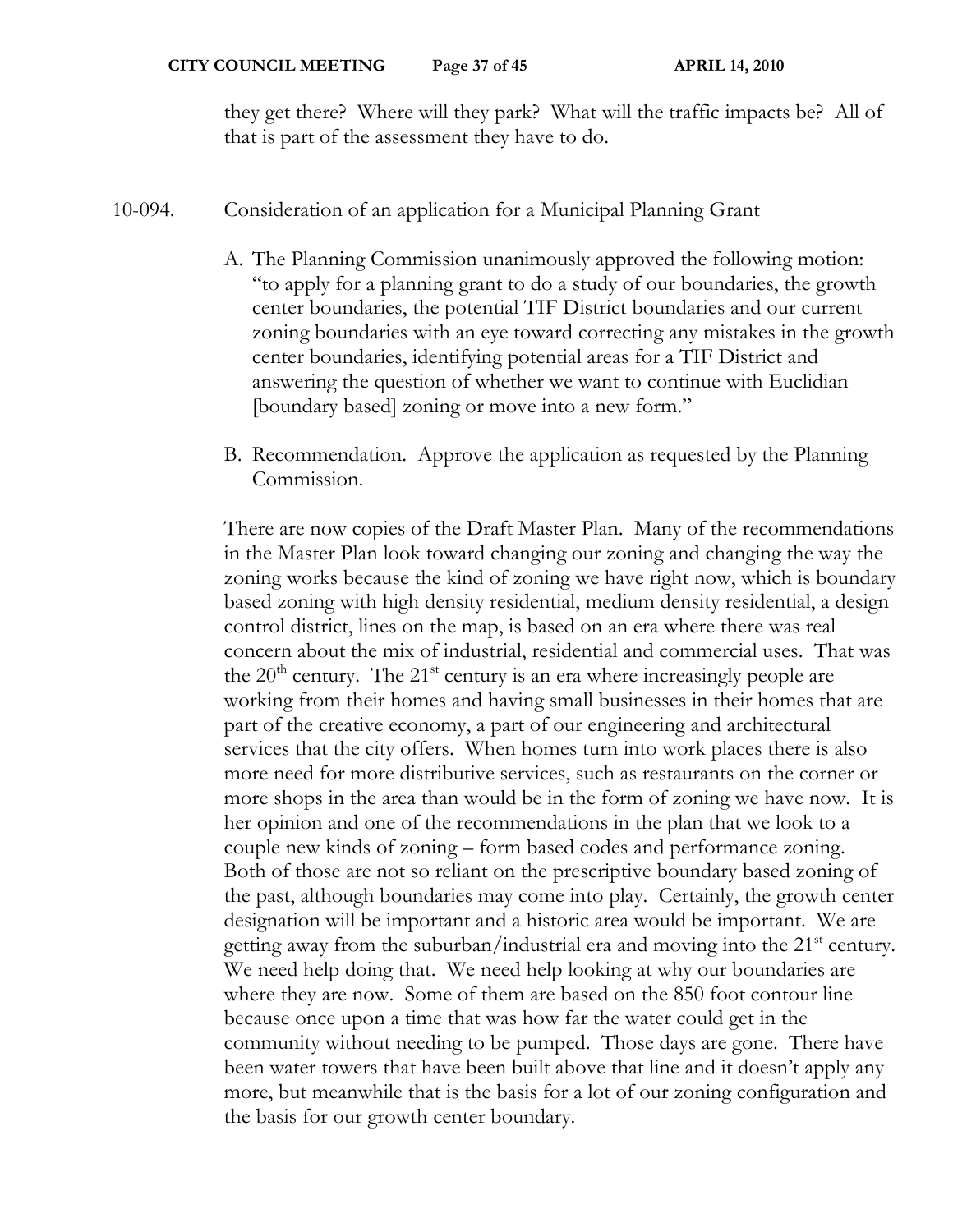You might remember as we went through the growth center process there was a lot of consternation about where those boundaries were. Because the growth center right now is based on our existing zoning we had already made the decisions around where we wanted medium density residential develop to go, so why not stick with that for now. The grant they are talking about would take a look at those issues – boundaries and new forms of zoning, making recommendations for how to move that forward and also make sure where we have identified the growth center is the right area. It would also be looking at where some appropriate areas for tax increment financing might be. That is a little trickier because of course in order for tax increment financing applications to work you do need concrete development proposals that are on the table that you can do a financial analysis of and show the state what the tax implications will be and show ourselves how we are going to pay the investment we need to make in the infrastructure, etc. We are not in a position, maybe with the exception of the district energy plant, to do that right now because we do not have any concrete proposals in front of us that would make that necessary or possible. Preparing and doing some of the preliminary work on that would make it a lot easier for us to do it when one of those comes through.

The grant application is due on April  $30<sup>th</sup>$  and they are just looking for the Council's approval.

Council Member Sherman moved that the Council approve the application for the planning grant in the amount of \$15,000.. Council Member Sheridan seconded the motion.

Mayor Hooper said when they were talking about the tax increment financing districts and pursuing an analysis of that we said the \$15,000 planning grant wasn't enough to do just that, and now we are talking about doing three things. Looking at the Euclidian zoning is a \$100,000 project conceivably. How are they going to do all three things with \$15,000?

Planning & Development Director Hallsmith said they did a lot of the work on that before because she has some studies around it that show some analysis of the neighborhoods. She isn't sure if they will move in the direction of form based codes, and that is part of the reason they are doing the grant.

Mayor Hooper said her larger question is that all three of those are very large projects and each one would require more than \$15,000 plus. Are we trying to do too much?

Planning & Development Director Hallsmith said she believes she is right, that they would be trying to do too much if we were going to assume they would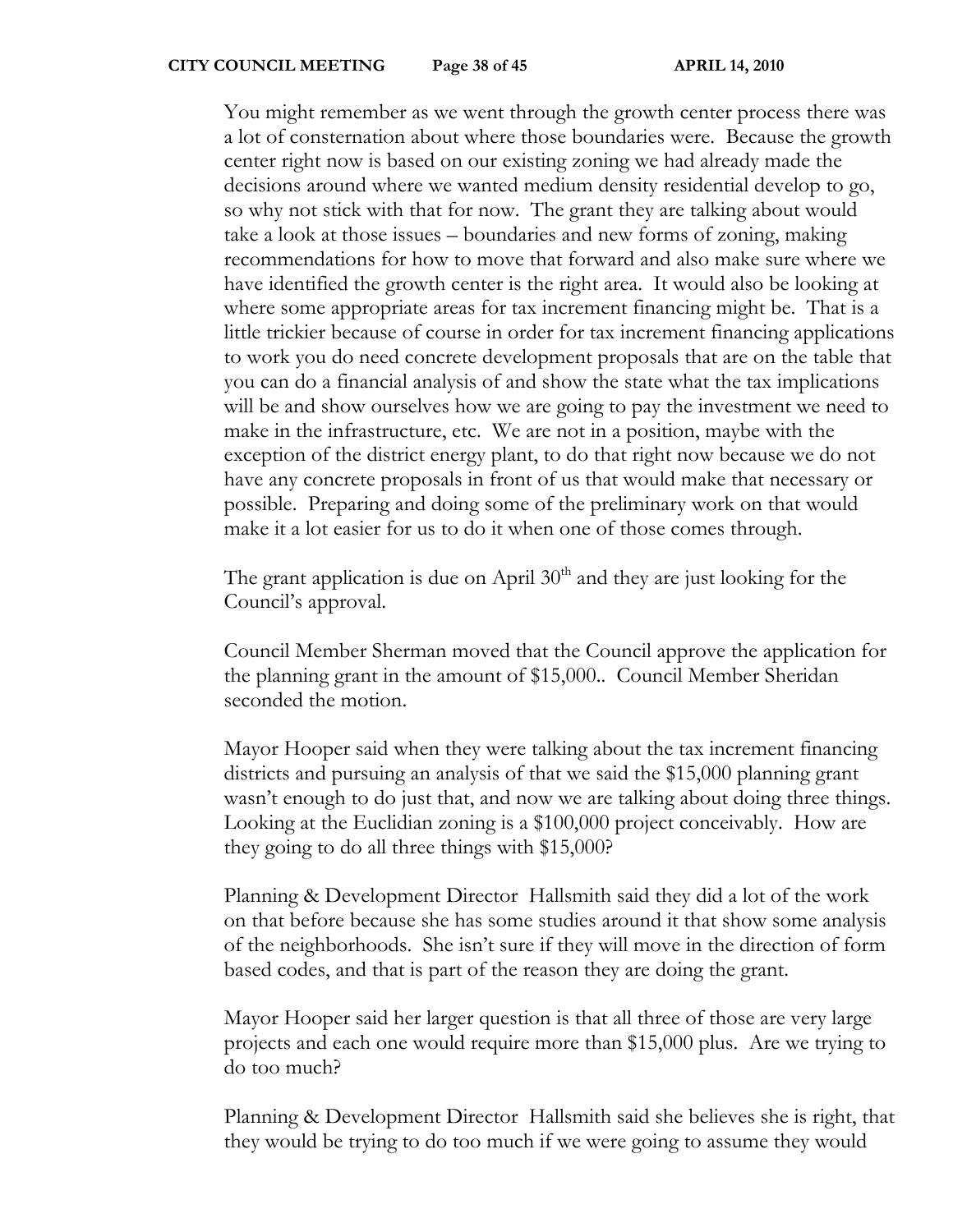make a TIF application after this project. That's not going to happen. If we assumed that we would come up with a completely revised zoning ordinance, which we won't be able to do. It really started with looking at our boundaries because the boundaries need work. As we are looking at our boundaries let's start to consider how the new form of zoning will fit with the landscape of the city. Maybe it needs new boundaries to go with a different kind of zoning. Maybe it needs scrapping the boundaries all together and working with a couple of larger concepts, which is right now what you will see in the Master Plan as the future land use map. We have the big growth center; we have the historic area. Everything else is low density rural with the exception of the office park area in which we called the future growth reserve which isn't currently in our growth center but could be in the future.

The way the form based codes and the performance zoning works is that instead of having highly prescriptive standards in the zoning you shift the burden of proof of it to the proposal and ask them to demonstrate how it meets your city goals rather than telling them in painstaking detail how they have to meet the city goals. It gives a lot more flexibility and also gets away from some of the more problematic elements of our very prescriptive zoning that are frankly outdated.

Mayor Hooper said with regard to the TIF analysis her description was fair that we don't have a partner of a project that is ready to go. The Trust for Public Lands has said to her, which she believed she conveyed to the Council, that they are looking for the city to step up in terms of what it is we are going to do to assist them with their development. They always said it was based on the City pursuing a TIF to do the improvements at the intersection at Barre and Main Streets. That area has been identified as the impediment to the development of Sabin's Pasture. They do not believe they can get a development partner unless that piece is taken care of. We don't have a partner to do a TIF, but we can't do a TIF without a partner. Way back when we have always talked about Sabin's as being the area where we wanted to focus the housing growth for the next step. She is struggling how we get over this barrier.

Planning & Development Director Hallsmith said she didn't really mean a partner exactly but a development proposal, something we would be doing like putting in streets and water and sewer to serve these houses that a developer had proposed to do. We would have a strong enough sense of the size and value of those houses to understand what the tax implications would be. She raised an important issue which is the intersection of Main and Barre Streets, which is actually an impediment to a lot. It is a real bottleneck for a lot of things. The Capital District Master Plan talks about putting the Barre Street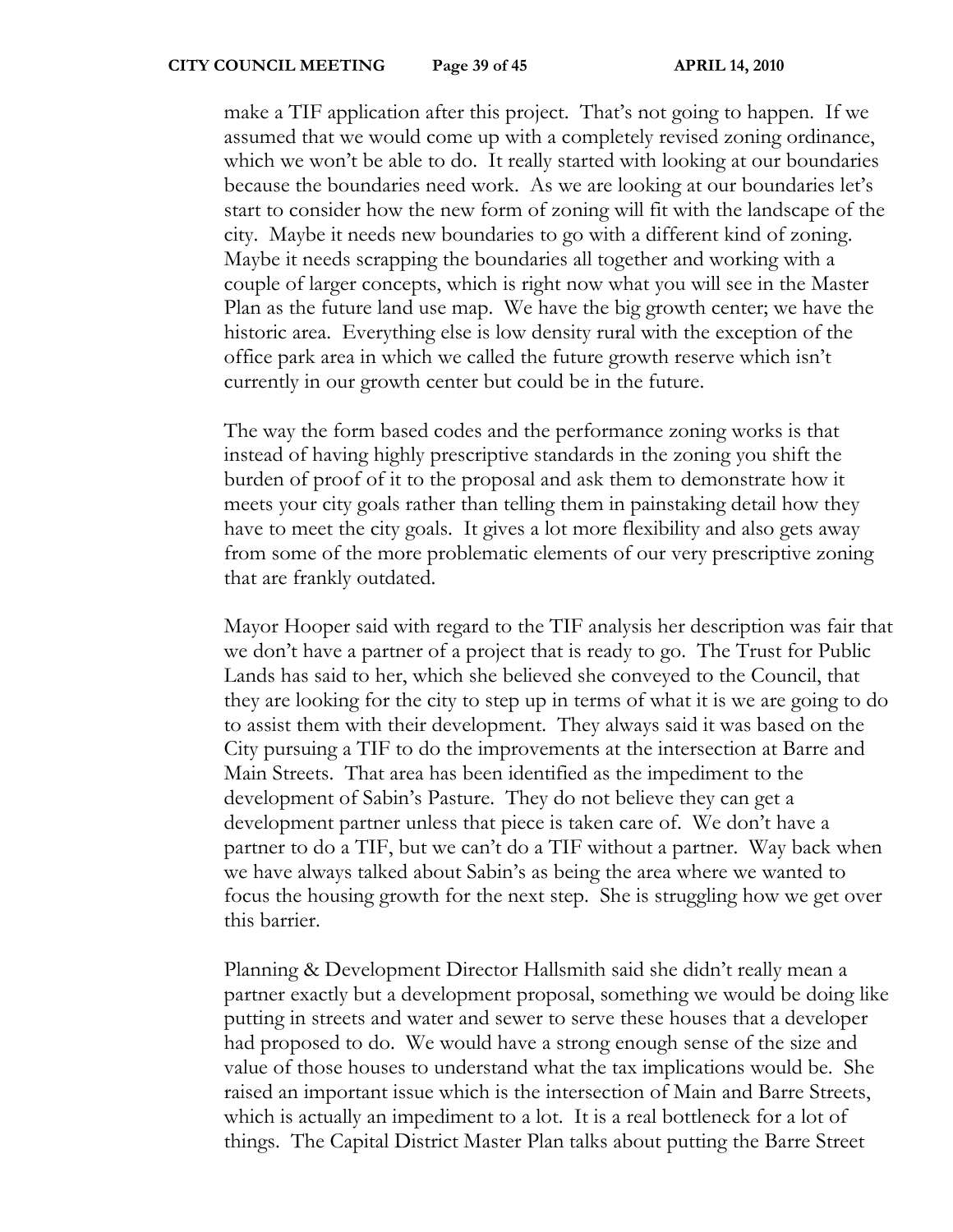Extension through that area and having the street actually cross the North Branch River and connect to Taylor Street so there would be two ways through town. Let's say that is the project we want to do with tax increment financing. One of the challenges would be, where would you identify the boundaries of the district that would benefit from that improvement and what would the tax implications within those boundaries be? Let's say the bridge on the Barre Street Extension costs \$25 million to put through. If the city was to spend \$25 million to reconnect those streets, and we understand that it would benefit the downtown and all the way out to Sabin's Pasture, so arguably we could try to create a TIF district that included those properties and we would still be relying on the incremental increased taxable value of all of those properties in the district based on that improvement to pay off the \$25 million. That is the part they might have a hard time proving when it came to the actual TIF district. Maybe that would be a good project for a TIF district. The question then would still be the boundaries and what would the tax implications within those boundaries be if we chose that project. The state law around TIFs is another real barrier to this because let's say we decided that is what we are going to do with the TIF forever because with TIFs you have to do it once, and you have to do it once for 20 years. You aren't going to have a chance to come back. That could be our once. She thinks it would be challenging without the proposal articulated clearly enough on Sabin's to show how we could pay it off.

Council Member Weiss indicated he didn't think this conversation was germane to the motion.

Mayor Hooper called for a vote on the motion. The vote was 5-0, motion carried unanimously

- 10-095. Consideration of the City's continued participation in the "Regional Services" process.
	- A. Several City Council Members and Assistant City Manager Bev Hill attended a "Public Safety Committee" Meeting held at the Central Vermont Chamber of Commerce Office Building on March 18<sup>th</sup>.
	- B. A report from that meeting was previously shared with the City Council.
	- C. Each community was asked to review the report and indicate whether they wished to continue working on the process.
	- D. Recommendation. Discussion and direction to staff.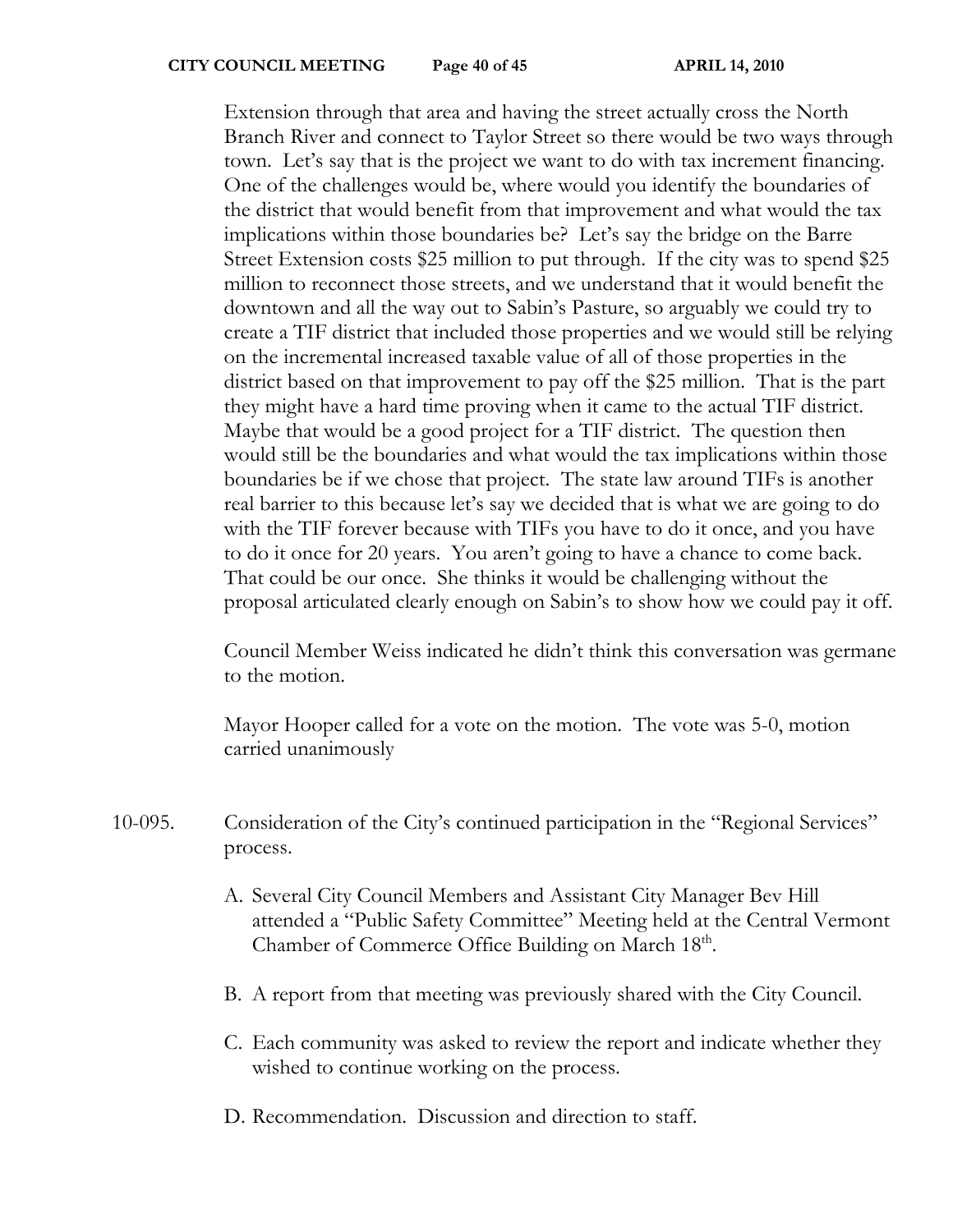Council Member Weiss said he didn't want to make a presentation; that's been done at previous meetings. He moved that the Montpelier City Council continue its participation in the Regional Public Services Committee. Council Member Sheridan seconded the motion.

City Manager Fraser said he would note for the record that there is an attachment with a recommended motion.

Council Member Jarvis said she doesn't think the recommended motion was necessary for the work to continue.

Council Member Weiss said he knows Council Member Golonka and he would be willing to continue to serve and having the three of us, including Council Member Sheridan, made a very good working relationship.

Mayor Hooper said her thoughts are that until they get down to the question of quality of services, response time, training, supervision she isn't sure what the point of this is. The fundamental questions are what are we getting for it and how is it going to be managed?

Council Member Sheridan said that is what the next step is.

Council Member Jarvis said the discussions they have had everybody was saying it all comes down to costs, but that is the next step for the committee to look at costs because for a lot of communities that is the make or break.

City Manager Fraser said over the years the city has seen people move away from the city's ambulance service for lower costs, even though they were getting a reduced service. When the former Fire Chief and he went to each of the towns to talk to them about that service the Select Boards told them flat out that it was all about the dollars and cents. That was their key driver.

Council Member Sheridan said they have to consider that three people are willing to put their time in. The other communities will either opt in or out at some point and we may waste our time because of them.

Mayor Hooper called for a vote on the motion. The vote was 5-0, motion carried unanimously.

10-096. Consideration of recent court decision in Cheney vs. Montpelier concerning damages resulting from broken water line.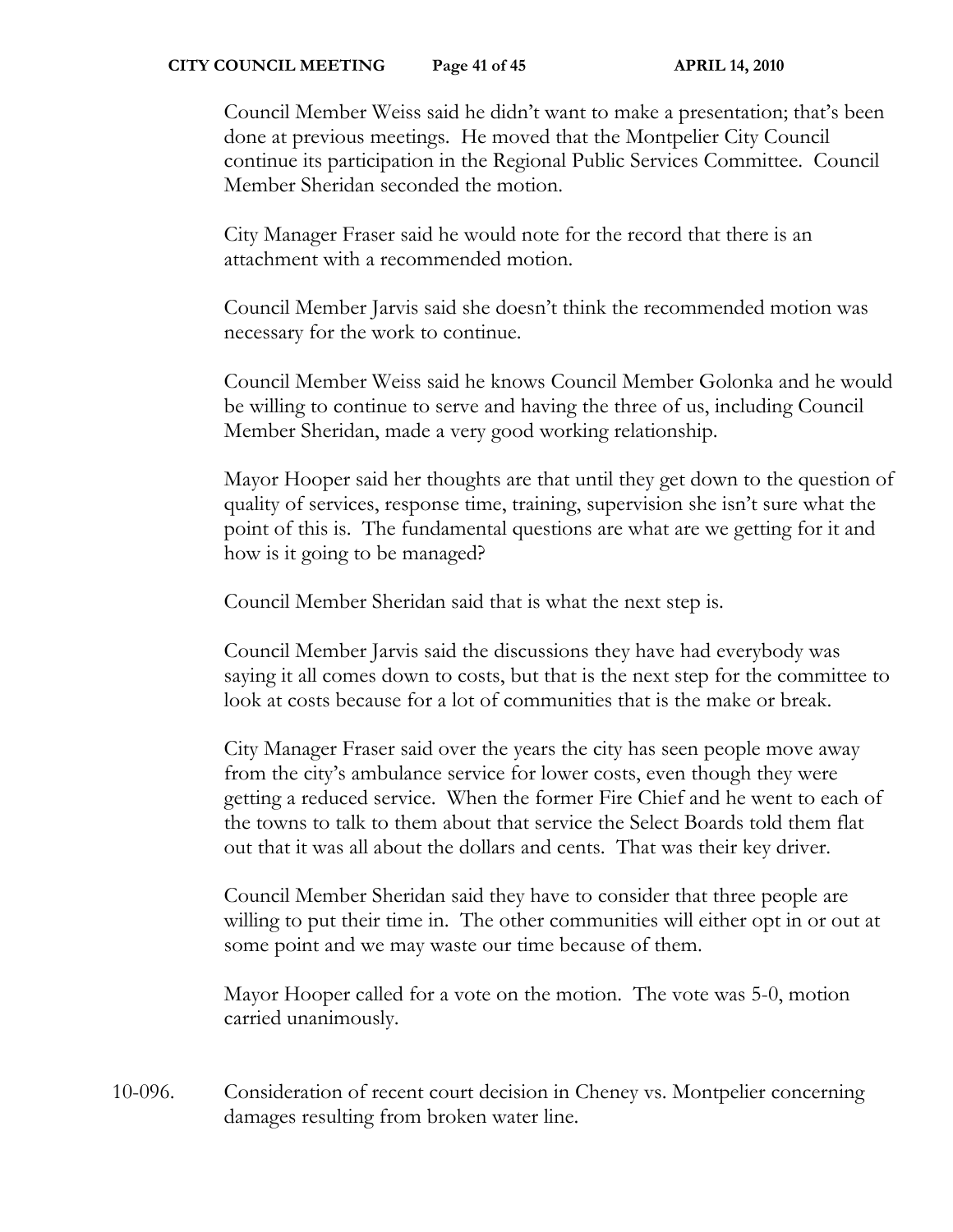- A. A city water line broke resulting in damages to a private property.
- B. The matter was forwarded to the VLCT Property & Casualty Insurance Fund (PACIF) who denied the claim based on long standing practice and precedent.
- C. The individual brought the matter to court, where the decision was that the city and/or PACIF was liable for the damages which opens a new area of financial exposure for municipalities.
- D. The PACIF Board has authorized an appeal of this matter.
- E. Recommendation. Support PACIF's recommendation to appeal on behalf of the city.

City Manager Fraser said the Council has received the information about the *court decision and received the recommendation from the Vermont League of Cities and* Towns PACIF fund and their attorney. We discussed this briefly at the goal session and decided that we didn't want to provide a specific decision on a legal case at a workshop meeting.

Motion was made by Council Member Sheridan, seconded by Council Member Hooper to support PACIF's recommendation to appeal on behalf of the city.

Mayor Hooper said she wanted to be clear that the Council's decision to pursue this further in court has nothing to do with individual but it is to the larger issue of wanting to protect the city's interest. She wanted to say that in a public meeting so that would be clear because this is a much larger issue for the community. We have an obligation to stand up.

Mayor Hooper called for a vote on the motion. The vote was 5-0, motion carried unanimously.

# 10-097. Reports by City Council.

Council Member Sheridan said he would like to put on the next agenda a discussion of signs in the downtown and the possibility of making it an administrative action. It refers to the signs that people might put on the side of their building. People want to do it, but they don't want to pay. It's about the health of the city. He wants to exempt people from our sign ordinance.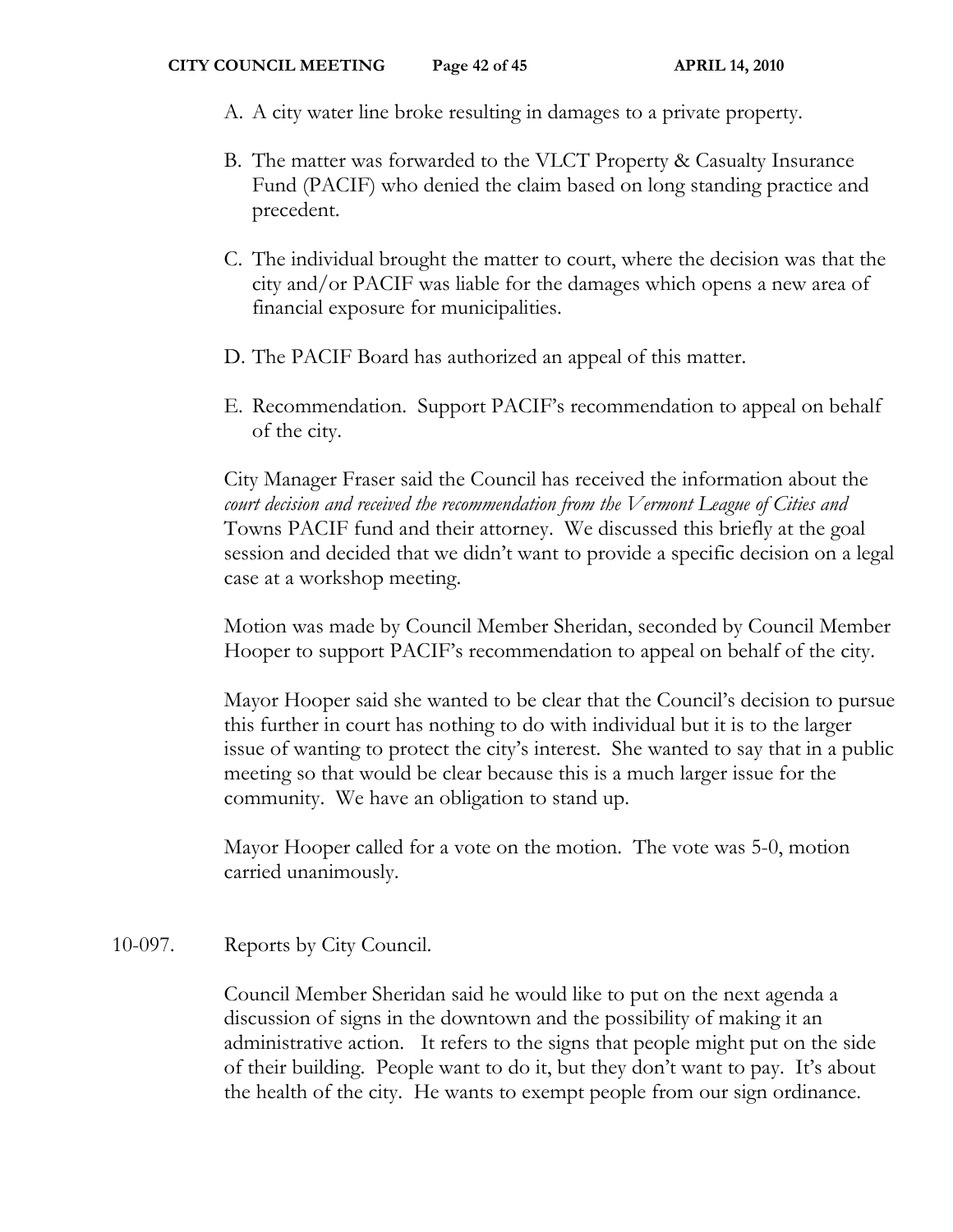Mayor Hooper asked if they had the authority to do that. We would have to change the zoning ordinance.

Council Member Sheridan said people want to put the signs on the outside so they are more visible. It is a disincentive to do the right thing.

Council Member Weiss said National Public Works Week is to be held May 16-27, and this is the 49<sup>th</sup> Annual Public Works Week Celebration. He doesn't know whether or not Montpelier has ever done anything in recognizing our Public Works Department in conjunction with this national week.

City Manager Fraser said he isn't sure if they have or not. At various points they have recognized different groups on those kinds of weeks.

Council Member Weiss said if it is appropriate it would be nice if they could do that with a resolution or something.

Council Member Jarvis told City Manager Fraser she appreciated his letter to the Secretary of Transportation outlining all of the rail issues and also the update on REACH. She wants to remind the Council and the public that this Thursday, April 15<sup>th</sup> from 6:00 to 8:00 P.M. at the Bethany Church the Montpelier Housing Task Force is convening a community conversation on homelessness. There will be housing advocates and people from area churches and it should be a very interesting evening and she would urge everyone to attend.

# 10-098. Mayor's Report.

Mayor Hooper said at some point she needs to understand what the city's position with regard to Sabin's Pasture is and she was trying to figure that out with the discussion she was trying to have with Gwen. She thought the Council had said that the development of housing was of a highest priority to the city and we would focus specifically on that yet we keep floating away from the opportunities to push that forward. She finds this really frustrating. She keeps trying to find creative ways of solving this problem and she isn't getting there. She would like some support.

10-099. Report by City Clerk-Treasurer.

City Clerk & Treasurer Hoyt had nothing to report this evening.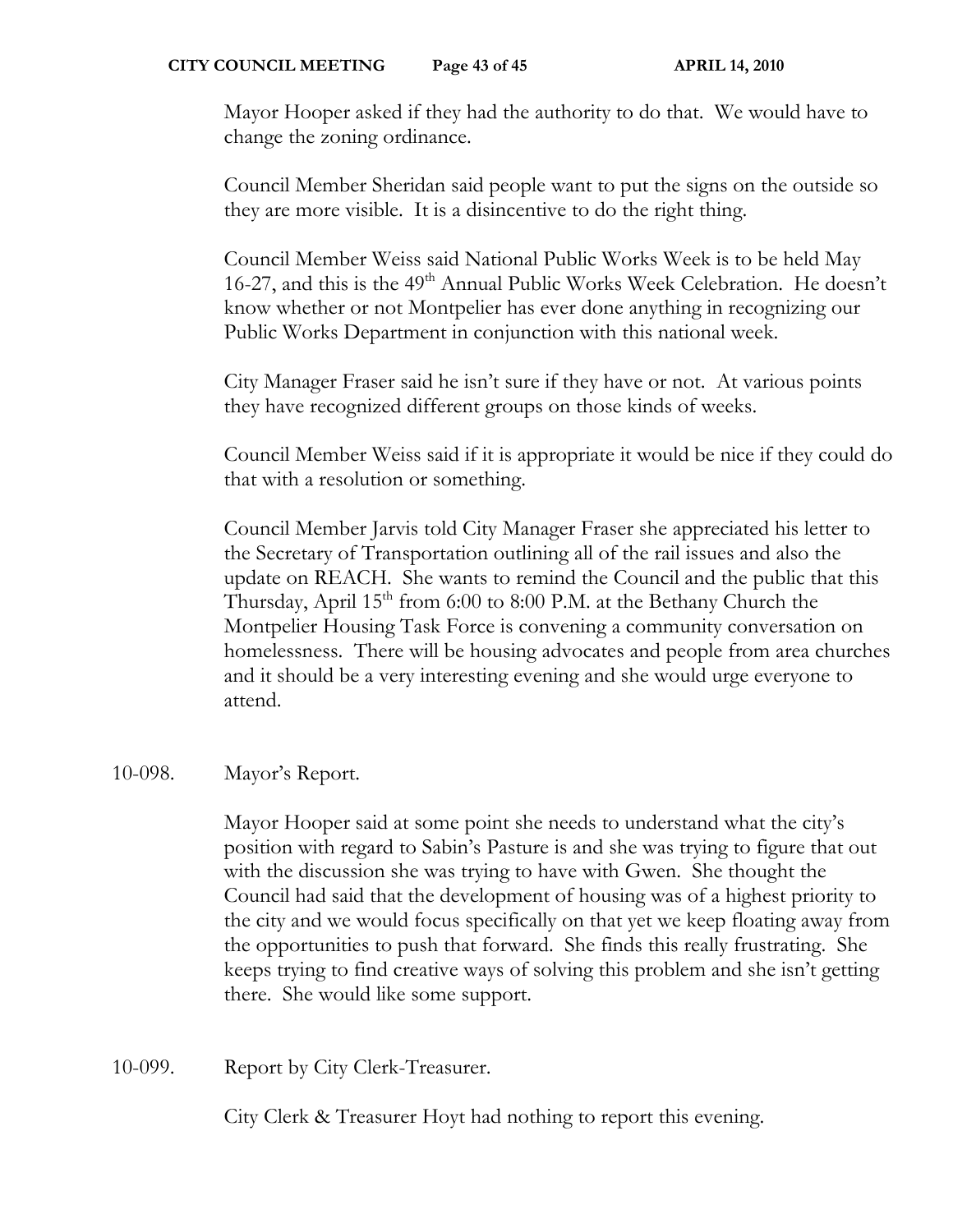10-100. Status Reports by the City Manager.

Agenda Reports by the City Manager

City Manager Fraser said in line with what Council Member Weiss just said, this week is actually National Telecommunications Professionals Week and last year they did have their emergency dispatchers in. He would like to recognize them and just simply point out that they are the real vital cog to our emergency services and are people that people often don't see. They see the police officers responding, firefighters and ambulance responding, but the one who they don't see is that friendly voice at the other end of the 911 call and who is coordinating all of the efforts, calling in support and micro managing many facilities. Our fire trucks and ambulances cover around 24 communities. We handle our own police and other emergency services. They are rotating around the clock all of the time filling in each others' shifts. It is a much appreciated position and they do a great job at all times.

There was a status conference on Berlin Pond earlier this week and a full hearing on Friday at 4:00 P.M. on the matter. The state did come to the court and their attorney represented that as far as they were concerned the jurisdiction of Berlin Pond had to do with the rules promulgated by the Water Resources Board. That was the agency and not the Fish and Wildlife Division or Game Wardens who were saying they could fish on the pond. It was the Water Resources Board that produced a set of rules that the state has adopted from the Water Resources Board. They have each body of water in the state itemized and what the rules are for that body of water. The state has some general regulations for Berlin Pond and the footnote says it may be subject to additional regulations as a state or local Board of Health restricting recreational use or protecting public water supplies. They basically said as far as the city is concerned the city is within its rights to restrict the use. They don't have an issue and think this is fine. That was the attorney for the Agency of Natural Resources representing who spoke for the state. The attorney for the other parties basically said they were hearing different things and he has subpoenaed some Fish and Wildlife officials to come. The judge would not dismiss the state out of the case on Tuesday and said they need to be sure they have spoken to everyone in the Agency of Natural Resources. There will be a hearing. He has been subpoenaed. He doesn't know why because he isn't an expert on water treatment. None of our regulations were promulgated while he was here so he can't give the reasons why. In terms of factual information as to what is in the charter he doesn't know why they need him to testify for that. He was subpoenaed by the attorney from the other side.